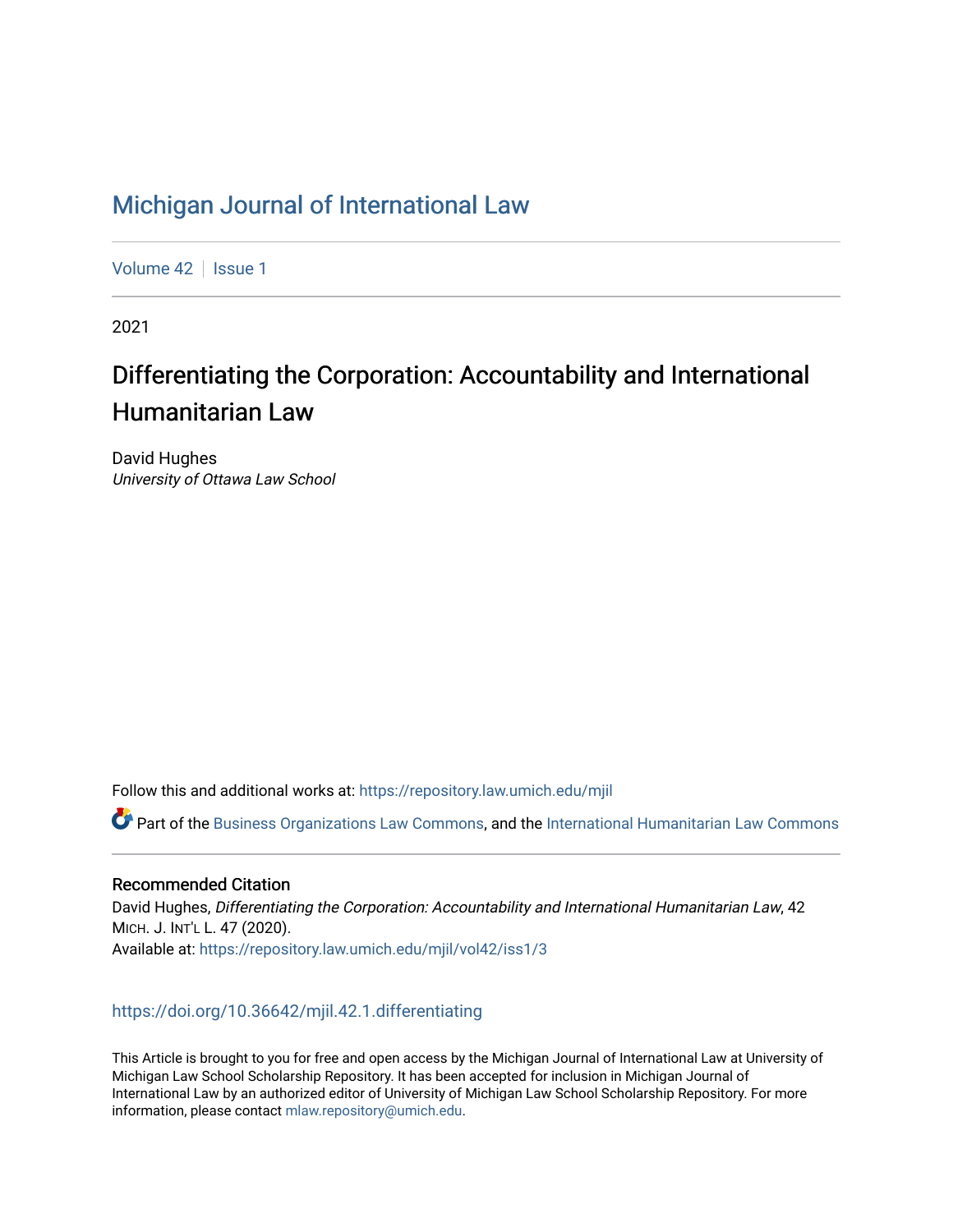# **DIFFERENTIATING THE CORPORATION: ACCOUNTABILITY AND INTERNATIONAL HUMANITARIAN LAW**

## *David Hughes\**

## I. Introduction

Imagine the following scenario: A mid-sized South American state retains the services of a private military contractor ("PMC") to aid in its decade-long fight against a transnational narco-trafficking organization. A routine reconnaissance mission is disrupted by members of a small Hoxhaistliberation group. Mistaking the PMC for the local military, the rebels fire a rocket-propelled grenade towards the convoy. Responding, the contractors pursue. Drawn away from their intended route, the PMC comes under further attack. They radio for assistance. Members of the PMC, 35-miles away, board a UH-60 Black Hawk helicopter that was recently procured from a private aviation leasing company headquartered in Glendale, Arizona. Support arrives, but the rebels have dispersed throughout a rural village. The helicopter circles. Someone in the village, obscured in the shadows between two buildings, fires upwards. A member of the PMC locates the individual and from a side-mounted machine gun returns a volley of bullets. The target is killed alongside three civilians who had sought refuge within a nearby building.

Two weeks later and 300 miles away, representatives of an Antwerp based agricultural conglomerate arrive in the Capital to facilitate the expansion of a palm oil plantation. Government officials from the Office of Business Development believe that the now heavily regulated Asian market, where much of the world's palm oil production originates, no longer meets international demand. A ten-year plan, approved by Parliament, expands the industry and positions the state to become the largest global exporter of palm oil in the region. The Belgian corporation holds a thirty-five percent stake in the operations and will support efforts to expand production facilities. The desired growth, however, requires expansive deforestation in a region of the country that is the site of a low-intensity armed conflict between

<sup>\*</sup> Trebek Postdoctoral Fellow at the University of Ottawa Law School, Faculty of Law. I am grateful to Steven Ratner, Monica Hakimi, Julian Arato, Yahli Shereshevsky, Ashika Singh, Tatjana Papic, and Farshad Rahimi Dizgovin for invaluable comments and suggestions. The Article also benefited from questions and input from participants in, and the organizers of, the International Law Weekend Emerging Voices Panel and at the American Society of International Law's Research Forum. Finally, I would like to extend my sincerest thanks to Samantha Franks and the editorial team at the *Michigan Journal of International Law* whose careful attention has improved this article immeasurably. Mistakes are mine.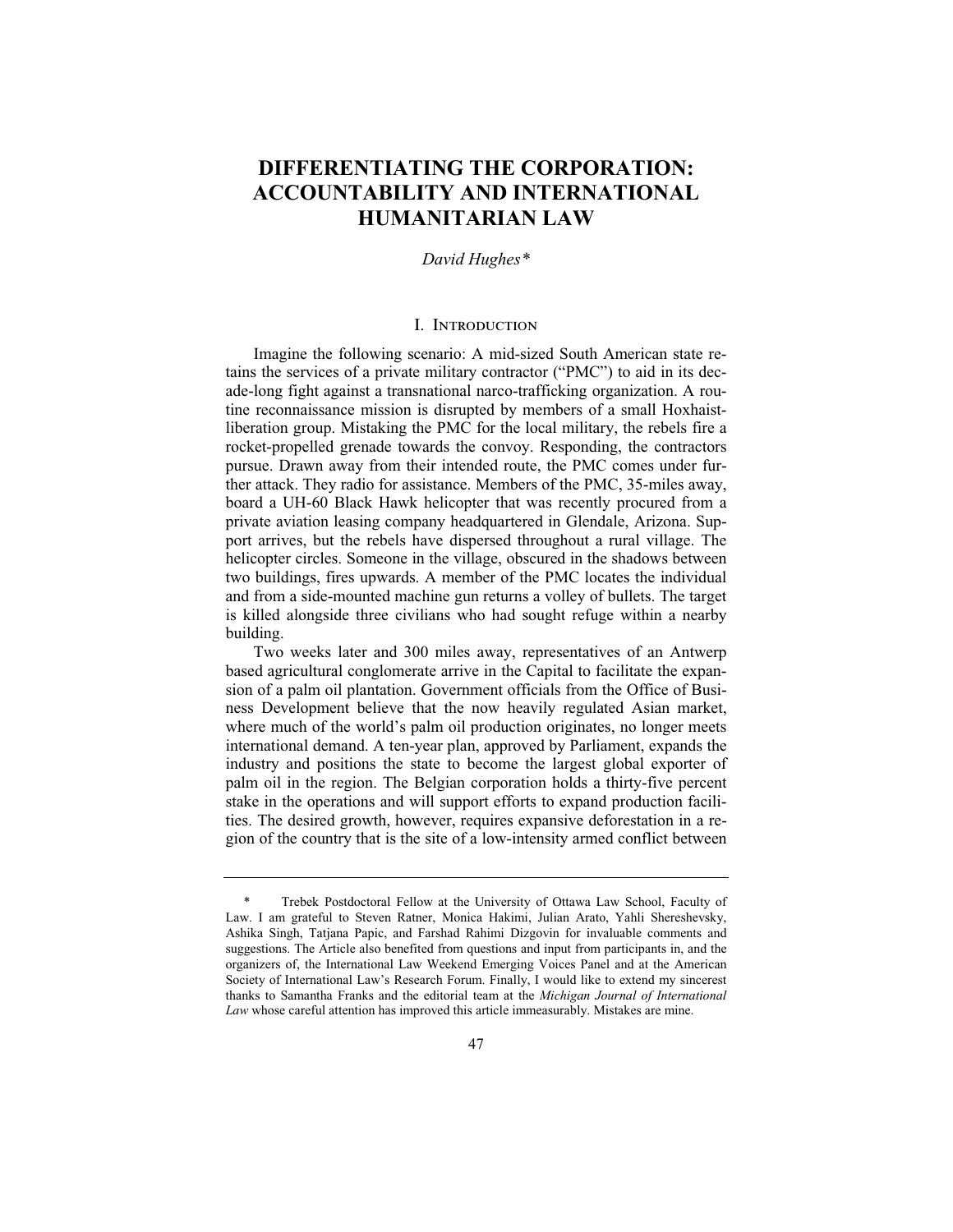the military and a large indigenous population that have long sought autonomous self-rule. Resistance by a coalition of environmentalists, human rights groups, and armed fighters from the indigenous community is anticipated. The Belgian delegation and representatives from the Office of Business Development reach an informal agreement. The Government will ensure that the agribusiness receives unimpeded access to the required land and will guarantee that any militant activities are instantly suppressed.

In 1970, Milton Friedman pronounced that the sole social responsibility of business is to increase profit.<sup>1</sup> In the above hypothetical, several entities act dutifully. The PMC that assumes a kinetic role, the company that repurposes and leases decommissioned military vehicles, and the transnational corporation that seeks to expand within a profitable market all prioritize earnings. Each demonstrates little regard towards, or awareness of, the host state's constituents' interests. International law balances the desire to provide investor protection with efforts to safeguard against corporate complicity in egregious human rights violations and international crimes.<sup>2</sup> But do the above activities raise *particular* concerns that are derived from international humanitarian law ("IHL")?

IHL—the body of international law that endeavors to limit the effects of warfare, protect individuals not participating in hostilities, and designate how force is used—applies in all instances of armed conflict.<sup>3</sup> Accountability for violations of IHL is traditionally attributed to states and to individuals.<sup>4</sup> The contributions of corporate actors also come within the auspices of IHL. Despite the proliferation of legal initiatives and literature addressing the human rights obligations of businesses, IHL's applicability to corporate

<sup>1.</sup> *See* Milton Friedman, *The Social Responsibility of Business is to Increase Its Profit*, N.Y. TIMES MAG. (June 13, 1970), https://www.nytimes.com/1970/09/13/archives/afriedman-doctrine-the-social-responsibility-of-business-is-to.html.

<sup>2.</sup> *See generally* Beth Stephens, *The Amorality of Profit: Transnational Corporations and Human Rights*, 20 BERK. J. INT'L L. 45 (2002). *See also* Steven R. Ratner, *Corporations and Human Rights: A Theory of Legal Responsibility*, 111 YALE L.J. 443 (2001).

<sup>3.</sup> *See generally* YORAM DINSTEIN, THE CONDUCT OF HOSTILITIES UNDER THE LAW OF INTERNATIONAL ARMED CONFLICT (3d ed., 2010); *see also* MARCO SASSÒLI, INTERNATIONAL HUMANITARIAN LAW: RULES, CONTROVERSIES, AND SOLUTIONS TO PROBLEMS ARISING IN WARFARE (2019); EMILY CRAWFORD & ALISON PERT, INTERNATIONAL HUMANITARIAN LAW (2015).

<sup>4. 2</sup> CUSTOMARY INTERNATIONAL HUMANITARIAN LAW VOL 2: PRACTICE 3507–12, 3606–10 (Jean-Marie Henckaerts & Louise Doswald-Beck eds., 2005) (detailing rules 149 and 151 within the ICRC's customary International Humanitarian Law ("IHL") study which assess responsibility for violation of IHL by states and individuals respectively); *see also* DALE STEPHENS, ACCOUNTABILITY OF THE LAW OF ARMED CONFLICT AND THE QUESTION OF THE EFFICACY OF INTERNATIONAL CRIMINAL LAW IN AMELIORATING VIOLENCE IN ARMED CONFLICT, IN ACCOUNTABILITY FOR VIOLATIONS OF INTERNATIONAL HUMANITARIAN LAW: ESSAYS IN HONOUR OF TIM MCCORMACK 177, 179, 188 fn. 52, 197 (Jadranka Petrovic ed., 2017); Gentian Zyberi, *Enforcement of International Humanitarian Law*, *in* INTERNATIONAL HUMAN RIGHTS INSTITUTIONS, TRIBUNALS, AND COURTS 390–91, 395 (Gerd Oberleitner, ed., 2018).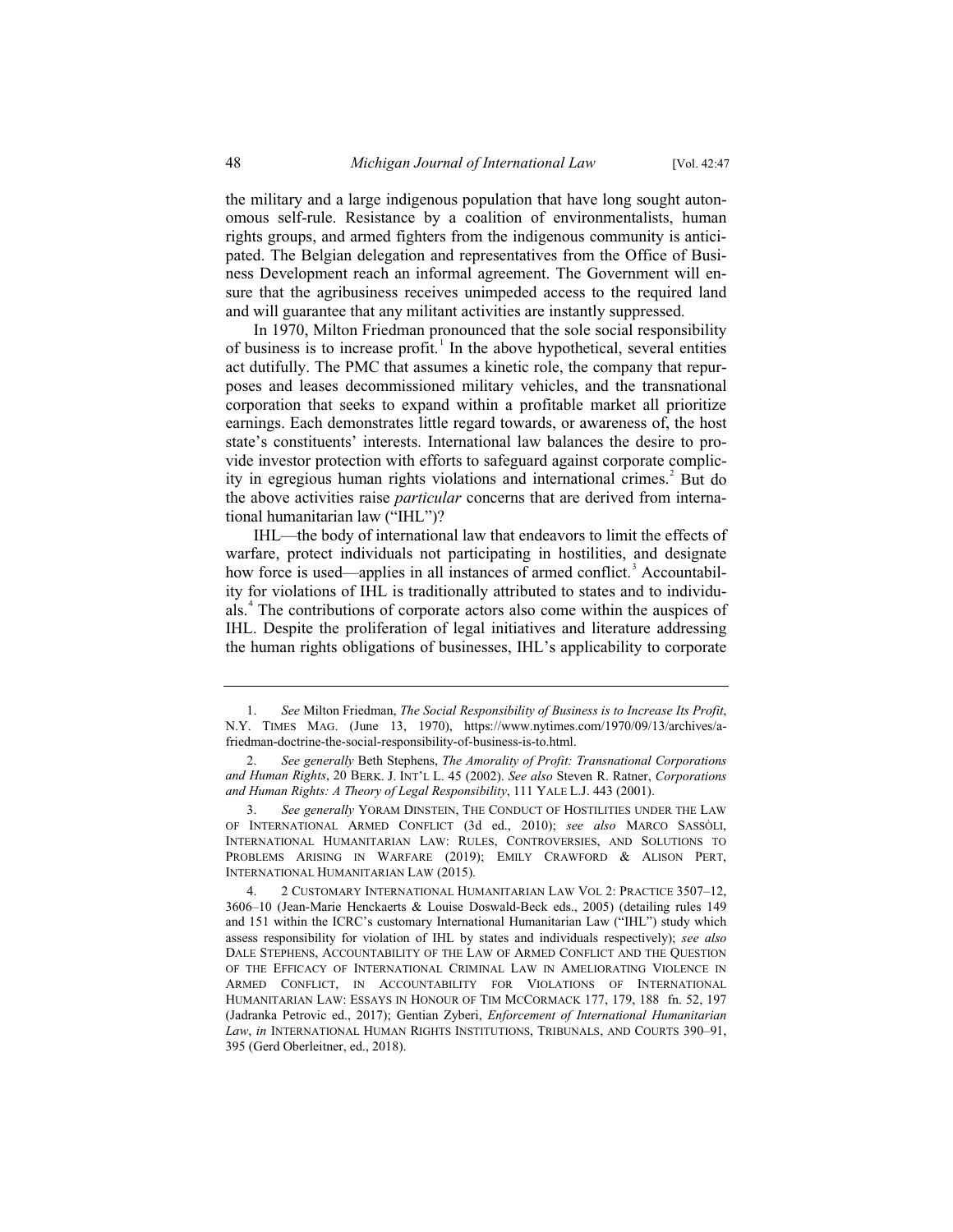entities that operate within conflict zones has received minimal attention.<sup>5</sup> The emphasis on human rights considerations is essential. However, it is neither proportionate to the frequency with which corporations operate within conflict zones nor does it reflect, perhaps, the "more certain foundation" upon which norms derived from IHL directly bind the operations of corporations or their officials.<sup>6</sup>

But how are these operations assessed and regulated? In the described scenario surely the culpability of the PMC differs from that of the aviation leasing firm which, in turn, differs from the agribusiness. How does international law treat these disparate forms of corporate conduct when the implicated behavior occurs within a conflict zone? And how do the occurrent accountability challenges differ from those similar limitations commonly associated with state responsibility?

This article considers the particularities that affect how accountability is imposed for corporate behavior that implicates IHL. I ask: Do existing accountability frameworks—the amalgamation of the primary rules that international law imposes upon corporate actors and the secondary rules that determine and implement the consequences of a primary breach—adequately regulate corporations whose behavior implicates international humanitarian law? I suggest that despite the prevalence of familiar impediments and enforcement challenges, accountability is further compromised by two features distinctive to corporations. The applicable legal framework inadequately conceptualizes both the form of corporations and the operational nature of corporate activity. These features differentiate the corporation from the state. Collectively, they present particular regulatory questions; questions that remain under-conceptualized by the patchwork of legal regimes initially designed to ensure accountability for the conduct of states and their representatives and that are now applied to a variety of non-state actors.

The significance of these questions is clear. Corporations wield enormous power. Accelerated by the era of globalization, their supply chains stretch across the world and they exert vast influence over both domestic and international politics.<sup>7</sup> A recent list of the one hundred largest revenuegenerating entities contains twenty-nine states and seventy-one corporations.<sup>8</sup> Notwithstanding the ability of these organizations to generate wealth,

<sup>5.</sup> Simon Chesterman, *Lawyers, Guns, and Money: The Governance of Business Activities in Conflict Zones*, 11 CHI. J. INT'L L. 321, 324–25 (2011) (suggesting that the current emphasis results from the prominence and dynamism of human rights and the relative conservatism of IHL as a discipline).

<sup>6.</sup> *Id.*

<sup>7.</sup> *See* Simon Chesterman, *Oil and Water: Regulating the Behavior of Multinational Corporations Through Law*, 36 N.Y.U. J. INT'L L. & POL. 307, 307-308 (2004).

<sup>8.</sup> Milan Babic, Eelke Heemskerk & Jan Fichtner, *Who is More Powerful – States or Corporations?*, CONVERSATION (July 10, 2018), https://theconversation.com/who-is-morepowerful-states-or-corporations-99616.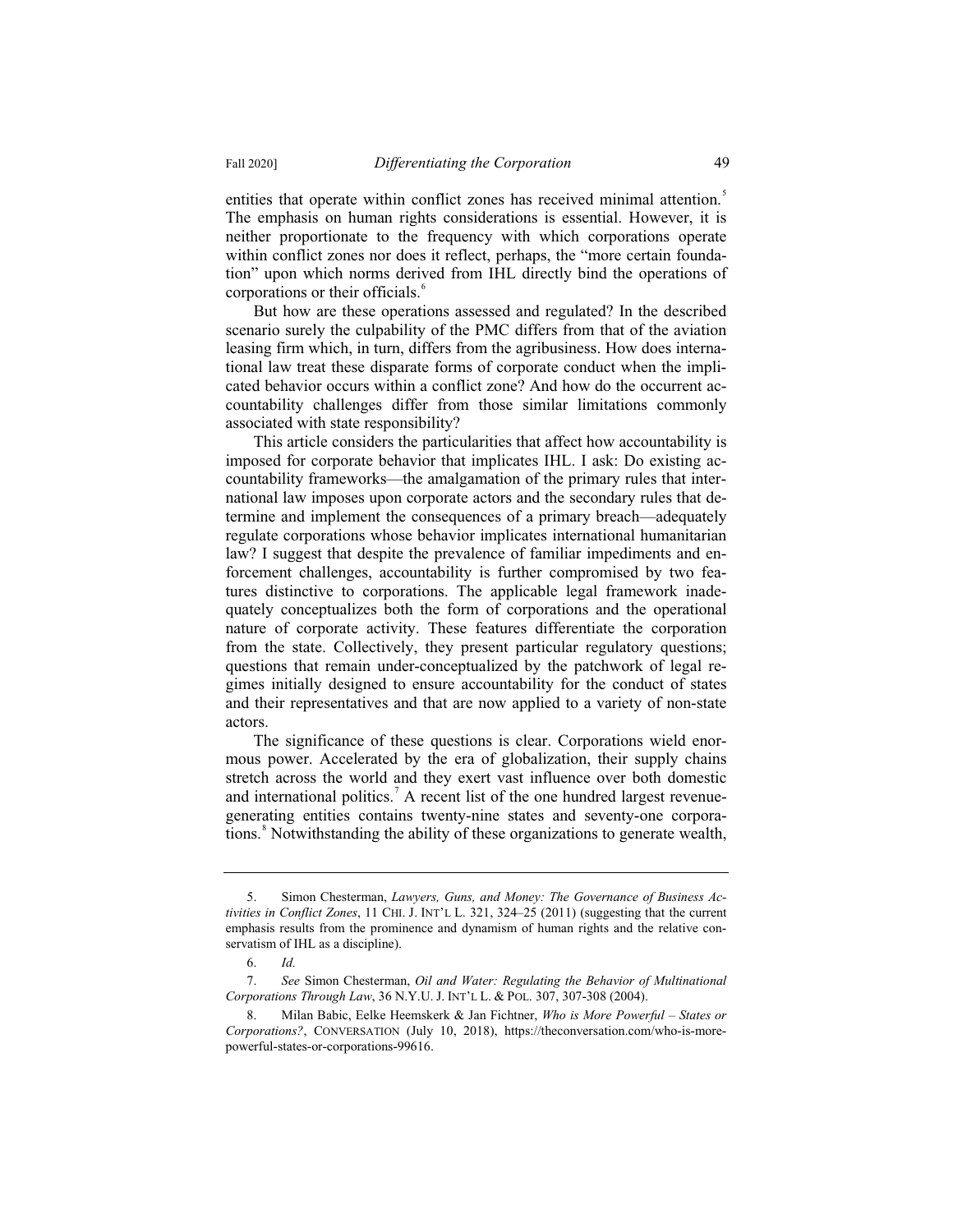drive employment, innovation, and economic growth, corporations also possess the capacity to cause significant harm.

This is particularly acute during instances of armed conflict.<sup>9</sup> Following the Second World War, the United States asserted that the culpability of German industrialists equaled that of the state.<sup>10</sup> As William Schabas reminds, many IHL violations would not occur but for the contributions of arms dealers, diamond traders, bankers, and financiers.<sup>11</sup> By fueling the war effort in Western Europe, with the extraction of wealth from the world's most vulnerable landscapes, and through the supply of personnel and weaponry to employ force under the cloak of privatization, business entities are immersed in the conduct and continuance of conflict. But how does the nature of the corporation pose specific challenges to a regulatory framework that developed in reaction to state conduct? How is corporate activity evolving to affect IHL in previously unforeseen ways? And how do we most efficaciously conceptualize a relationship between the corporation and IHL that both reaffirms old questions and presents new regulatory challenges?

This article has three purposes. First, within section II, I describe the doctrinal methods through which accountability for corporate conduct implicating IHL may be pursued. The section tells of the emergence of a piecemeal framework. Under this framework accountability for corporate conduct is achieved indirectly, through secondary rules imposed by separate doctrinal forms.<sup>12</sup> International criminal law ("ICL"), international human rights law ("IHRL"), and domestic legislation and courts each provide a potential means of securing accountability for violations of IHL. These bodies of law all extend to the actions of corporations. But these legal fields collectively, the attempt to regulate corporate conduct—are hampered in specific ways when they extend beyond the state and to the corporation. Corporations have gained international legal status through a succession of developments. Advancements in corporate responsibility, however, have resulted in a mismatch between the primary rules that purport to govern business conduct, the secondary rules through which regulatory efforts are implemented, and the nature of and the manner in which corporate entities operate within conflict zones.

U.N. Human Rights Council ["HRC"], *Business and Human Rights in Conflict-Affected Regions: Challenges and Options Towards State Responses* ¶ 5, U.N. Doc. A/HRC /17/32 (May 27, 2011) (featuring John Ruggie stating that the most egregious rights violations occur in conflict environments where legal regimes cannot be expected to function as intended).

<sup>10.</sup> *See* Answer of the United States Prosecution to the Motion on Behalf of the Defendant Gustav Krupp von Bohlen, United States v. Krupp (The Krupp Case), 9 T.W.C. 1 (Nov. 12, 1945).

<sup>11.</sup> William A. Schabas, *Enforcing International Humanitarian Law: Catching the Accomplices*, 83 INT. REV. RED CROSS 439, 441 (2001).

<sup>12.</sup> *See* Ratner, *supra* note 2, at 481 (clarifying the distinction between the existence of a responsibility imposed by international law and the various means through which this responsibility may be implemented).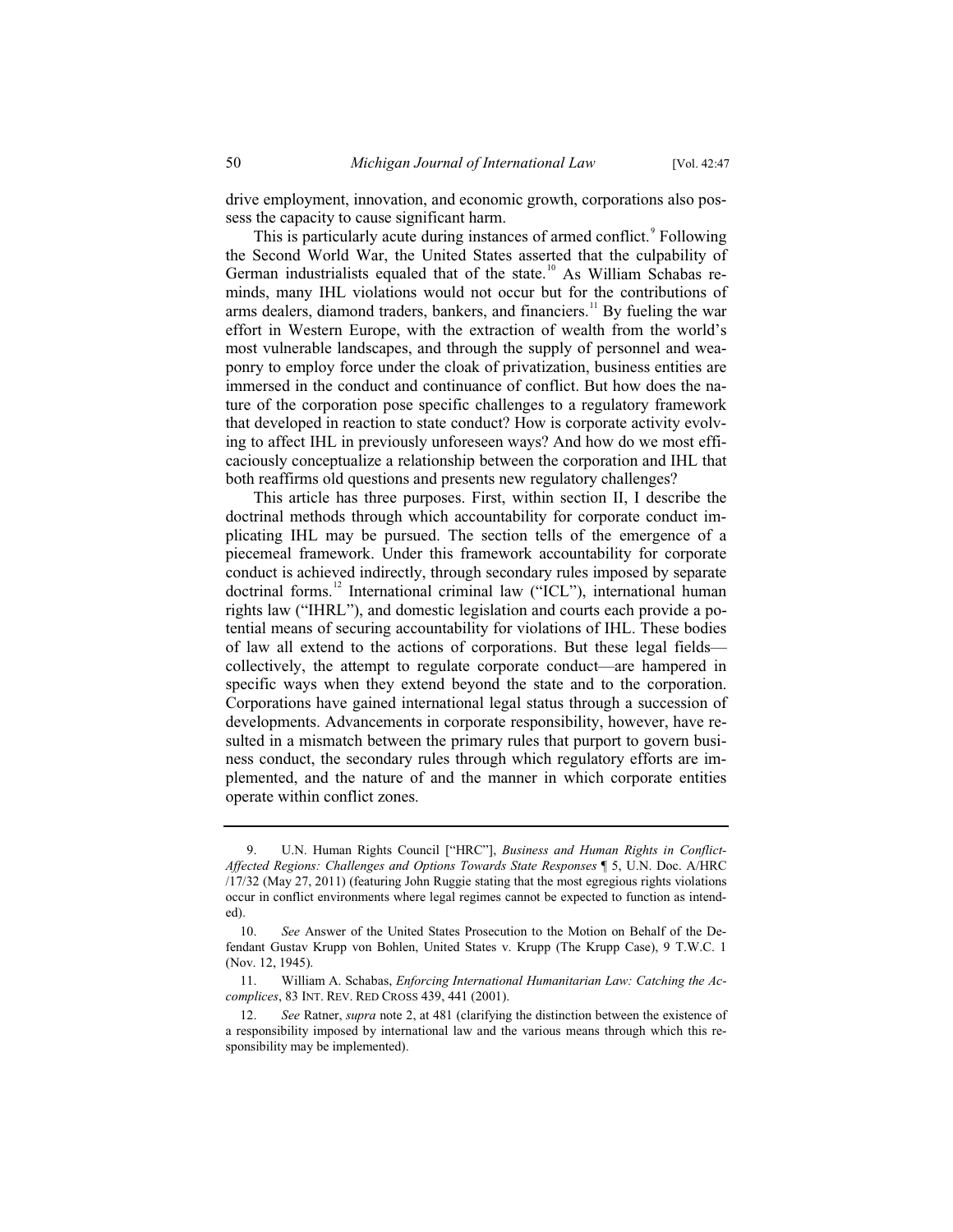This results in accountability gaps. This article's second purpose is to identify features that contribute to these gaps. Section III describes how despite the capacity of the relevant doctrinal forms to impose accountability in *particular* scenarios, the development of the primary and secondary rules regulating corporate conduct exhibit structural limitations. Limitations in the legal frameworks governing the conduct of hostilities are familiar. The extent to which these have allowed states to operate with impunity is welldocumented and the subject of ongoing reform.<sup>13</sup> The gradual development of a regulatory framework, intended to treat corporate activity occurring within conflict zones and affecting IHL, however, exhibits particular vulnerabilities that are the subject of this article. This section describes: (i) structural challenges that complicate the transference of state-based frameworks to corporations and (ii) how the resulting accountability processes have failed to adequately consider, and are thus adversely affected by, particular features of the corporate form.

This article's final purpose is to offer a more complete understanding of divergent business operations that often occur beyond the conceptual boundaries of the relevant legal frameworks. Accordingly, section IV considers the nature of corporate operations. Through a series of case studies, I consider how varied forms of corporate behavior elude treatment and affect IHL. Often, the implicated conduct is uncontemplated by existing legal frameworks. New technologies and corporate innovation present novel challenges. Efforts to ensure accountability for corporate behavior must begin by more fully conceptualizing the ways that corporate conduct can affect IHL-based norms. This section presents three broad categorizations of corporate activity that implicate IHL: as a direct violator, as a facilitator, or as an incidental contributor.

Corporate activities, occurring within a conflict zone and implicating IHL, exhibit a range of moral and legal culpabilities. The ability of the existing frameworks to treat these forms of corporate conduct decreases as the proximity between the corporation and the violation widens. However, the distance between conduct and consequence does not lessen the extent that norms derived from IHL are affected by these varied, emerging, forms of corporate behavior. Collectively, as corporations continue to gain legal status, the prospect of ensuring accountability dwindles when the applied frameworks fail to fully envision both the nature of a corporation and the extent of its activities. Part five concludes.

To narrow the existing accountability gaps, we must begin by aligning conceptualizations of corporate conduct and a more accurate conception of the corporate form with an encompassing notion of accountability that exceeds the confines of the existing doctrinal prescriptions. Whether limited

<sup>13.</sup> *See* EMANUELA-CHIARA GILLARD, PROMOTING COMPLIANCE WITH INTERNATIONAL HUMANITARIAN LAW 2–5 (Oct. 2016), https:// www.chathamhouse.org/sites /files/chathamhouse/publications/research/2016-10-05-promoting-compliance-ihl-gill ard.pdf.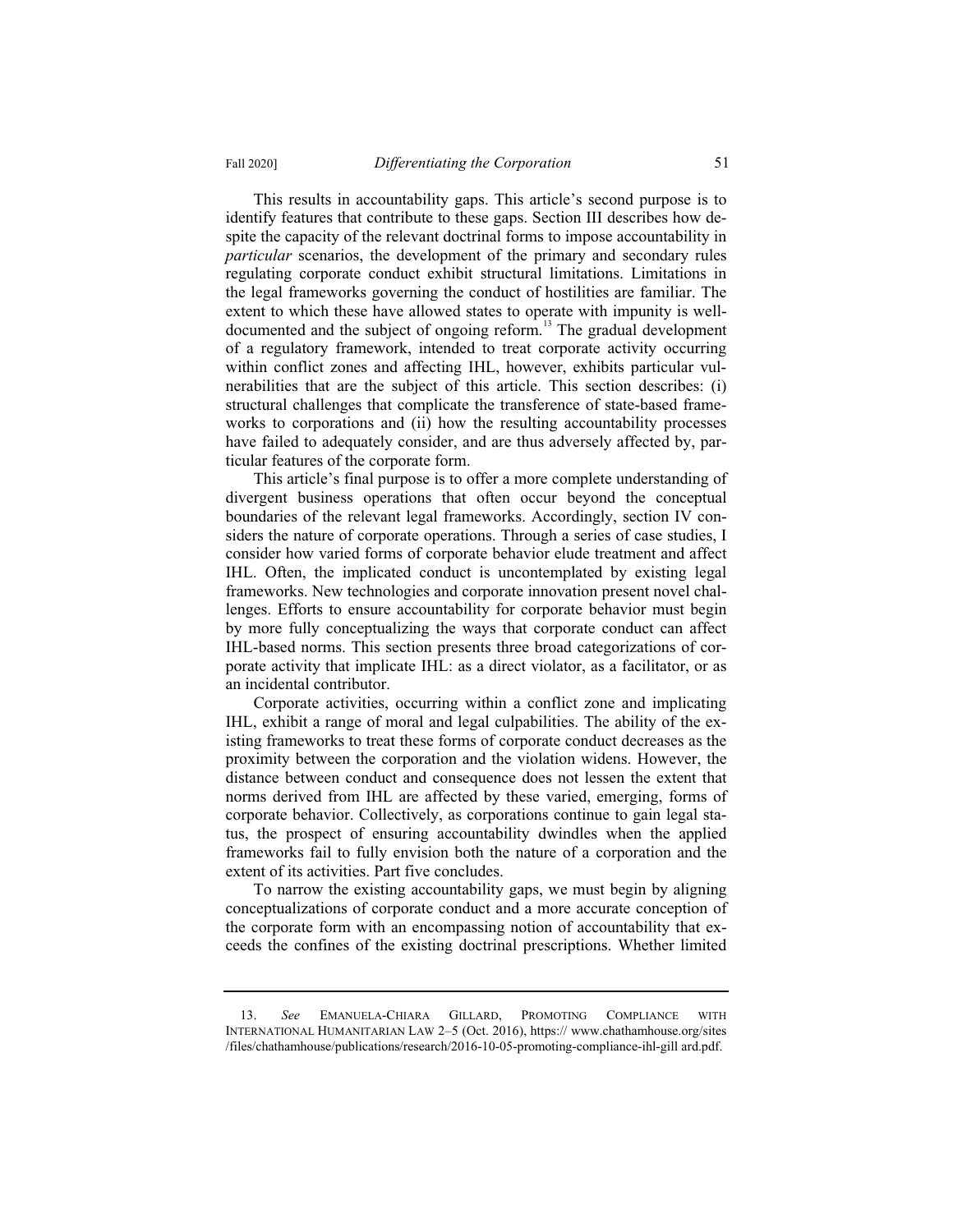by a lack of identifiable law or an inability to enforce existing law, regulatory efforts must better reflect the contours of the debates they seek to affect. Rarely does the corporation pull the trigger, dig the mass grave, or promote the elimination of a group. History shows they are more likely to finance the purchase of the gun, manufacture the shovel, or idle while the propaganda resonates. Yet paradigms are shifting. Corporations are engaging in new activities, affecting international humanitarian law in unforeseen ways. While international law has moved from its state-centric origins, assessments of corporate conduct remain bound by the confines of the various doctrinal forms, those primary and secondary rules, through which accountability is pursued.

#### II. Indirect Accountability for Corporate Violations of IHL

International law imposes rights and duties upon corporations. Notwithstanding the intricacies of debates regarding legal subjecthood or personality, various fields of international law increasingly and incrementally extend to corporations.<sup>14</sup> IHL binds all actors whose activities are closely linked to armed conflict.<sup>15</sup> States and organized armed groups do bear the greatest responsibility for implementing IHL, but a business entity whose activities are closely linked to an armed conflict is required to respect relevant legal precepts.<sup>16</sup> Commentators diverge on whether these obligations extend to legal or natural persons. Assuming a more conservative stance, Emanuela-Chiara Gillard suggests that businesses are not, *per se*, bound by IHL.<sup>17</sup> Instead, Gillard opines that while businesses are not formally bound, individual staff are required to comply with IHL. This is because IHL applies to organized armed groups and thus individuals. Gillard concludes that, by analogy, the well-established principle of individual responsibility extends to both those

<sup>14.</sup> *See* Reparation for Injuries Suffered in the Service of the United Nations, Advisory Opinion, 1949 I.C.J. 174, 179 (Apr. 11); RESTATEMENT (THIRD) OF THE FOREIGN RELATIONS LAW OF THE UNITED STATES 70–71 (1986) (directly recognizing that corporations are subjects of international law); José E. Alvarez, *Are Corporations "Subjects" of International Law?*, 9 SANTA CLARA J. INT'L L. 1, 3 (2001) (noting that the extension of personhood to corporations carries unintended risks); ANDREW CLAPHAM, HUMAN RIGHTS OBLIGATIONS OF NON-STATE ACTORS 78–79 (2006) (arguing in favor of recognizing the limited legal personality of corporations).

<sup>15.</sup> INT'L COMM. RED CROSS ["ICRC"], BUSINESS AND INTERNATIONAL HUMANITARIAN LAW: AN INTRODUCTION TO THE RIGHTS AND OBLIGATIONS OF BUSINESS ENTERPRISES UNDER INTERNATIONAL HUMANITARIAN LAW 14 (2006), https://www.icrc.org /en/publication/0882-business-and-international-humanitarian-law-introduction-rights-andobligations [hereinafter ICRC BUSINESS AND IHL].

<sup>16.</sup> *Id.*

<sup>17.</sup> *See* Emanuela-Chiara Gillard, *The Position with Regard to International Humanitarian Law*, 100 AM. SOC'Y INT'L L. PROC. 129, 130–31 (suggesting also that states may impose IHL-based obligations on businesses through domestic mechanisms meaning that while businesses would not be bound at the international level, IHL can inform domestic obligations that are extended to businesses).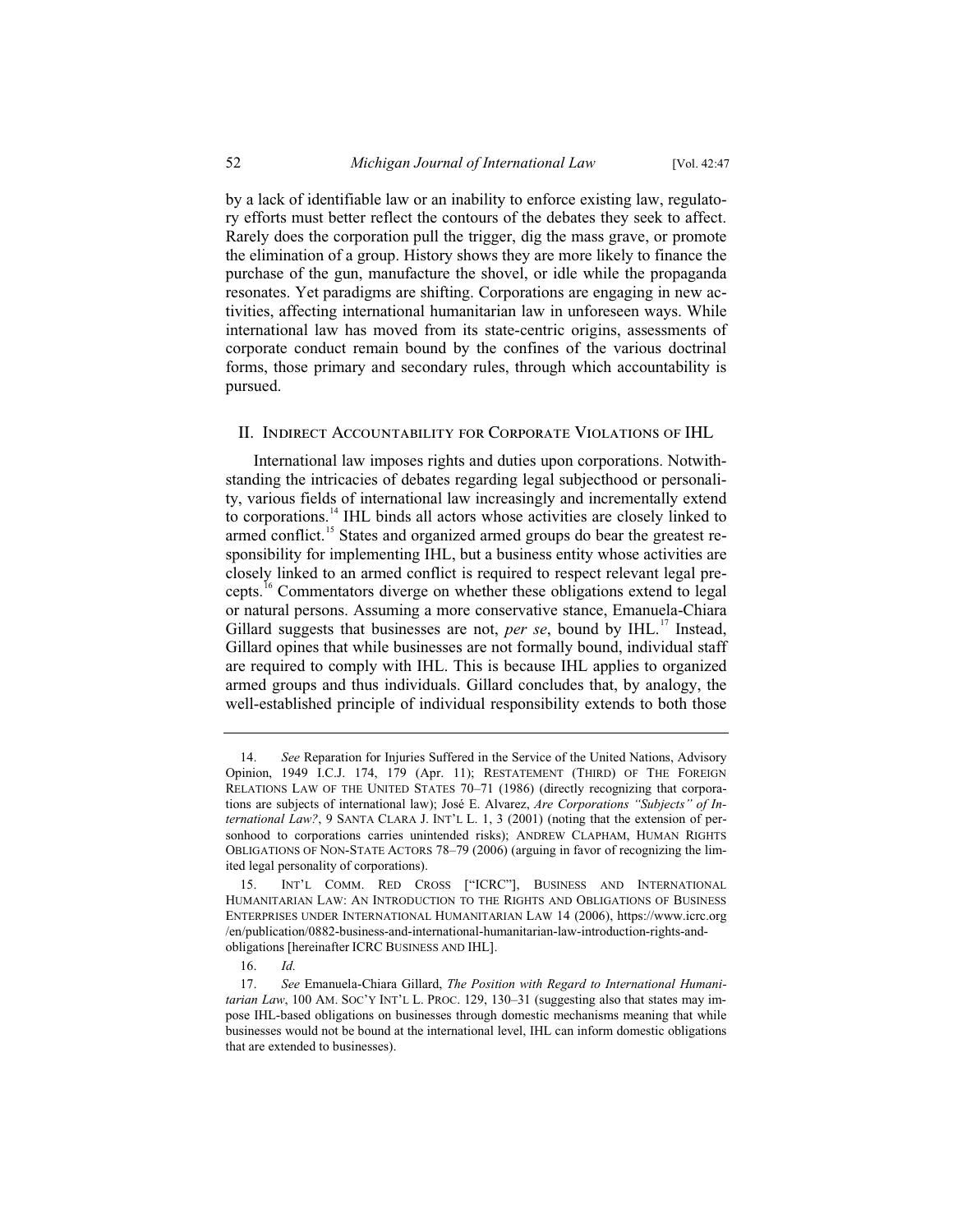present within an armed conflict—members of armed groups; civilians; aid workers; in-country business staff—and to those not physically present but whose activities may violate IHL.<sup>18</sup>

The International Committee of the Red Cross ("ICRC") presents a more expansive position. IHL, they contend, grants protections to business personnel (provided they do not partake in hostilities) and to the assets and capital investments of the business enterprise.<sup>19</sup> Equally, IHL imposes obligations on business staff and on the business itself that exposes both the natural and legal person to the risk of criminal or civil liability.<sup>20</sup>

Accountability for conduct implicating IHL is, however, realized indirectly. In response to violations by both states and corporations, accountability is implemented through a separate doctrinal form: international criminal law; international human rights law; and through domestic legislation and courts. Here, I employ the notion of accountability broadly. It is used in its fullest sense—as both imposing obligations that inform assessments of culpability and prescribing consequences for breaches of those standards.<sup>21</sup> Consequences may be legal (e.g., judicial remedy) or non-legal (e.g., reputational costs; moral opprobrium). They may also be individual (criminal) or collective (civil).<sup>22</sup> This article, however, limits its scope to forms of legal accountability. This should not be read as under-appreciating the potential of non-legal redress. Such means of pursuing accountability are of particular relevance to corporations but will only be touched on throughout the article. The decision to narrow considerations is instead intended to maintain focus on the development and limited scope of the formal legal frameworks.

<sup>18.</sup> *Id.* at 131.

<sup>19.</sup> *See* ICRC BUSINESS AND IHL, *supra* note 15, at 7; Protocol Additional to the Geneva Conventions of 12 August 1949, and Relating to the Protection of Victims of International Armed Conflicts (Protocol I), art. 51(3), June 8, 1977, 1125 U.N.T.S. 3 (stating that "civilians shall enjoy protection against the dangers arising from military operations unless and for such time as they take a direct part in hostilities." Protections alter should the corporation become a direct participant or unlawful combatant) (hereinafter First Additional Protocol).

<sup>20.</sup> ICRC BUSINESS AND IHL, *supra* note 15, at 7.

<sup>21.</sup> *See* Jutta Brunnée, *International Legal Accountability Through the Lens of the Law of State Responsibility*, 36 NETH. Y.B. INT'L. L. 3, 6 (2005) (describing international legal accountability as "the legal justification of an international actor's performance vis-à-viothers, the assessment or judgment of that performance against international legal standards, and the possible imposition of consequences if the actor fails to live up to applicable legal standards") (emphasis omitted); *see also* André Nollkaemper, *Responsibility of Transnational Corporations in International Environmental Law: Three Perspectives*, *in* MULTILEVEL GOVERNANCE OF GLOBAL ENVIRONMENTAL CHANGE: PERSPECTIVES FROM SCIENCE, SOCIOLOGY AND THE LAW 179, 182 (Gerd Winter, ed., 2010) (discussing the use of "responsibility" to describe obligations).

<sup>22.</sup> *See* STEVEN R. RATNER, JASON S. ABRAMS & JAMES L. BISCHOFF, ACCOUNTABILITY FOR HUMAN RIGHTS ATROCITIES IN INTERNATIONAL LAW: BEYOND THE NUREMBERG LEGACY 3 (3d ed., 2009).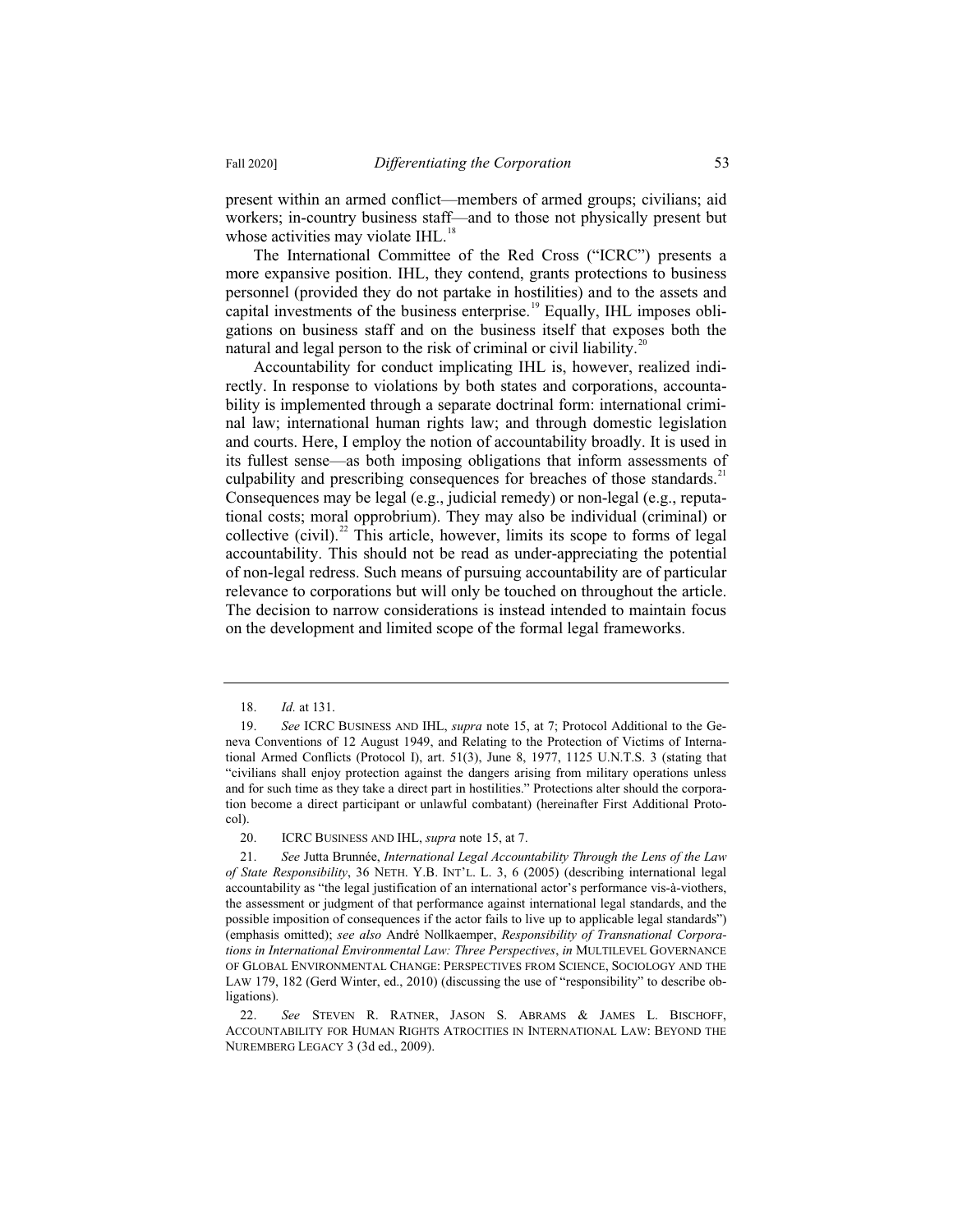Under these frameworks, whether accountability is assessed against legal or natural persons varies amongst and remains a contested legal question.<sup>23</sup> An encompassing notion of accountability that extends beyond the individual to the business entity is desirable and likely constitutes a general principle of law. $^{24}$  Yet, the contours of this debate do not affect present considerations and thus need not be settled here. Instead, the following sections consider how these frameworks have evolved to regulate corporate conduct.

#### A*. International Criminal Law*

Lord Holt, in an unnamed decision from 1701, declared that "a corporation is not indictable, but the particular members of it are."<sup>25</sup> The maxim *societas delinquere non potest* portends the once commonplace view that corporations lack the requisite *mens rea* to commit a crime.<sup>26</sup> This informed the Nuremberg Tribunal and the emerging tenet of individual responsibility. In the *Goering* case, the Tribunal claimed that "crimes against international law are committed by men, not by abstract entities, and only by punishing individuals who commit such crimes can the provisions of international law be enforced."<sup>27</sup> The Nuremberg Charter extended the Tribunal's jurisdiction to the representatives of groups and organizations implicated in the war effort.<sup>28</sup> In the *I.G. Farben* case, the U.S. Military Tribunal held that "it can no longer be questioned that the criminal sanctions of international law are applicable to private individuals."<sup>29</sup> In three formative cases, leading German industrialists were prosecuted for the commission of crimes against peace, war crimes, and for crimes against humanity.<sup>3</sup>

The extension of international criminal liability to corporations edged forward. Diplomatic discussions, during the establishment of the International Criminal Tribunals for the former Yugoslavia and Rwanda ("ICTY /ICTR") and at the Rome Conference, produced a familiar admixture. States

<sup>23.</sup> *See* DESISLAVA EMANOUUILOVA STOITCHKOVA, TOWARDS CORPORATE LIABILITY IN INTERNATIONAL CRIMINAL LAW 95 (2010).

<sup>24.</sup> *See* Ratner, *supra* note 2, at 461 (providing a strong normative account of why corporate liability should extend beyond individual responsibility).

<sup>25.</sup> Anonymous Case No. 935 (1701), 88 Eng. Rep. 1518, 1518 (KB).

<sup>26.</sup> *See* Thomas J. Bernard, *The Historical Development of Corporate Criminal Liability*, 22 CRIMINOLOGY 3, 8 (1984); *see also* WILLIAM SCHABAS, AN INTRODUCTION TO THE INTERNATIONAL CRIMINAL COURT 211 (5<sup>th</sup> ed. 2017).

<sup>27.</sup> France et al. v. Goering et al., 22 I.M.T. 203, 447 (1946) (hereinafter Goering Case).

<sup>28.</sup> Agreement for the Prosecution and Punishment of Major War Criminals of the European Axis, Charter, art. 9, *opened for signature* Aug. 8, 1945, 82 U.N.T.S. 279 [hereinafter IMT Statute].

<sup>29.</sup> United States v. Carl Krauch et al., (I.G. Farben Case), 8 T.W.C. 1081, 1136 (1948).

<sup>30.</sup> *Id.*; *See also* United States v. Flick (The Flick Case), 6 T.W.C. 1202 (1997); United States v. Krupp (The Krupp Case), 9 T.W.C. 1, 1–2 (1997).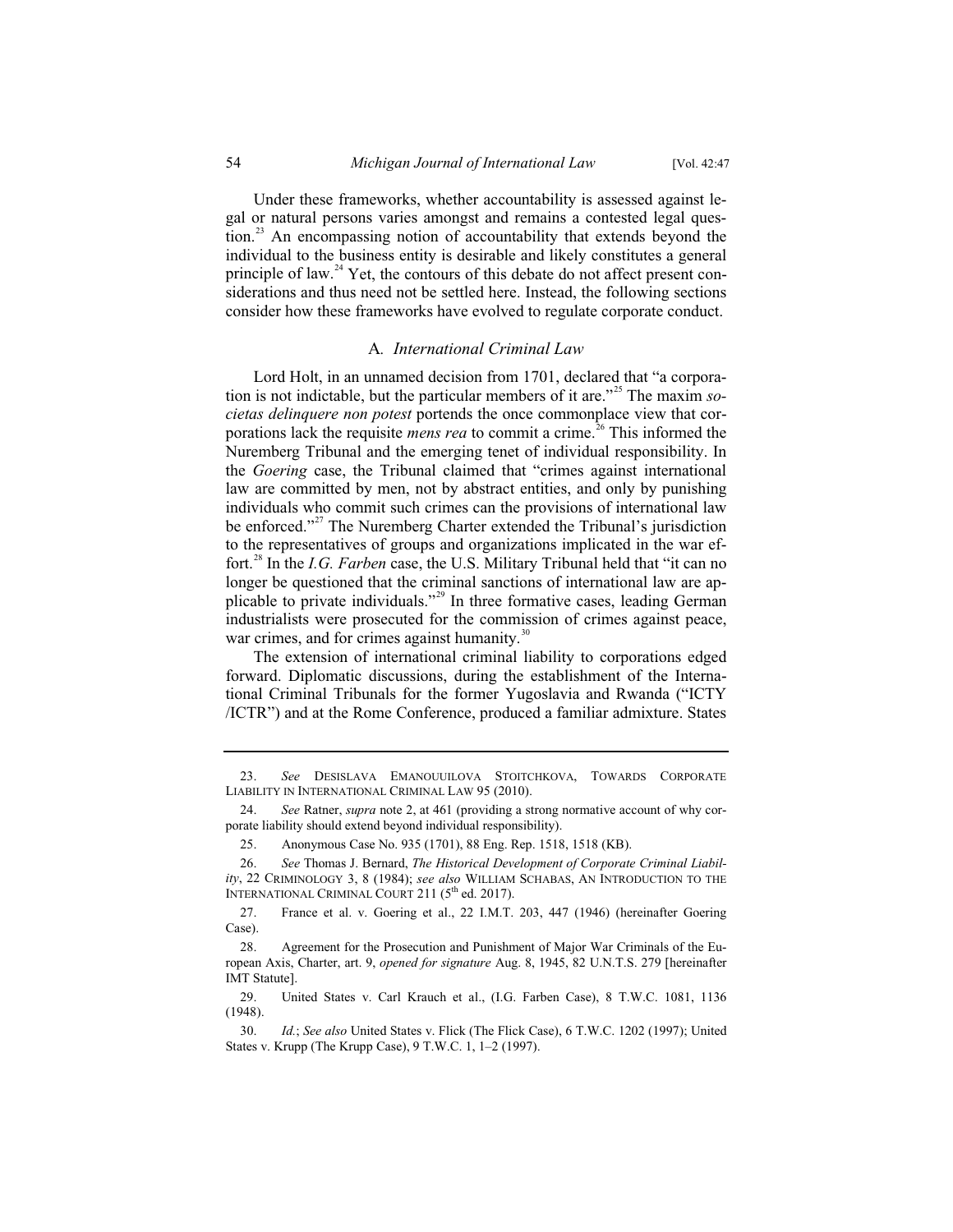resisted formalizing corporate criminal responsibility but signaled a desire to apply ICL to particular actions by legal persons.<sup>31</sup> When the French delegation proposed that the Statute of the International Criminal Court ("ICC") include a modest provision assessing corporate liability, the initiative garnered notable support. Ultimately, a congruence of practical limitations and domestic differences precluded delegates from agreeing to an appropriate formulation. $32$ 

The post-war ICL tribunals have all held corporate officials liable for atrocity crimes. $33$  The trials of the German industrialists signified the international community's intent to look beyond the state structure.<sup>34</sup> Article 25(1) of the Rome Statute is read to extend the Court's jurisdiction to nonstate actors but only imposes responsibility on natural persons.<sup>35</sup> The Office of the Prosecutor has repeatedly indicated willingness to investigate corporate officials.<sup>36</sup> And the ICTR, in the *Media Case*, convicted three employees of *Radio Télévision des Mille Collines* of genocide.<sup>37</sup>

33. Julia Graff, *Corporate War Criminals and the International Criminal Court: Blood and Profits in the Democratic Republic of Congo*, 11 HUM. RTS. BRIEF 23, 23 (2004).

<sup>31.</sup> *See* U.N. Secretary-General., Report of the Secretary-General Pursuant to Paragraph 2 of Security Council Resolution 808, ¶ 51, U.N. Doc. S/25704 (May 3, 1993) (in which delegates briefly considered extending International Criminal Law ("ICL") to the conduct of criminal persons during discussions to establish the International Criminal Tribunal for the Former Yugoslavia ('ICTY"). Although the Secretary General stated that this was desirable, the initiative was rejected in favor of concentrating the Tribunal's jurisdiction on the actions of natural persons). *See also* Alex Batesmith, *Corporate Criminal Responsibility for War Crimes and other Violations of International Humanitarian Law: The Impact of the Business and Human Rights Movement, in* CONTEMPORARY CHALLENGES TO THE LAWS OF WAR: ESSAYS IN HONOUR OF PROFESSOR PETER ROWE 285, 290 (Caroline Harvey, James Summers & Nigel D. White eds., 2014).

<sup>32.</sup> *See* JAMES GOBERT & MAURICE PUNCH, RETHINKING CORPORATE CRIME 165 (2003); JERNEJ LETNAR ERNI , HUMAN RIGHTS LAW AND BUSINESS: CORPORATE RESPONSIBILITY FOR FUNDAMENTAL HUMAN RIGHTS 145 (2010) (noting that the French proposal would have limited liability to private corporations in which corporate liability could be linked to the individual criminal responsibility of one of the corporation's leading members).

<sup>34.</sup> *See* United States v. Carl Krauch et al., (I.G. Farben Case), 8 T.W.C. 1081, 1136 (1948); *see also Krupp*, 9 T.W.C. 1; United Kingdom v. Tesch (The Zyklon B Case), Case No. 9, 1 L.R.T.W.C. 93 (1946).

<sup>35.</sup> *See* Rome Statute of the International Criminal Court art. 25(1), July 17, 1998, 2187 U.N.T.S. 90; *see also* Caroline Kaeb, *The Shifting Sands of Corporate Liability Under International Criminal Law*, 49 GEO. WASH. INT'L L. REV. 351, 374–75 (2016).

<sup>36.</sup> *See* Batesmith, *supra* note 31, at 292 (citing the Prosecutor's general intent to look at the involvement of corporate officials); *see also* Press Release, International Criminal Court, Prosecutor Receives Referral of Situation in Democratic Republic of Congo, U.N. Press Release L/3067 (Apr. 19, 2004) (indicating willingness to investigate the role of private actors in the extractive industry that were accused of facilitating conflict in the Ituri Province of the Democratic Republic of Congo); Prosecutor v. Ruto, ICC-01/09-01/11-373, Decision on the Confirmation of Charges Pursuant to Article  $61(7)(a)$  and (b) of the Rome Statute,  $\sqrt{22}$ (Jan. 23, 2012) (in which Joshua Sang, a broadcaster at a radio station, was indicted as an in-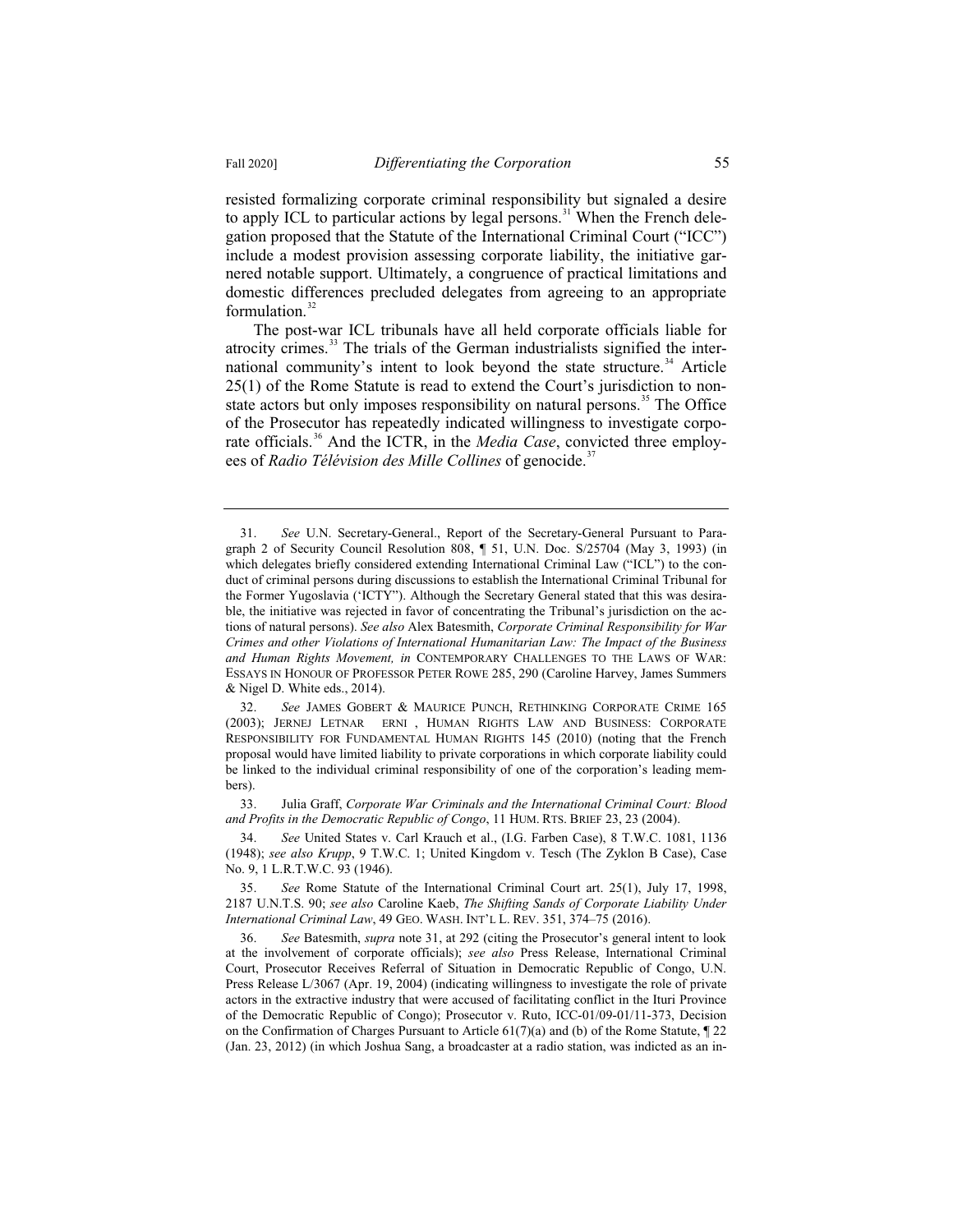David Scheffer, the U.S. Ambassador-at-Large for War Crimes Issues who led the American delegation at the Rome Conference, has detailed "an increasing acceptance of corporate criminal liability in the almost two decades since the Rome Treaty was completed."<sup>38</sup> The Malabo Protocol will, if adopted, extend the jurisdiction of the proposed African Criminal Court to legal persons that are accused of committing an array of war crimes.<sup>39</sup> The Appeals Panel of the Special Tribunal for Lebanon ("STL") held that the Court may proceed against a media company that had been accused of contempt.<sup>40</sup> In a comprehensive judgement, the STL interrogated the historical record. It held that the *Goering* pronouncement—that crimes were committed by natural persons—was merely obiter.<sup>41</sup> U.N. resolutions were consulted. Domestic legislation from forty-four countries was surveyed.<sup>42</sup> Read collectively, the Appeals Panel contended that corporate criminal liability was "on the verge of attaining, at the very least, the status of a general principle of law applicable under international law."<sup>43</sup>

This status is further evidenced in several international treaties. The Apartheid Convention extends criminal liability to both institutions and individuals.<sup>44</sup> The illegal movement of hazardous waste is labelled an offence when committed by either legal or natural persons under the Basel Convention.<sup>45</sup> The Organization for Economic Cooperation and Development's ("OECD") Anti-Bribery Convention obliges states to impose criminal liabil-

direct co-perpetrator of crimes against humanity for his role on the post-election violence in Kenya).

<sup>37.</sup> Prosecutor v. Nahimana, Case No. ICTR-99-52-A, Appeals Judgment, ¶¶ 1096, 1113–14 (Nov. 28, 2007)*; see also* Kaeb, *supra* note 35 at 375–76.

<sup>38.</sup> Brief of Ambassador David J. Scheffer, Northwestern University Pritzker School of Law, as Amicus Curiae in Support of the Petitioners at 6, Jesner v. Arab Bank, PLC, 138 S. Ct. 1386 (2018) (No. 16-499) [hereinafter Scheffer Brief].

<sup>39.</sup> Protocol on Amendments to the Protocol on the Statute of the African Court of Justice and Human Rights art. 46I, adopted June 27, 2014, https://au.int/sites/default/files/treaties /36398-treaty-0045\_\_protocol\_on\_amendments\_to\_the\_protocol\_on\_the\_statute\_of\_ the\_african\_court\_of\_justice\_and\_human\_rights\_e.pdf.

<sup>40.</sup> *See* Prosecutor v. New TV S.A.L., Case No. STL-14-05/PT/AP/AR126.1, Decision on Interlocutory Appeal Concerning Personal Jurisdiction in Contempt Proceedings (Oct. 2, 2014).

<sup>41.</sup> *Id.* ¶ 64.

<sup>42.</sup> Manuel J. Ventura, *The Prosecution of Corporations Before a Hybrid International Criminal Tribunal: The* New TV *and* Akhbar Beirut *Contempt Jurisdiction Decisions of the Special Tribunal for Lebanon*, 1 AFR. J. INT'L CRIM. JUST. 71, 75–76 (2016).

<sup>43.</sup> *New TV S.A.L.*, Case No. STL-14-05/PT/AP/AR126.1 ¶ 67.

<sup>44.</sup> International Convention on the Suppression and Punishment of the Crime of Apartheid art. 1(2), *adopted* Nov. 30, 1973, 1015 U.N.T.S. 243 (entered into force July 18, 1976).

<sup>45.</sup> Basel Convention on the Control of Transboundary Movements of Hazardous Wastes and Their Disposal art. 2(14), *opened for signature* Mar. 22, 1989, 1673 U.N.T.S. 51.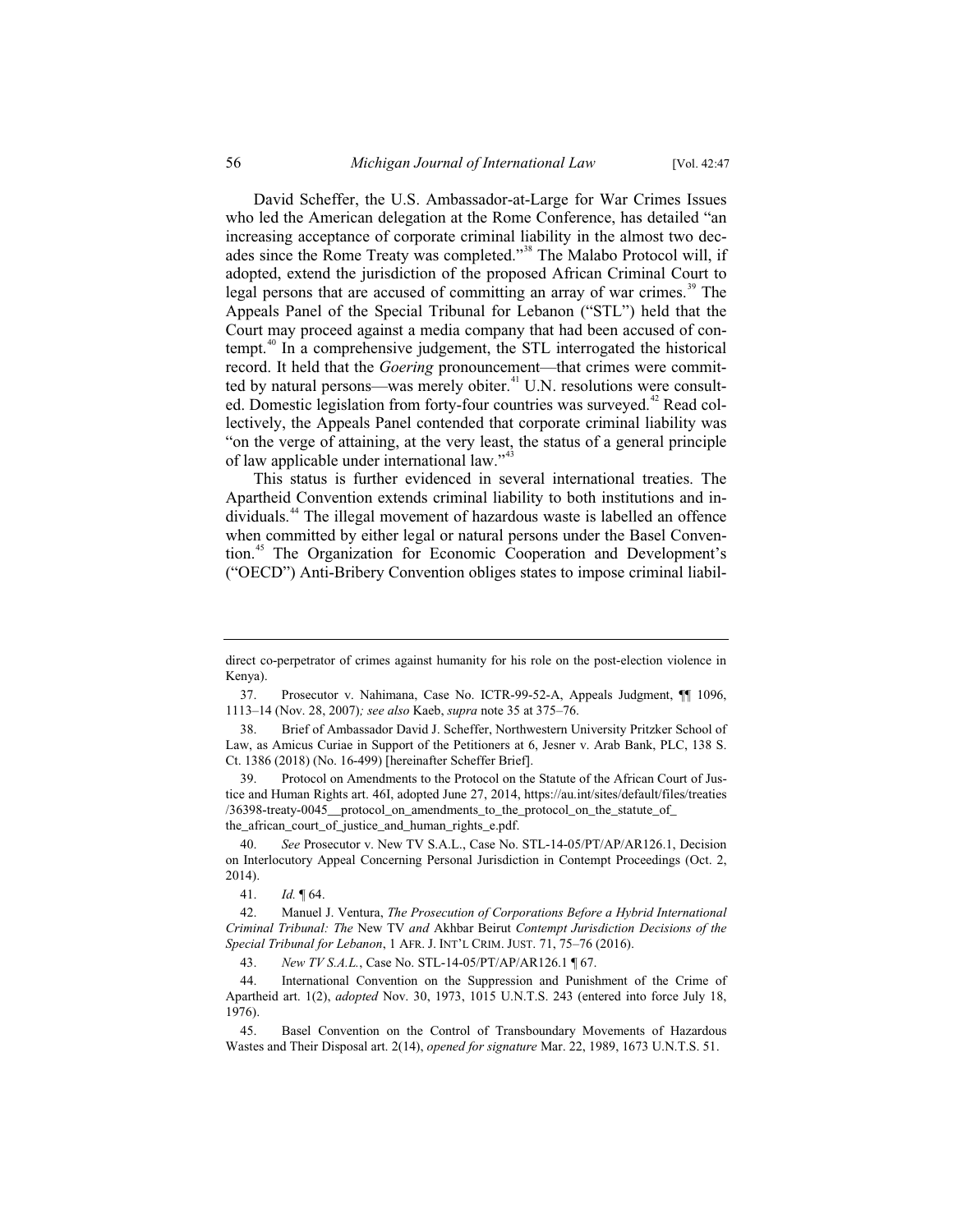ity on legal persons that attempt to induce public officials.<sup>46</sup> In the Convention on Action Against Trafficking, the Council of Europe requires parties to ensure that corporations are made criminally liable for violations of the treaty's provisions.<sup>47</sup> And the U.N.'s Convention Against Transnational Organized Crime defines a series of international offences that are applied to both natural and legal persons.<sup>48</sup>

The criminalization of particular forms of corporate behavior trafficking, environmental derogation, and corruption—offer a foundation from which liability for IHL violations logically extends. Accordingly, Andrew Clapham suggests that there are "no theoretical barriers to subjecting corporate war crimes to the developed international criminal legal order designed to tackle violations of international humanitarian law and international human rights law."<sup>49</sup> Existing legal mechanisms have begun to do this work. The International Law Commission's ("ILC") Draft Articles on Crimes Against Humanity require that "each state shall take measures, where appropriate, to establish the liability of legal persons. . ."<sup>50</sup> Remedies for corporate involvement in the most egregious breaches of IHL are provided in the Basic Principles and Guidelines on the Right to a Remedy and Reparation for Victims of Gross Violations of International Human Rights Law and Serious Violations of International Humanitarian Law.<sup>51</sup> Accountability is provided through reparations where a person, legal person, or other entity is found liable for a gross violation of  $IHL$ .<sup>52</sup>

#### B*. International Human Rights Law*

The Universal Declaration of Human Rights ("UDHR"), in its preamble, extends the common standards contained within its text to "individuals

<sup>46.</sup> Organization for Economic Cooperation and Development ["OECD"] Convention on Combating Bribery of Foreign Public Officials in International Business Transactions art. 2, *opened for signature* Dec. 17, 1997, 2802 U.N.T.S. 225.

<sup>47.</sup> Council of Europe, Convention on Action Against Trafficking in Human Beings art. 22, *opened for signature* Feb. 1, 2008, C.E.T.S. No. 197, 2569 U.N.T.S. 33.

<sup>48.</sup> United Nations Convention Against Transnational Organized Crime arts. 5–6, *opened for signature* Nov. 15, 2000, 2225 U.N.T.S. 209.

<sup>49.</sup> Andrew Clapham, *The Question of Jurisdiction Under International Criminal Law Over Legal Persons: Lessons from the Rome Conference on an International Criminal Court*, *in* LIABILITY OF MULTINATIONAL CORPORATIONS UNDER INTERNATIONAL LAW 139, 178 (Menno T. Kamminga & Saman Zia-Zarifi eds., 2000).

<sup>50.</sup> Int'l Law Comm'n, Crimes Against Humanity: Texts and Titles of the Draft Preamble, the Draft Articles and the Draft Annex Provisionally Adopted by the Drafting Committee on First Reading, U.N. Doc. A/CN.4/L.892, art. 6 ¶ 7 (May 26, 2017).

<sup>51.</sup> *See* G.A. Res. 60/147, annex, Basic Principles and Guidelines on the Right to a Remedy and Reparation for Victims of Gross Violations of International Human Rights Law and Serious Violations of International Humanitarian Law, ¶ 3(c) (Mar. 21, 2006).

<sup>52.</sup> *Id.* ¶ 15.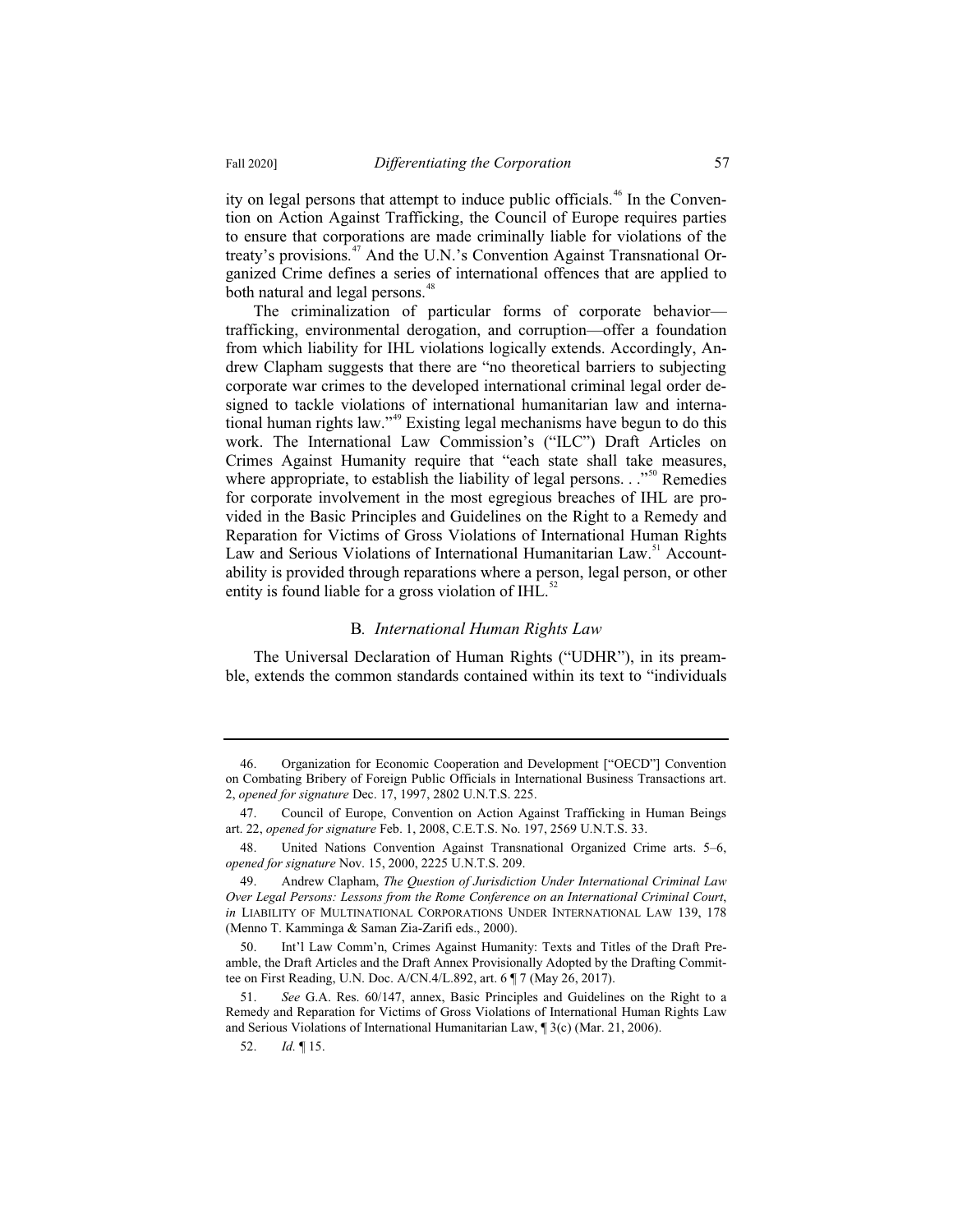and every organ of society."<sup>53</sup> This prompted Louis Henkin's oft-cited contention that this encompassing formulation "excluded no one, no company, no market, no cyberspace."<sup>54</sup> Yet, at least formally, the major human rights instruments that built upon the UDHR did not recognize legal persons as either the bearers or subjects of rights.<sup>55</sup>

Evolution was gradual. Well-publicized events in the 1970s—the involvement of foreign corporations in Central and South American *coups*; corporate officials that bribed states to receive lucrative military contracts encouraged efforts to regulate corporate conduct through international legal mechanisms.<sup>56</sup> The United Nations, following the establishment of the Centre for Transnational Corporations, and the OECD both produced nonbinding, draft codes of corporate behavior.<sup>57</sup> Initially, however, human rights considerations were indirect. The OECD guidelines, for example, desired creation of a "level playing field" for companies operating in territories where opportunities to accrue advantage through unregulated business practices are widespread.<sup>58</sup> This prompted criticisms that the OECD had privileged investor rights above public interests.<sup>59</sup> Early U.N. initiatives, built around an ambitious redistributive agenda that began in the Global

<sup>53.</sup> G.A. Res. 217 (III) A, Universal Declaration of Human Rights pmbl. ¶ 10 (Dec. 10, 1948) [hereinafter UDHR].

<sup>54.</sup> Louis Henkin, *The Universal Declaration at 50 and the Challenge of Global Markets*, 25 BROOK. J. INT'L L. 17, 25 (1999); *see also* Stephens, *supra* note 2, at 77.

<sup>55.</sup> *See* International Covenant on Civil and Political Rights pmbl., Dec. 16, 1966, 999 U.N.T.S. 171 [hereinafter ICCPR]; International Covenant on Economic, Social and Cultural Rights pmbl., Dec. 16, 1966, 993 U.N.T.S. 3 [hereinafter ICESCR]; *see also* Silvia Steininger & Jochen von Bernstorff, *Who Turned Multinational Corprations into Bearers of Human Rights? On the Creation of Corporate "Human" Rights in International Law*, 25 MPIL RESEARCH PAPER SERIES 1, 5–6 (2018).

<sup>56.</sup> *See* Ratner, *supra* note 2, at 457 (noting that early impetus was derived from the role that United Fruit Company and International Telephone and Telegraph played in efforts to destabilize governments in Guatemala and Chile); *see* CLAPHAM, *supra* note 14, at 201 (also citing events in Chile as well as Lockheed's payment of bribes to Japanese officials as motivating the OECD's efforts to address corporate conduct); James Salzman, *Labour Rights, Globalization and Institutions: The Role and Influence of the Organization for Economic Cooperation and Development*, 21 MICH. J. INT'L L. 769, 788 (2000).

<sup>57.</sup> *See* Econ. and Soc. Council, Rep. on the Special Session of the Comm. on Trans'at'l Corps. Supp. No. 7, U.N. Doc. E/1983/17/Rev.1, annex II (1983); OECD, Declaration on International Investment and Multinational Enterprises, OECD/LEGAL/0144, annex 1 (1976), *reprinted in* THE OECD GUIDELINES FOR MULTINATIONAL ENTERPRISES 57 (1994); *see also* Ratner, *supra* note 2, at 457.

<sup>58.</sup> *See* CLAPHAM, *supra* note 14, at 204; *see also* OECD, THE OECD GUIDELINES FOR MULTINATIONAL ENTERPRISES 31 (2011) (The Revised Guidelines (2001) would, however, include direct reference to human rights considerations).

<sup>59.</sup> John Ruggie & Tamaryn Nelson, *Human Rights and the OECD Guidelines for Multinational Enterprises: Normative Innovations and Implementation Challenges* 2 (Harv. Kennedy Sch., Working Paper No. 15-045, 2015).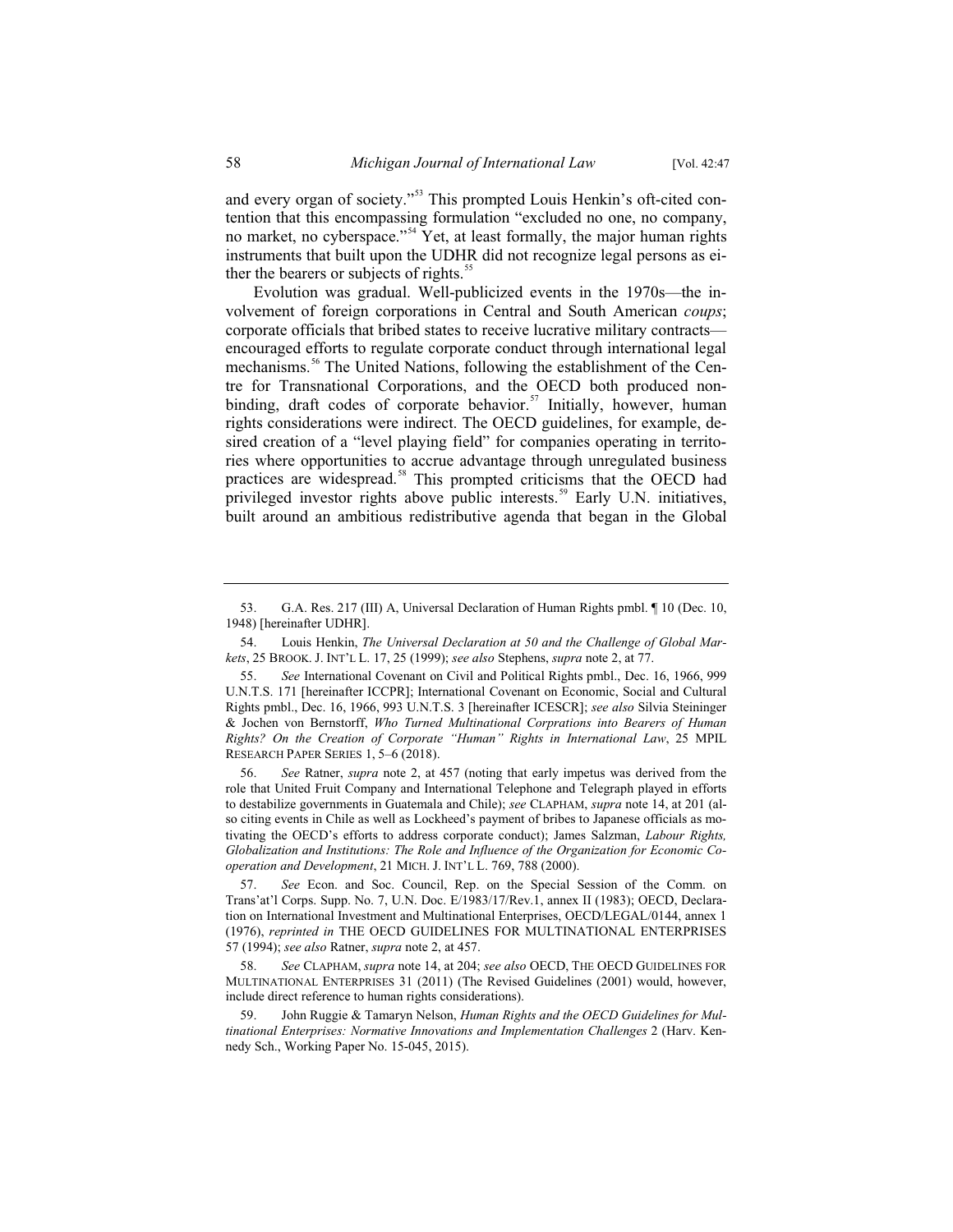South, failed to garner consensus and became mired in Cold War bipolaritv. $^{60}$ 

In 1977, the International Labour Organization ("ILO") adopted the Tripartite Declaration of Principles.<sup>61</sup> Unlike other soft law initiatives that preceded it, the ILO Declaration was perceived as reflecting an appropriate balance between governmental, industry, and workers' interests.<sup> $62$ </sup> It explicitly held that all parties "should respect the *Universal Declaration of Human Rights* and the corresponding International Covenants adopted by the General Assembly of the United Nations."<sup>63</sup> Through its subsequent amendments, the ILO Declaration promoted labor rights, as articulated in various human rights instruments, and extended (soft) legal duties to corporations.<sup> $64$ </sup>

An array of voluntary declarations followed. As private initiatives, through international organizations, and at the behest of various states, these instruments offered broad affirmations of human rights principles.<sup>65</sup> Momentum built. At the World Economic Forum in 1999, Kofi Annan announced the U.N. Global Compact.<sup>66</sup> This non-binding initiative compels businesses to support and respect the protection of internationally proclaimed human rights and avoid complicity in human rights abuses. $\frac{6}{1}$ 

61. Declaration Adopted by the Governing Body of the International Labour Office at Its 204th Session (Nov. 1977), *reprinted in* Official Bulletin, at 49–56, Vol. LXI, Series A (1978) [hereinafter ILO Declaration].

- 62. *See* Ratner, *supra* note 2, at 486.
- 63. ILO Declaration, *supra* note 61, ¶ 8.
- 64. Ratner, *supra* note 2, at 487.

65. Alongside the state-initiated codes drafted by the U.N., OECD, and International Labor Organization ("ILO"), a series of other initiatives were formalized between the 1970s and 1990s. *See e.g.*, *Sullivan Principles for U.S. Corporations Operating in South Africa*, 24 INT'L L. MAT. 1496, 1496–99 (1985); *The MacBride Principles, by Father Sean McManus, President, Irish National Causus, December 1997*, U. MINN. HUM. RTS. LIBR., http://hrlibrary.umn.edu/links/macbride.html (last visited Oct. 17, 2020); Resolution on EU Standards for European Enterprises Operating in Developing Countries: Towards a European Code of Conduct, 1998 O.J. (C 104) 180; Bureau of National Affairs, Inc., *Volunta'y "Model Business Princip'es" Issued by the Clinton Administration* (May 26, 1995), Daily Rep. For Executives. For a detailed account of such initiatives, *see* Jorge F. Perez-Lopez, *Promoting International Respect for Worker Rights through Business Code of Conduct*, 17 FORDHAM INT'L L. J. 1 (1993); *see also* Stephens, *supra* note 2, at 79–80.

66. U.N. Secretary General, Kofi Annan's Address to World Economic Forum in Davos (Feb. 1, 1999), https://www.un.org/sg/en/content /sg/speeches/1999-02-01/kofi-annansaddress-world-economic-forum-davos.

67. U.N. Global Compact, The Ten Principles of the U.N. Global Compact, princs. 1– 2, https://www.unglobal compact.org/what-is-gc/mission/principles.

<sup>60.</sup> *See* Economic and Social Council Res. 1913 (LVII) (Dec. 5 1974); *see also* Seymore J. Rubin, *Developments in the Law and Institutions of International Economic Relations: Reflections Concerning the United Nations Commission on Transnational Corporations*, 70 AM. J. INT'L L. 73; John Gerrard Ruggie, *Business and Human Rights: The Evolving International Agenda*, 101 AM. J. INT'L L. 819, 819 (2007); Branislav Gosovic & John Gerard Ruggie, *On the Creation of a New International Economic Order: Issue Linkage and the Seventh Special Session of the UN General Assembly,* 30 INT'L ORG. 309 (1976).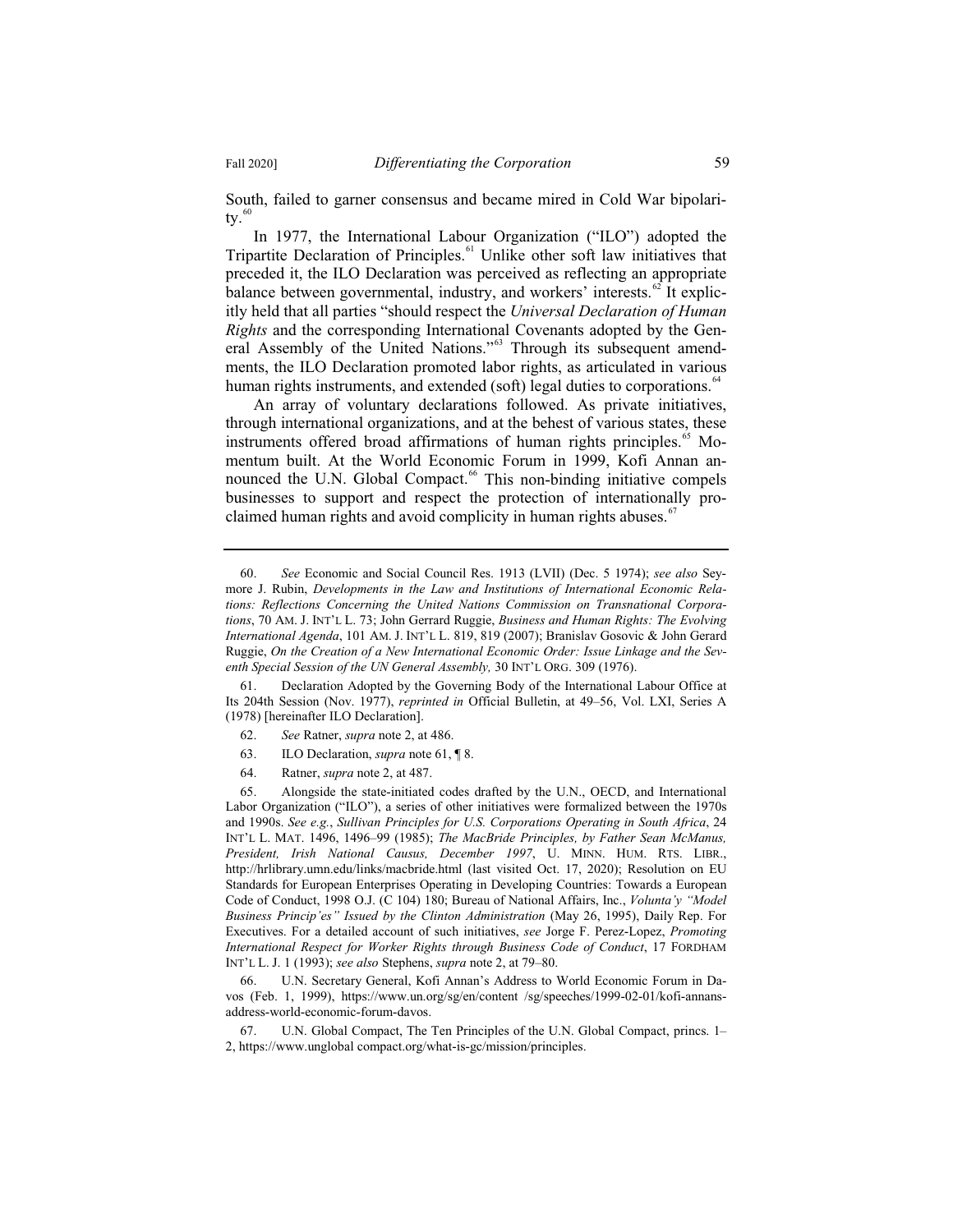Concurrently, the U.N. Sub-Commission on Human Rights began drafting the Norms on the Responsibility of Transnational Corporations and Other Business Enterprises with Regard to Human Rights.<sup>68</sup> Proponents of the Norms viewed self-regulation as ineffectual and, potentially, as harmful.<sup>69</sup> The draft Norms read like a treaty.<sup>70</sup> They contained twenty-three articles detailing an array of human rights obligations—civil and political, social and economic, consumer protection, and environmental—pertinent to business entities.<sup>71</sup> The Norms, more comprehensive than preceding initiatives, were positioned as a binding legal document. Ultimately, the Norms failed to garner sufficient state and corporate support and were not adopted by the Human Rights Commission.<sup>72</sup>

Their influence is, nevertheless, enduring. Unlike many of the preceding rights-based initiatives, the Norms explicitly consider business entities that operate within conflict zones. The draft's preamble acknowledges that business enterprises are obligated to respect norms contained within a plethora of international agreements including the Geneva Conventions.<sup>73</sup> Corporations may not engage in or benefit from atrocity crimes.<sup>74</sup> IHL informs numerous articles that address the security of persons, forced labor, worker's rights, and child protection.<sup>75</sup> These references address the contexts that prompted many of the early legal initiatives that sought to regulate the human rights implications of business practice. Rarely, however, did these inclusions explicitly recognize the potential of legal persons to benefit from or perpetuate conflict.

The international community continued to pursue accountability initiatives that would address the relationship between business entities and human rights. After the Secretary General appointed John Ruggie as Special Representative on the issue of Human Rights and Transnational Corporations, the U.N. Guiding Principles on Business and Human Rights ("UNGP") were formulated with a strong intergovernmental mandate. Prin-

<sup>68.</sup> *See* Ioan Maxim (Rapporteur), *Rep. of the Sub-Commission on Prevention of Discrimination and Protection of Minorities on Its Fiftieth Session*, Res. 1998/8, U.N. Doc. E /CN.4/1999/4-E/CN.4/Sub.2/1998/45 (Sept. 30, 1998).

<sup>69.</sup> *See id.*; *see also* S. Prakash Sethi & Donald H. Schepers, *United Nations Global Compact: The Promise-Performance Gap*, 122 J. BUS. ETHICS 193, 206–07 (2014).

<sup>70.</sup> Ruggie, *supra* note 60, at 820.

<sup>71.</sup> *See* U.N. Comm'n on Hum. Rts., *Norms on the Responsibilities of Transnational Corporations and Other Business Enterprises with Regard to Human Rights*, U.N. Doc. E/CN /.4/Sub.2/2003/12/Rev.2 (Aug. 26, 2003) [hereinafter U.N. *Norms*].

<sup>72.</sup> *See* U.N. Comm'n on Hum. Rts., *Responsibilities of Transnational Corporations and Related Business Enterprises with Regard to Human Rights*, U.N. Doc. E/CN/.4/Dec /2004/116 (Apr. 22, 2004); *see also* Ruggie, *supra* note 60, at 821.

<sup>73.</sup> *See* U.N. *Norms*, *supra* note 71, pmbl.

<sup>74.</sup> *Id.* art. 3.

<sup>75.</sup> *Id.* arts. 3, 5–7 (each article notes the relevancy of IHL in relation to specific provisions that address security and worker's rights).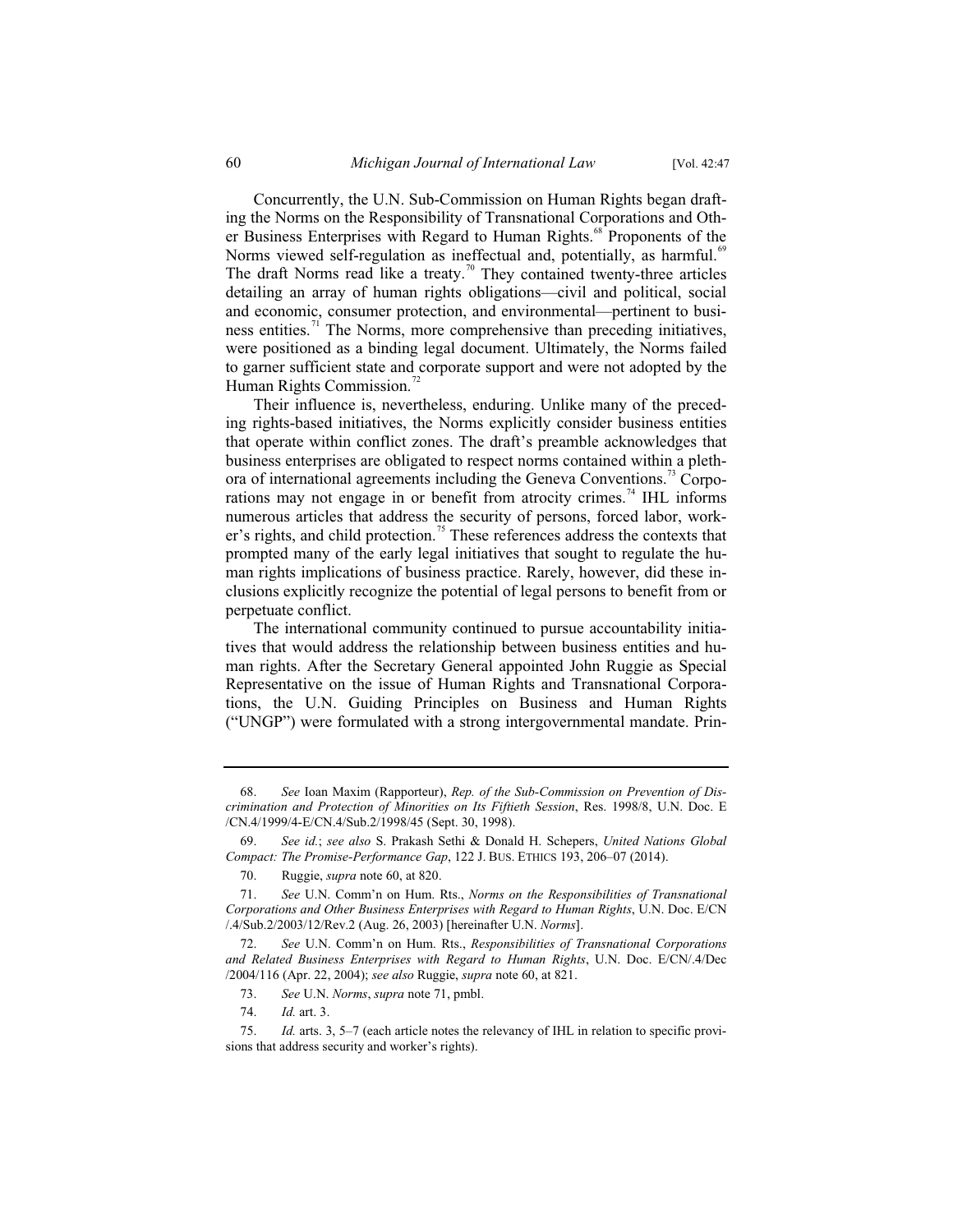ciple 7 recognizes that the risk of human rights abuses is heightened within conflict-affected areas and calls upon states to ensure that businesses do not contribute to such abuses.<sup>76</sup> The commentary to Principle 12 holds that business operations within an armed conflict "should respect the standards of international humanitarian law."<sup>77</sup>

Questions remain regarding how, and the extent to which, IHRLderived duties can be transposed to further ensure corporate accountability.<sup>7</sup> Accountability initiatives, like the in-progress Legally Binding Instrument to Regulate, in International Human Rights Law, the Activities of Transnational Corporations and Other Business Enterprises, are increasingly mindful of the challenges posed by armed conflict to the business and human rights relationship.<sup>79</sup> Civil society initiatives complement intergovernmental efforts to redress harmful business activities.<sup>80</sup> And the UNGP's operationalization process has increased attention on the challenges of conducting business in conflict-affected areas.<sup>81</sup>

77. *See* Off. of the U.N. High Comm'r for Hum. Rts. (OHCHR), Guiding Principles on Business and Human Rights, U.N. Doc. HR/PUB/11/04, at 13–14 (2011), https://www.ohchr.org/documents/publications/guidingprinciplesbusinesshr\_en.pdf.

78. *See* Ratner, *supra* note 2, at 492–97.

79. *See e.g*., U.N. Hum. Rts. Council, Legally Binding Instrument to Regulate, in International Human Rights Law, the Activities of Transnational Corporations and Other Business Enterprises (July 16, 2018), https://www.ohchr.org/Documents/HRBodies/ HRCouncil /WGTransCorp/Session3/DraftLBI.pdf (in which the revised draft treaty builds upon the appeals to IHL contained within the UNGP).

<sup>76.</sup> John Ruggie (Special Representative of the Secretary-General on the Issue of Human Rights and Transnational Corporations and Other Business Enterprises), *Guiding Principles on Business and Human Rights: Implementing the United Nations "Protect, Respect and Remedy" Framework*, princ. 7, U.N. Doc. A/HRC/8/5 (Aug. 7, 2008) [hereinafter U.N. *Guiding Principles*].

<sup>80.</sup> *See e.g*., OECD, *OECD Risk Awareness Tool for Multinational Enterprises in Weak Governance Zones* (2006), https://www.oecd.org/daf/inv/corporateresponsibility /36885821.pdf; *Voluntary Principles on Security and Human Rights*, https://www.voluntary principles.org/the-principles/ (last visited Sept. 27, 2020); *The Kimberley Process*, https:// www.kimberleyprocess.com (last visited Sept. 27, 2020); U.N. GLOBAL COMPACT, GUIDANCE ON RESPONSIBLE BUSINESS IN CONFLICT-AFFECTED AND HIGH-RISK AREAS (2010), https://www.unglobalcompact.org/docs/issues\_doc/Peace\_and\_ Business/Guidance\_ RB.pdf; YADAIRA ORSINI & ROPER CLELAND, HUMAN RIGHTS DUE DILIGENCE IN CONFLICT-AFFECTED SETTINGS (2018), https://www.international-alert.org/sites/default/files /Economy\_Human%20RightsDueDiligenceGuidance\_ EN\_2018.pdf; SHIFT, HUMAN RIGHTS DUE DILIGENCE IN HIGH RISK CIRCUMSTANCES (2015), https://shiftproject.org/resource/ human-rights-due-diligence-in-high-risk-circumstances.

<sup>81.</sup> John Ruggie (Special Representative of the Secretary-General on the Issue of Human Rights and Transnational Corporations and Other Business Enterprises), *Business and Human Rights in Conflict-Affected Regions: Challenges and Options Towards State Responses*, U.N. Doc. A/HR/17/32 (May 27, 2011) [hereinafter Special Representative Report 2011].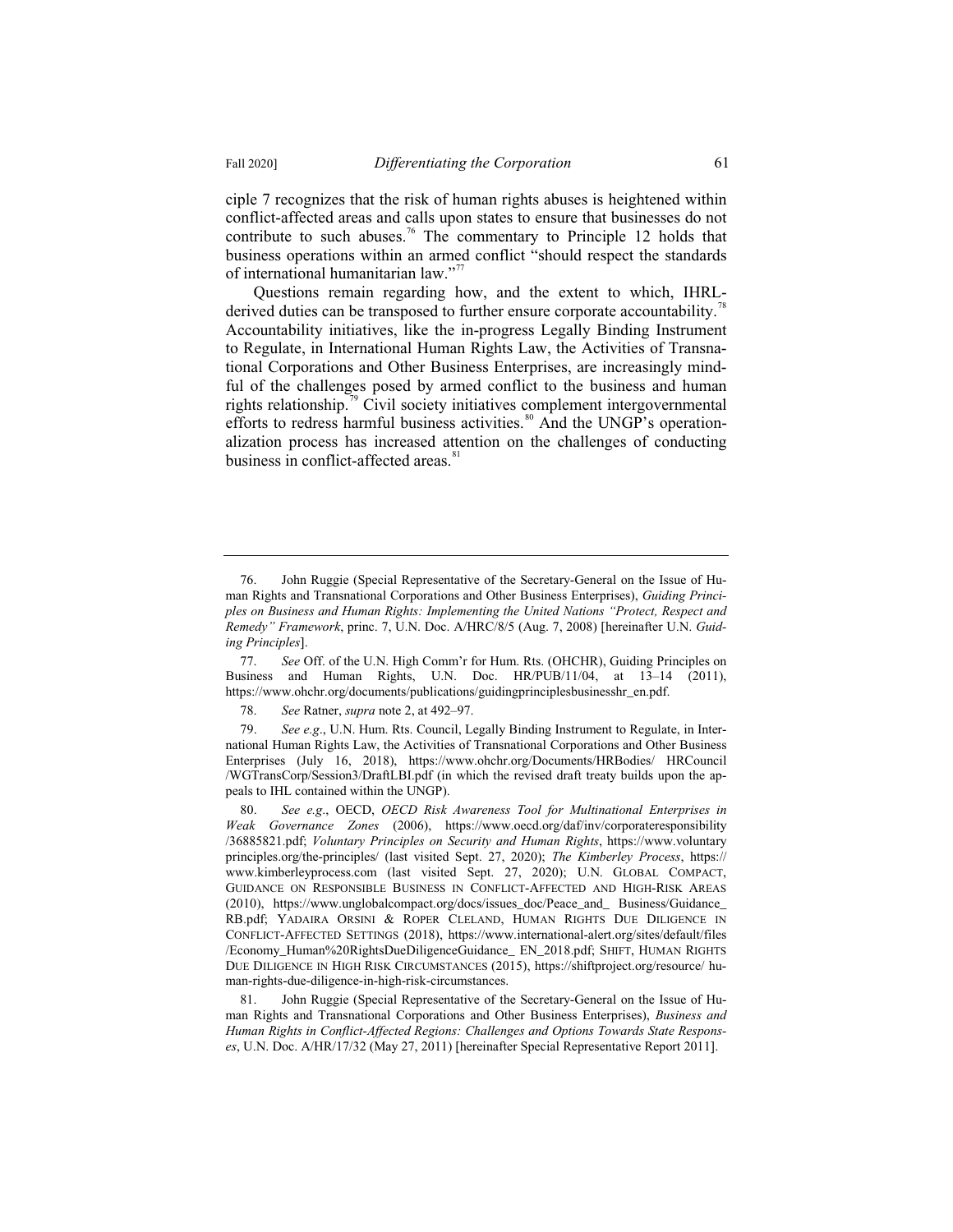# C. *Domestic Legislation and Courts*

Accountability for violations of IHL relies upon domestic enforcement mechanisms.<sup>82</sup> The Geneva Conventions require states parties to incorporate IHL standards into domestic law.<sup>83</sup> This inclusion envisioned that national courts would assume a significant role in regulating the conduct of actors engaged in armed conflict.<sup>84</sup> Many states initially lacked the necessary legislative foundation to address IHL violations.<sup>85</sup> However, following adoption of the Rome Statute, states amended their criminal codes to include international crimes within domestic legislation.<sup>86</sup> Comprehensive legislative and jurisprudential frameworks emerged to offer and inform accountability options across numerous jurisdictions.<sup>87</sup> These developments prompted Marco Sassòli's observation that IHL had assumed new credibility and offered improved effectiveness.<sup>88</sup>

84. Weill, *supra* note 82, at 861.

85. *See* Régis Bismuth, *Mapping a Responsibility of Corporations for Violations of International Humanitarian Law Sailing Between International and Domestic Legal Orders*, 38 DENVER J. INT'L L. & POL'Y 203, 219 (2010).

86*. See* Rome Statute, *supra* note 35, arts. 1, 17; *see also* Ramiro García Falconí, *The Codification of Crimes Against Humanity in the Domestic Legislation of Latin American States*, 10 INT'L CRIM. L. REV. 453 (2010). *See generally* F. INT'L CRIM. AND HUMANITARIAN L., IMPORTING CORE INTERNATIONAL CRIMES INTO NATIONAL LAW (Morten Bergsmo, Mads Harlem & Nobuo Hayshi eds., 2d ed. 2010).

87. *See* Sudan Peace Act, Pub. L. No. 107-245, §§ 6, 11, 116 Stat. 1504 (2002) (finding that the Sudanese Government would use the sale of oil to facilitate military action and directing the Secretary of State to collect information on violations of IHL); *see also* Burmese Freedom and Democracy Act of 2003, Pub. L. No. 108-61, §§ 2–3, 117 Stat. 864 (2003) (acknowledging violations of international law in Burma and forbidding all trade that would support the military regime); Kyle Rex Jacobson, *Doing Business with the Devil: The Chal*lenges of Prosecuting Corporate Officials Whose Business Transactions Facilitate War *Crimes and Crimes Against Humanity*, 56 A.F. L. Rev. 167, 206–09 (2005).

88. Marco Sassòli, *The Implementation of International Humanitarian Law: Current and Inherent Challenges*, 10 Y.B INT'L HUMANITARIAN L. 45, 46 (2007).

<sup>82.</sup> Gentian Zyberi, *Enforcement of International Humanitarian Law, in* HUMAN RIGHTS INSTITUTIONS, TRIBUNALS AND COURTS 377, 381–84 (Gerd Oberleitner, ed, 2018); *see also* Sharon Weill, *Building Respect for IHL Through National Courts*, 96 INT. REV. RED CROSS 859, 861 (2014).

<sup>83.</sup> *See* Convention for the Amelioration of the Condition of the Wounded and Sick in Armed Forces in the Field art.49, Aug. 12, 1949, 6 U.S.T. 3114, 75 U.N.T.S. 31 [hereinafter First Geneva Convention]; Convention for the Amelioration of the Condition of Wounded, Sick and Shipwrecked Members of Armed Forces at Sea art. 50, Aug. 12, 1949, 6 U.S.T. 3217, 75 U.N.T.S. 85 [hereinafter Second Geneva Convention]; Convention Relative to the Treatment of Prisoners of War art. 129, Aug. 12, 1949, 6 U.S.T. 3316, 75 U.N.T.S.135 [hereinafter Third Geneva Convention]; Convention Relative to the Protection of Civilian Persons in Time of War art. 146, Aug. 12, 1949, 6 U.S.T. 3516, 75 U.N.T.S. 287 [hereinafter Fourth Geneva Convention] (each containing common provisions that impose obligations to prosecute individuals that have committed war crimes).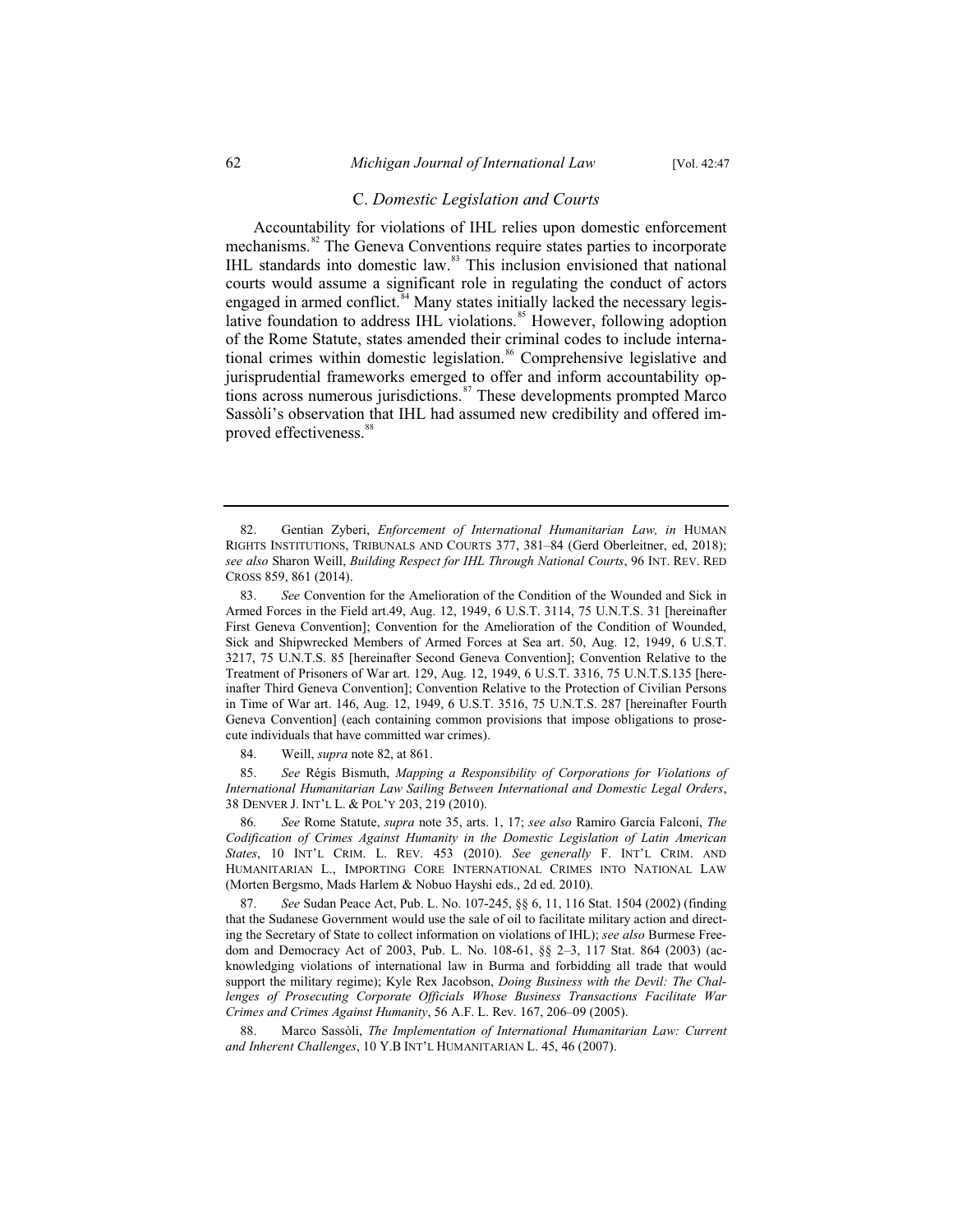The use of domestic mechanisms to impose IHL accountability for corporate action builds upon pre-existing regulatory frameworks.<sup>89</sup> Accountability manifests through both criminal and civil pursuits, through both purely domestic mechanisms and with the use of universal jurisdiction. Criminal accountability, implemented directly, is grounded in the identical require-

ment, posed in each of the four Geneva Conventions, that obliges parties to enact legislation and provide penal sanctions for violations constituting grave breaches.<sup>90</sup> A 2006 survey of various domestic legal regimes concluded that incorporation initiatives often went beyond the limits of the international legal architecture. Commonly, when imposing criminal liability, these jurisdictions did not distinguish between natural and legal persons.<sup>91</sup>

A host of prosecutions followed. Many of these actions concern individual actors—both state officials and members of non-state armed groups—that have been accused of IHL violations.<sup>92</sup> Yet, several notable instances demonstrate the willingness of domestic forums to impose accountability for business actions occurring within armed conflict. In a celebrated 2007 decision, the Dutch Court of Appeal in The Hague increased the sentence of Frans van Anraat.<sup>93</sup> Van Anraat was the principal supplier of thiodiglycol to Iraq. After Saddam Hussein's government used these supplies to manufacture mustard gas, deployed in attacks against Iran and the Kurdish population in Halabja, van Anraat was convicted of complicity in

<sup>89.</sup> *See* Albin Eser & Felix Rettenmaier, *Criminality of Organizations: Lessons from Domestic Law – A Comparative Perspective*, *in* SYSTEM CRIMINALITY IN INTERNATIONAL LAW 222, 222–223 (André Nollkaemper & Harmen van der Wilt eds., 2009).

<sup>90.</sup> *See* First Geneva Convention, *supra* note 83, art. 49; Second Geneva Convention, *supra* note 83, art. 50; Third Geneva Convention, *supra* note 83, art. 129; Fourth Geneva Convention, *supra* note 83, art. 146.

<sup>91.</sup> *See* ANITA RAMASASTRY & ROBERT C. THOMPSON, COMMERCE, CRIME AND CONFLICT 15–16 (2006).

<sup>92.</sup> *See* Emina Dizdarevi , *Bosnia Indicts Serb for Crimes Against Humanity in Kljuc*, DETEKTOR (Oct. 11, 2018), http://detektor.ba/en/bosnia-indicts-serb-for-crimes-againsthumanity-in-kljuc/ (describing the 2018 indictment of Zoran Adamovic by the Bosnian State Court); Benjamin Duerr, *International Crimes: Spotlight on Germany's War Crimes Unit*, PHILIPPE KIRSCH INSTITUTE (Jan. 10, 2019), http://www.kirschinstitute.ca/fr/internationalcrimes-spotlight-germanys-war-crimes-unit/ (summarizing German trials against numerous individuals accused of various war crimes and IHL violations in Syria, Rwanda, and the DRC); *DRC: Two Militiamen Found Guilty of Crimes Against Humanity*, TRIAL INT'L (Sept. 25, 2018), https://trialinternational.org/latest-post/drc-two-militiamen-found-guilty-of-crimesagainst-humanity/ (describing the first convictions by a military tribunal in the DRC against two former militia commanders that had been accused of crimes against humanity).

<sup>93.</sup> *See* Hof's-Gravenhage 9 mei 2007, NJ 2007, BA4676, m.nt. M.C.Z. (Public Prosecutor/ Frans Cornelis Adrianus van Anraat) (Neth.) (for an English overview, see *Public Prosecutor v. Frans Cornelis Adrianus van Anraat*, INT'L CRIMES DATABASE, http://www.internationalcrimesdatabase.org/Case/ 168/Van-Anraat/ (last visited Oct. 17, 2020)).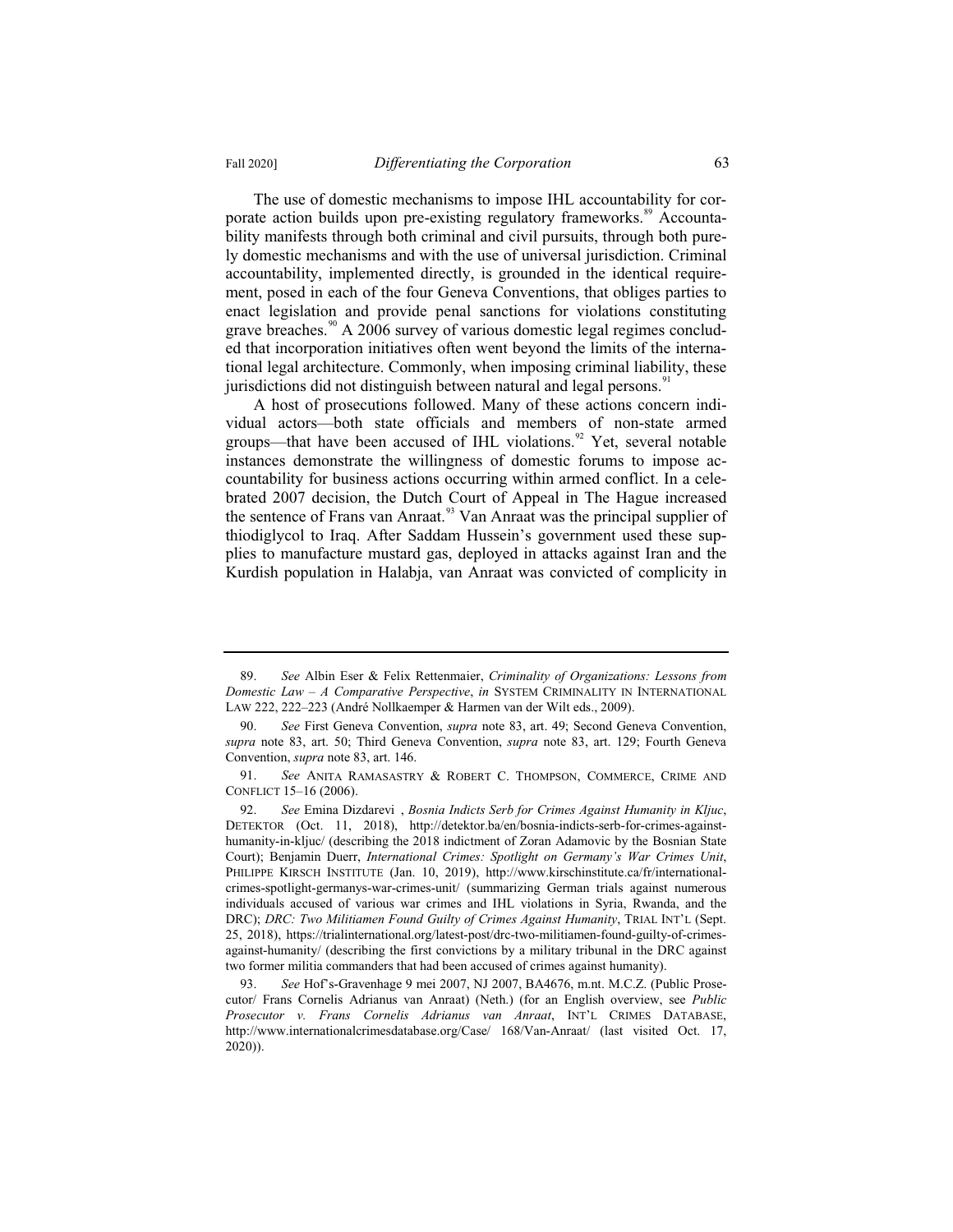war crimes.<sup>94</sup> In 2018, the Supreme Court of the Netherlands upheld the conviction of Guus Kouwenhoven for aiding and abetting in the commission of war crimes.<sup>95</sup> Kouwenhoven, the head of Oriental Timber Corporation and the Royal Timber Company, had trafficked arms to Liberian dictator Charles Taylor in violation of Security Council sanctions.<sup>96</sup>

A series of French cases further evidence the capacity of domestic legal bodies to impose accountability for corporate violations of IHL. In 2011, a Paris court began proceedings against Amesys, a French subsidiary of the Bull Group. $\frac{97}{7}$  The technology company was accused of developing a surveillance network that the Gaddafi regime in Libya used to identify, detain, and torture political dissidents.<sup>98</sup> Qosmos, a French software company, is under investigation for complicity in torture by the Al-Assad regime in Syria.<sup>99</sup> And in 2018, the French multinational, Lafarge was indicted for complicity in crimes against humanity.<sup>100</sup> Significantly, the corporate entity itself was indicted.<sup>101</sup> This marked the first instance in which a legal person was implicated in the commission of a war crime.<sup>102</sup>

Despite the increasing willingness of domestic courts to pursue criminal action against corporate actors, prosecutions remain rare. Leora Bilsky convincingly argues that fixating on criminal remedies obscures the often more efficacious "specificities of civil litigation as a potential tool of corporate

<sup>94.</sup> *Id.* (noting that Van Anraat was acquitted of the charge of genocide as the prosecution were unable to determine that he was aware of the Iraqi regime's genocidal intent); *see*  Salil Tripathi, *Business in Armed Conflict Zones: How to Avoid Complicity and Comply with International Standards*, 50 POLITIRBUS 131, 132–33 (2010).

<sup>95.</sup> HR 18 december 2018, NJ 2018, 1394, m.nt. H.J.S.K. (The Public Prosecutor/ Guus Kouwenhoven) (Neth.) (for an English overview, see http://www.internationalcrimes database.org/Case/3309/The-Public-Prosecutor-v-Guus-Kouwenhoven/).

<sup>96.</sup> *Id. See also*, Batesmith, *supra* note 31, at 305.

<sup>97.</sup> *See generally* INT'L FED'N FOR HUM. RTS., THE AMESYS CASE (2015), https://www.fidh.org/IMG/pdf/report\_amesys\_case\_eng.pdf.

<sup>98.</sup> *Id.*

<sup>99.</sup> *See Qosmos*, TRIAL INT'L (Sept. 12, 2019), https://trialinternational.org/latest-post /qosmos/ (noting that new information was presented to the Court after the examining Magistrate decided to close the case and that the investigation is ongoing).

<sup>100.</sup> *See France: Cement Company Lafarge Indicted by Investigative Judges over its Syria Activities*, BUS.&HUM. RTS. RES. CTR. (June 28, 2018), https://www.businesshumanrights.org/en/france-cement-company-lafarge-indicted-by-investigative-judges-overits-syria-activities.

<sup>101.</sup> Alexandru Tofan, *The Lafarge Affair: A First Step Towards Corporate Criminal Liability for Complicity in Crimes against Humanity*, ASSER INST.: DOING BUS. RTS. BLOG (Oct. 2, 2018), https://www.asser.nl/ DoingBusinessRight/Blog/post/the-lafarge-affair-a-firststep-towards-corporate-criminal-liability-for-complicity-in-crimes-against-humanity-byalexandru-tofan.

<sup>102.</sup> *See* Liz Alderman, T*errorism Financing Charge Upheld Against French Company Lafarge*, N.Y. TIMES (Nov. 7, 2019), https://www.nytimes.com/2019/11/07/business/lafargeterrorism-syria.html.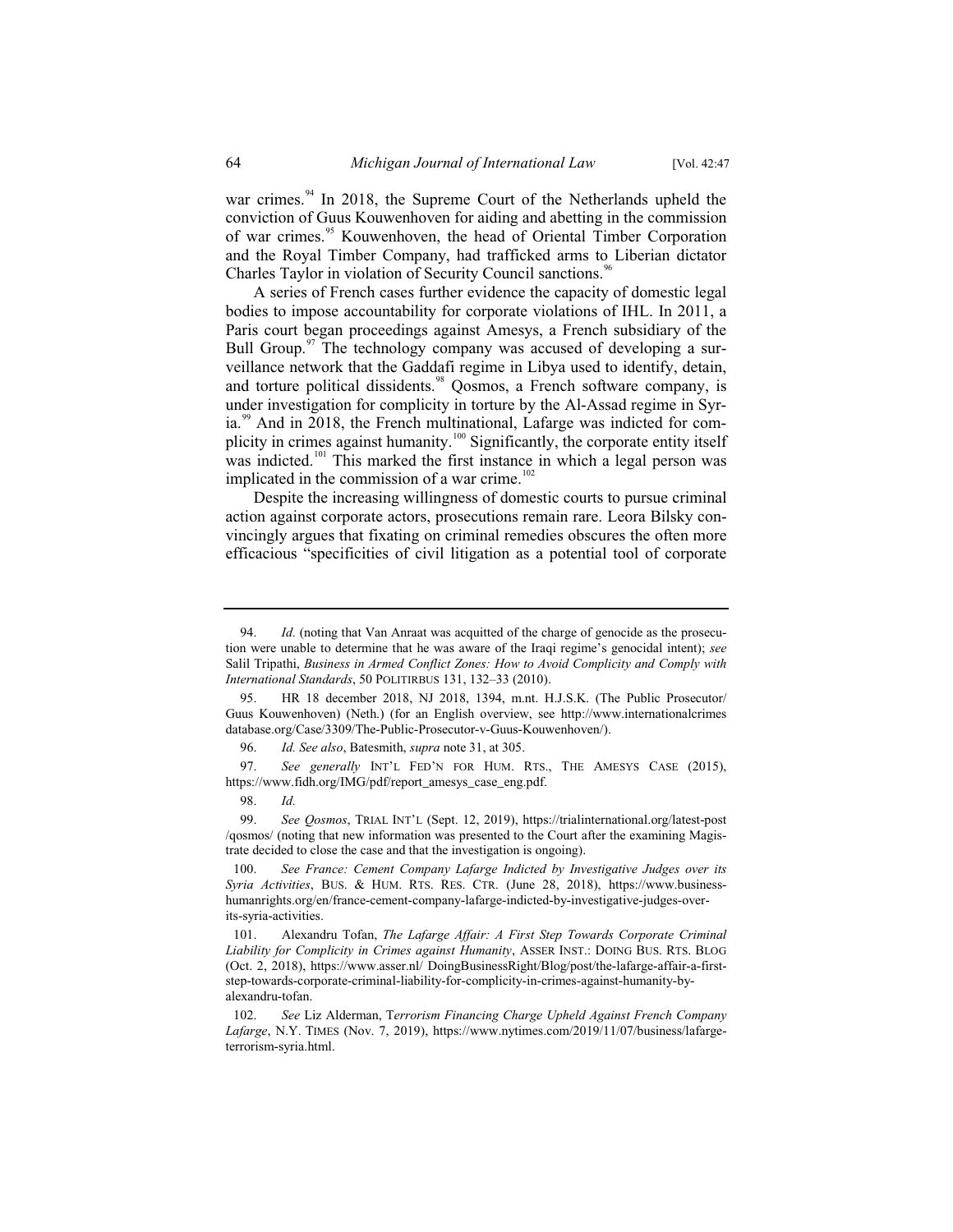$accountability." <sup>103</sup>$  Civil avenues have long been available. An influential corporate complicity report by the International Commission of Jurists noted that "in every jurisdiction, despite differences in terminology and approach, an actor can be held liable under the law of civil remedies if through negligent or intentional conduct it causes harm to someone else."<sup>104</sup> The relevant civil provisions extend domestic jurisdiction to corporate actors implicated in violations of international humanitarian or criminal law.<sup>105</sup>

The body of litigation produced under the Alien Tort Statute ("ATS") in the United States merits particular attention.<sup>106</sup> The ATS provides district courts with jurisdiction for "any civil action by an alien for a tort only, committed in violation of the law of nations or by a treaty of the United States."<sup>107</sup> Importantly, relevant ATS cases meld IHL norms and ICL standards with domestic torts.<sup>108</sup> Cases have been brought against both individuals and corporate actors.<sup>109</sup> In *Kadic v. Karadzic*, the Court held that the ATS's jurisdiction extends to claims of war crimes and other violations of international humanitarian law.<sup>110</sup> The scope of the ATS has, however, narrowed considerably.<sup>111</sup>

Despite curtailment of the ATS in the United States, other jurisdictions increasingly offer expanding avenues to pursue redress.<sup>112</sup> The International Commission of Jurists has noted that civil accountability can "significantly influence patterns of behaviour in a society, raising expectations as to what is acceptable conduct, and preventing repeat of particular conduct, by both the actor held liable, and by other actors who operate in similar

<sup>103.</sup> LEORA BILSKY, THE HOLOCAUST, CORPORATIONS, AND THE LAW 33 (2017).

<sup>104. 3</sup> INTERNATIONAL COMMISSION OF JURISTS, CORPORATE COMPLICITY & LEGAL ACCOUNTABILITY 10 (2008) [hereinafter ICJ, CORPORATE COMPLICITY REPORT].

<sup>105.</sup> *See* RAMASASTRY & THOMPSON, *supra* note 91, at 22–25.

<sup>106.</sup> *See generally* BETH STEPHENS, JUDITH CHOMSKY, JENNIFER GREEN, PAUL HOFFMAN & MICHAEL RATNER, INTERNATIONAL HUMAN RIGHTS LITIGATION IN U.S. COURTS ( 2nd ed. 2008).

<sup>107. 28</sup> U.S.C. § 1350 (2004); *see also* Sosa v. Alvarez-Machain, 542 U.S. 692, 714–15, 729 (2004); Filartiga v. Pena-Irala, 630 F.2d 876, 887 (2d Cir. 1980).

<sup>108.</sup> *See* Bismuth, *supra* note 85, at 225.

<sup>109.</sup> *See* Harmen van der Wilt, *Corporate Criminal Responsibility for International Crimes: Exploring the Possibilities*, 12 CHINESE J. INT'L L. 43, 49 (2013); Doe I v. Unocal Corp., 395 F.3d 932, 945 <sup>(</sup>9th Cir. 2002); Presbyterian Church of Sudan v. Talisman Energy, Inc., 244 F. Supp. 2d 289, 319 (S.D.N.Y. 2003).

<sup>110.</sup> Kadic v. Karadzic, 70 F.3d 232, 241–44 (2d Cir. 1995); *see also* Bismuth, *supra* note 85, at 222–24.

<sup>111.</sup> *See infra* Section III.C.

<sup>112.</sup> Jodie A. Kirshner, *Why is the U.S. Abdicating the Policing of Multinational Corpo*rations to Europe?: Extraterritoriality, Sovereignty, and the Alien Tort Statute, 30 BERKELEY J. INT'L L. 259, 279–281 (2012) (detailing developments in the use of civil litigation within the United Kingdom, South Africa, and Europe); *see* Nevsun Resources Ltd. v. Araya, [2020] 5 S.C.R. (Can) (indicating willingness to hear civil cases alleging that corporations had violated norms of customary international law in their overseas operations).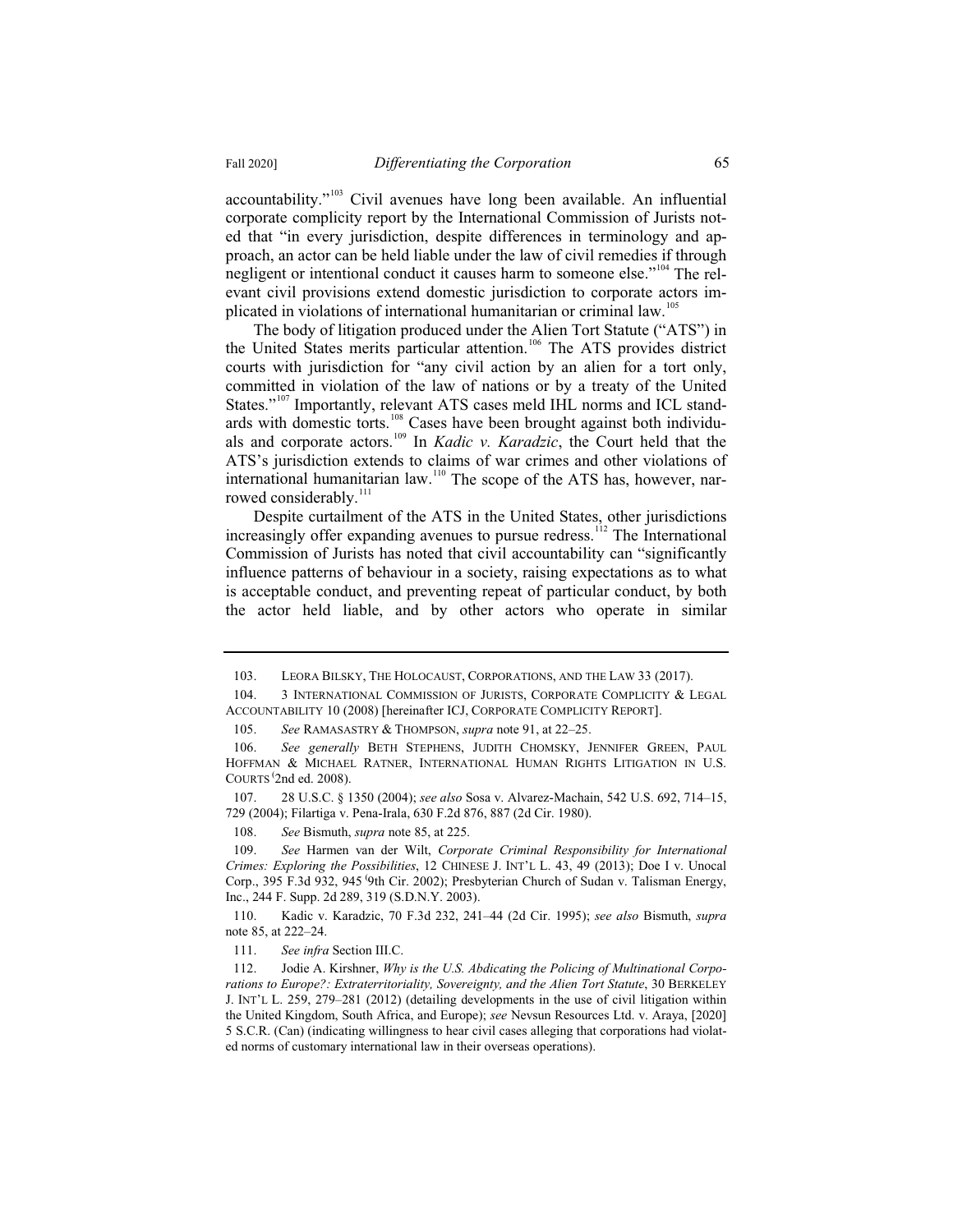spheres.  $\cdot$ ."<sup>113</sup> Accountability for corporate violations has undoubtedly advanced over the past decades. Yet practice demonstrates that limitations shroud each of the ancillary methods used to extend accountability to corporations whose business activities occur within conflict zones. Both structural and implementation challenges affect each of the discussed doctrinal approaches. Collectively, these contribute to accountability gaps. The following section discusses how structural factors complicate the transference of these legal frameworks to corporations and how the resulting regulatory advancements are complicated by various features of the corporate form.

#### III. IDENTIFYING ACCOUNTABILITY GAPS

Structural and operational factors inhibit the regulatory efforts that extend to corporate entities operating within conflict zones. The legal frameworks, described above, have developed through analogies. The corporation is likened to, and regulated through, the state.<sup>114</sup> The legal mechanisms, a series of primary and secondary rules, concepts, and norms that are traditionally intended to limit and regulate the ways in which militaries use force, are applied to business entities. However, the transference of existing mechanisms, initially designed through a statist gaze, do not neatly map onto the corporate form. Failures to appreciate the specificities of the corporation result in regulatory frameworks that are structurally ill-equipped to address various manifestations of business operations that implicate IHL.

Aspects of these challenges are familiar. They consist of overarching implementation and enforcement deficits with which the international lawyer is well-acquainted. Such features do not extend *exclusively* to IHL. IHL does, however, experience particular challenges that differentiate it from those other fields of international law that regulate corporate conduct. Two factors motivate this article's narrow scope. The first is urgency. The salience of the identified accountability gaps is increased in relation to IHL. As corporations become prominent international actors imbued with state-like characteristics—what Jay Butler has recently termed semi-states—the state's traditional monopolization of the use of force is likely to erode further as the involvement of corporations in conflict increases.

The second challenge stems from IHL's dependence upon domestic mechanisms. The absence of a universal judicial system means that many areas of international law are reliant upon domestic implementation, monitoring, and enforcement. Such reliance is heightened with IHL when enforcement lags and permanent international courts hear only a select few

<sup>113.</sup> ICJ, CORPORATE COMPLICITY REPORT, *supra* note 104, at 4.

<sup>114.</sup> Ronald C. Slye, *Corporations, Veils, and International Criminal Liability*, 33 BROOK. J. INT'L L. 955, 961 (2008) (noting that both corporations and states unite individuals for common purpose and both possess the capacity for good or ill).

<sup>115.</sup> *See generally* Jay Butler, *Corporations as Semi-States*, 57 COLUM. J. OF TRANSNAT'L L. 221 (2019).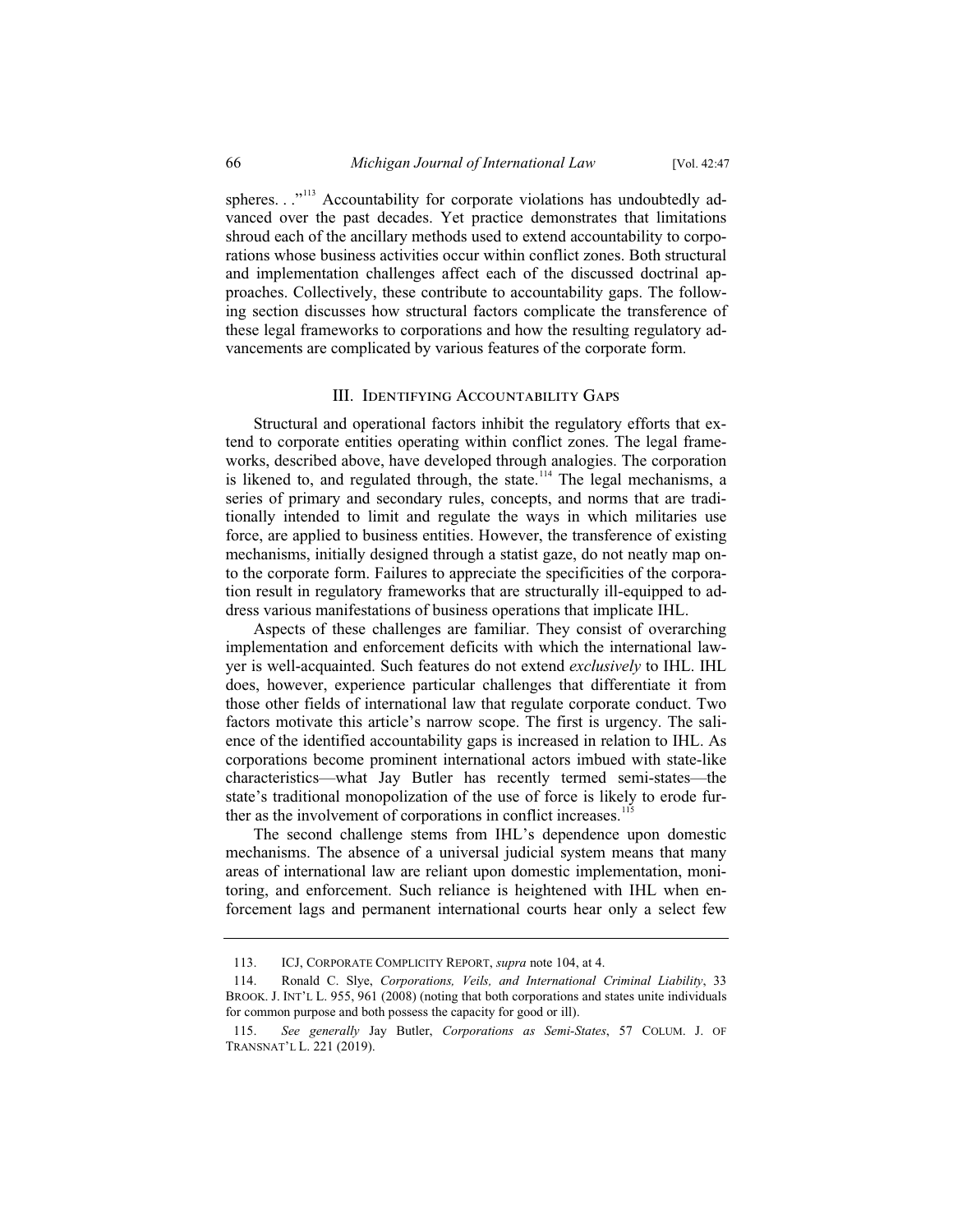cases.<sup>116</sup> Efforts to ensure IHL accountability through domestic means are pursued directly or indirectly through a civilian court or the military justice system. In such instances a judicial body will decide whether an individual's actions violate IHL. They will consider whether a policy is compliant with the state's international obligations. And they will interpret the content and specificity of these obligations.<sup>117</sup> In each instance, the domestic interaction presupposes some relation to the state. It fails to consider the specificities of the corporation and how these will affect the pursuit of accountability.

Often these specificities reflect the nature of the corporation itself. Corporations assume a diversity of structures.<sup>118</sup> Despite variants, five features are common amongst all corporations. The corporate form is constructed around: (i) legal personality; (ii) limited liability; (iii) transferable shares; (iv) centralized management and a board structure; and (v) shared ownership.<sup>119</sup> All jurisdictions contain legislation that provides for the formation of organizations that exhibit these characteristics.<sup>120</sup> Yet as many commentators note, the corporation is not *merely* a legal entity. It is a significant international actor that regularly influences economic, political, and social proceedings.<sup>121</sup> This public-private dichotomy undergirds both calls for corporate regulation and the creation of regulatory challenges.<sup>122</sup>

It is here, however, that a state-derived approach impresses upon efforts to check corporate conduct.<sup>123</sup> Because the corporate entity possesses analogous powers, subsequent efforts to impose accountability recall those similar techniques, doctrines, and instruments whose erstwhile application is limited to, or derived from, the state.<sup>124</sup> The corporation is, as Fleur Johns describes, rendered state-like to neatly impose international law-based restraints.<sup>125</sup> But when regulatory efforts result in the coupling of familiar structural limitations and under-appreciated features of the corporate form,

<sup>116</sup>*. See* Lawrence Hill-Cawthorne, *Joint Blog Series: Application of International Humanitarian Law by Domestic Courts*, EJIL TALK! (Sept. 15, 2015), https://www.ejiltalk.org /application-of-international-humanitarian-law-by-domestic-courts.

<sup>117.</sup> *Id; see also* Zyberi, *supra* note 82, at 383.

<sup>118.</sup> Julian G. Ku, *The Limits of Corporate Rights Under International Law*, 12 CHI. J. INT'L L. 729, 753 (2012).

<sup>119.</sup> *See* John Armour, Henry Hansmann & Reinier Kraakman, *What is Corporate Law? in* THE ANATOMY OF CORPORATE LAW 1, 5 (Reinier Kraakman, et al., 2017); *see also* ALICE DE JONGE, CORPORATIONS AND INTERNATIONAL LAW 1 (2013).

<sup>120.</sup> *See* Armour, *supra* note 119, at 5.

<sup>121.</sup> *See Id.* at 22–25*; see also* Ratner, *supra* note 2, at 452–59.

<sup>122.</sup> *See* David Millon, *Theories of the Corporation*, 39 DUKE L. J. 201, 201–02 (1990); *see also* Julian Arato, *Corporations as Lawmakers*, 56 HARV. INT. L.J. 229, 235.

<sup>123.</sup> *See* Fleur Johns, *Theorizing the Corporation in International Law*, *in* THE OXFORD HANDBOOK OF THE THEORY OF INTERNATIONAL LAW 635, 641–42 (Anne Orford and Florian Hoffmann eds., 2016).

<sup>124.</sup> *Id.*

<sup>125.</sup> *Id.* at 643.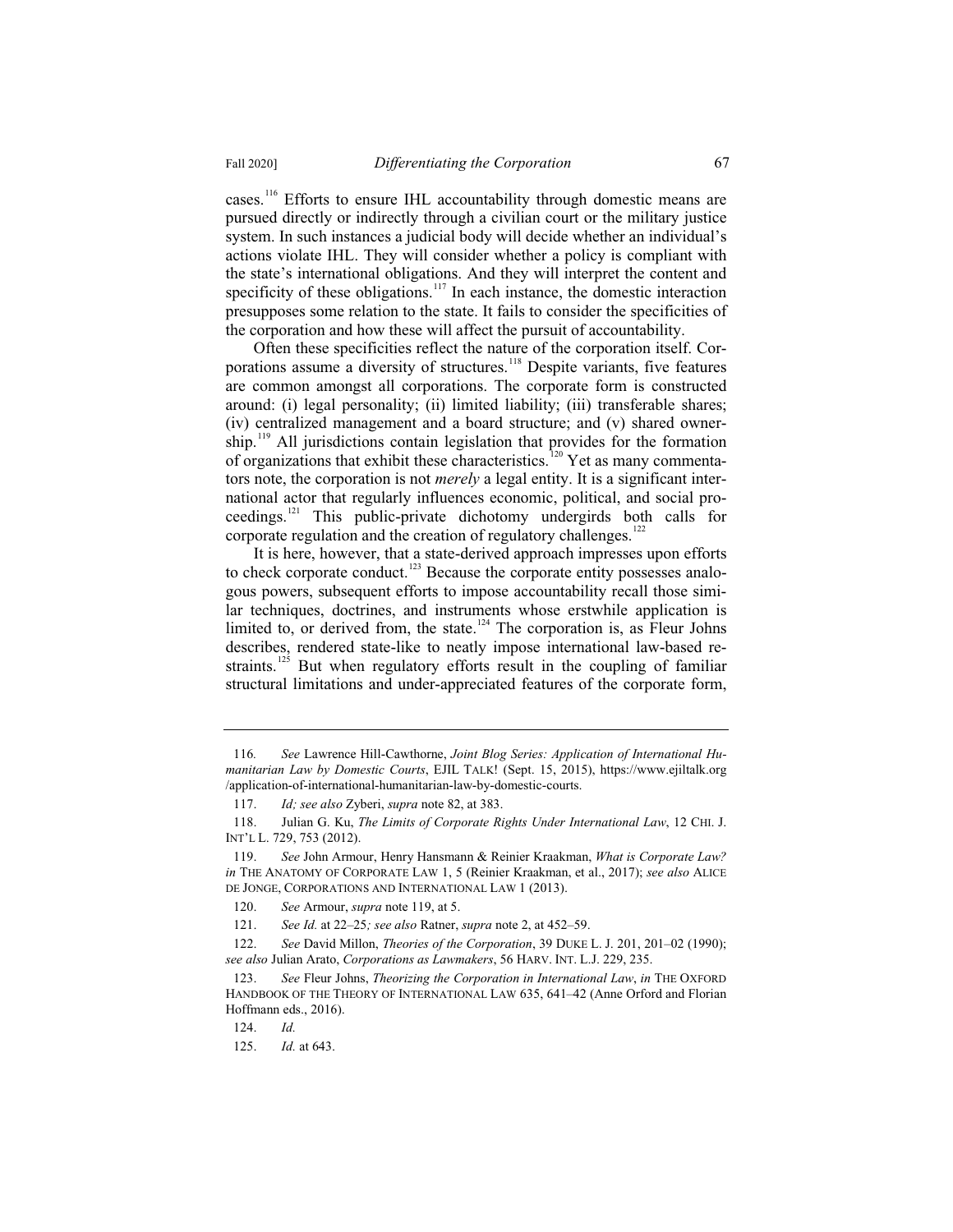these processes contribute to the generation of accountability gaps that facilitate the corporation's ability to operate beyond the reach of the imposed legal frameworks.

# A*. The Limited Scope of International Criminal Law*

International criminal law can provide an effective means of imposing accountability for the most egregious corporate violations of IHL. Yet despite notable successes, ICL's scope remains limited. The U.S. Military Tribunal at Nuremberg sought accountability for corporate violations.<sup>126</sup> The German industrialists were accused of dire acts. They had enabled the forcible transfer and enslavement of whole populations, aided in the procurement of weapons brandished to wage aggressive war, and supplied the chemicals and poisons deployed in the concentration camps.<sup>127</sup> Prosecutions have, since these formative trials, focused (though with important and foretelling exceptions) on natural not legal persons. Accountability is, however, limited by two factors. First, these post-Nuremberg developments limit judicial reach to all but the most egregious violators. And second, efforts to impose corporate accountability through the extension of a complicity standard that draws upon international jurisprudence, domestic legal prescriptions, and a series of mechanisms designed to address state conduct are restricted by particular features of the corporate form.

Transfixed by the most serious core crimes, Article 5 of the Rome Statute focuses the Court's jurisdiction on instances of genocide, crimes against humanity, war crimes, and aggression.<sup>128</sup> Similarly, the inclusion of grave breaches within the Geneva Conventions directs attention towards those violations that are of particular seriousness and which require the High Contracting Parties to prosecute offending entities.<sup>129</sup> Compelling policy reasons support these narrow approaches.<sup>130</sup> Several scholars, however, demonstrate that the designation of core crimes is largely artificial.<sup>131</sup> Various forms of

<sup>126.</sup> *See generally* Matthew Lippman, *War Crimes Trials of German Industrialists: The 'Other Schindlers'*, 9 TEMP. INT'L.&COMP. L.J. 173 (1995).

<sup>127.</sup> *See* United States v. Krauch, Judgment, 8 T.W.C. 1081, 1136 (1948); *See also* United States v. Flick (The Flick Case), 6 T.W.C. 1202 (1997); United States v. Krupp (The Krupp Case), 9 T.W.C 1 (1997).

<sup>128.</sup> Rome Statute, *supra* note 35, art. 5 (noting that the ICC's jurisdiction is limited to "the most serious crimes of concern to the international community").

<sup>129.</sup> *See* First Geneva Convention, *supra* note 83, art. 50; *see also* Second Geneva Convention, *supra* note 83, art. 51; Third Geneva Convention, *supra* note 83, art. 130; Fourth Geneva Convention, *supra* note 83, art. 147.

<sup>130.</sup> *See* ICC-OTP, *Policy Paper on Case Selection and Prioritisation* (Sept. 15, 2016), https://www.icc-cpi.int/itemsDocuments/ 20160915\_OTP-PolicyCase-SelectionEng.pdf.

<sup>131.</sup> *See* Christine Schwöbel-Patel, *The Core Crimes of International Criminal Law*, *in* THE OXFORD HANDBOOK OF INTERNATIONAL CRIMINAL LAW 768 (Kevin Jon Heller, et al. eds., forthcoming); *see also* Margaret M. deGuzman, *Gravity and the Legitimacy of the International Criminal Court*, 32 FORDHAM. INT'L L.J. 1400 (2009).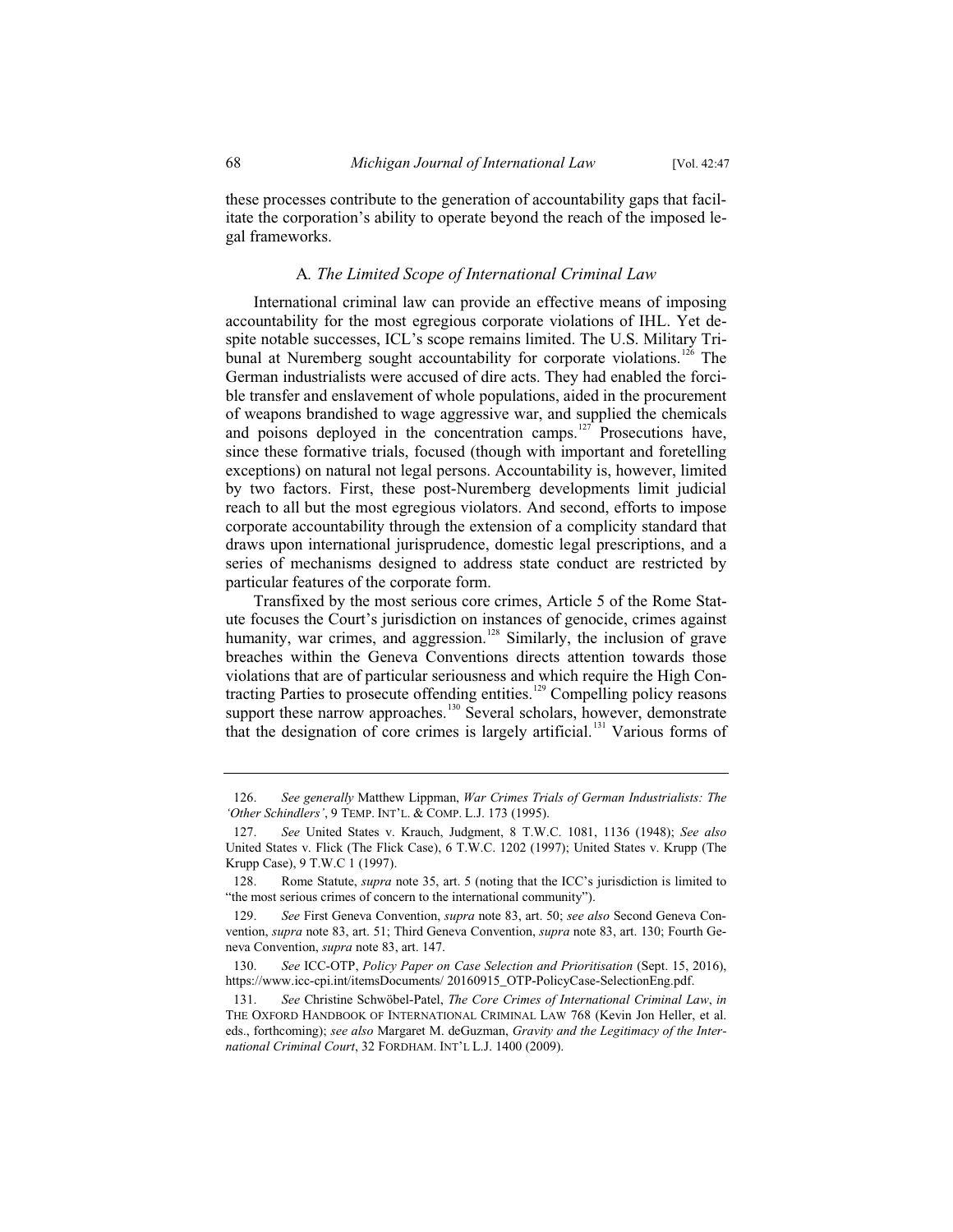corporate behavior that do not constitute core crimes or amount to grave breaches but nevertheless implicate IHL remain under-conceptualized by the existing ICL mechanisms.

Accountability gaps form in the space between the commission of a core crime and the familiar conduct of a modern corporation. John Ruggie tells that "few legitimate firms may ever directly commit acts that amount to international crimes. . .[T]here is a greater risk of their facing allegations of complicity in such crimes."<sup>132</sup> Criminal tribunals have prosecuted corporate actors as accomplices in the commission of war crimes.<sup>133</sup> ICL deems such faciliatory acts as aiding and abetting.<sup>134</sup> Yet it is but for the rare or egregious instances that corporate complicity receives prosecutorial attention.<sup>135</sup> And international law has not yet provided a coherent doctrine of complicity that can be seamlessly applied amongst its many sub-fields.<sup>136</sup>

In *Khulumani v. Barclays*, Judge Katzmann described complicity as the preferred doctrinal means of ensuring that "private actors who substantially assist state actors [to] violate international law and do so for the purpose of facilitating the unlawful activity [are] held accountable for their actions."<sup>137</sup> The requisite complicity standard is adapted from legal sources that either treat state conduct or inadequately acknowledge the particularities of corporate actors.<sup>138</sup>

137. Khulumani v. Barclay Nat'l Bank Ltd., 504 F.3d 254, 281 (2d Cir. 2007).

138. *See* John G. Ruggie (Special Representative of the Secretary-General on the Issue of Human Rights and Transnational Corporations and Other Business Enterprises), *Promotion and Protection of All Human Rights, Civil, Political, Economic, Social and Cultural Rights, Including The Right To Development: Clarifying the Concepts of Sphere of Influence and Complicity*, ¶¶ 33–48, U.N. Doc. A/HRC/8/16 (May 15, 2008) [hereinafter UNHRC, *Clarifying the Concepts*]; DE JONGE, *supra* note 119, at 152, 155 (extending the Draft Articles to transnational corporations); *see also* Int'l Law Comm'n, *Draft Articles on Responsibility of States for Internationally Wrongful Acts*, art. 16, *in* Rep. on the Work of Its Fifty-Third Session, U.N. Doc. A/56/10 (2001) (holding that a state can be deemed responsible for aiding and

<sup>132.</sup> U.N. Human Rights Council, *Business and Human Rights: Mapping International Standards of Responsibility and Accountability for Corporate Acts*, ¶ 30, U.N. Doc. A/HRC/4 /035 (Feb. 9, 2007) [hereinafter HRC, *Standards of Responsibility*].

<sup>133.</sup> *See, e.g*., United Kingdom v. Tesch (The Zyklon B Case), Case No. 9, 1 L.R.T.W.C. 93 (1946); *see also* Schabas, *supra* note 11, at 442.

<sup>134.</sup> *See* Prosecutor v. Kayishema, Case No. ICTR-95-1-T, Judgement, ¶ 195 (May 21, 1999) (defining aiding as giving assistance to someone while abetting involves facilitating the commission of an act by being sympathetic thereto). *See also* Schabas, *supra* note 11, at 442.

<sup>135.</sup> *See* ICC-OTP, *Paper on Some Policy Issues Before the Office of the Prosecutor*, at 6–7 (2003), https://www.icc-cpi.int/nr/rdonlyres/1fa7c4c6-de5f-42b7-8b25-60aa962ed8b6 /143594/030905\_policy\_paper.pdf (declaring that the OPT should focus resources on those who bear the greatest responsibility). For exceptions *see* ICC Press Release, *supra* note 36 (regarding the examination of atrocity crimes in the DRC); *see also* Luis Moreno-Ocampo, Prosecutor, ICC, Report at the Second Assembly of State Parties to the Rome Statute of the International Criminal Court (Sept. 8, 2003) (acknowledging the influence of mineral extraction on the conflict in the Ituri Province and expressing willingness to investigate private actors facilitating the conflict); Kaeb, *supra* note 35, at 375.

<sup>136.</sup> *See* Butler, *supra* note 115, at 278–89.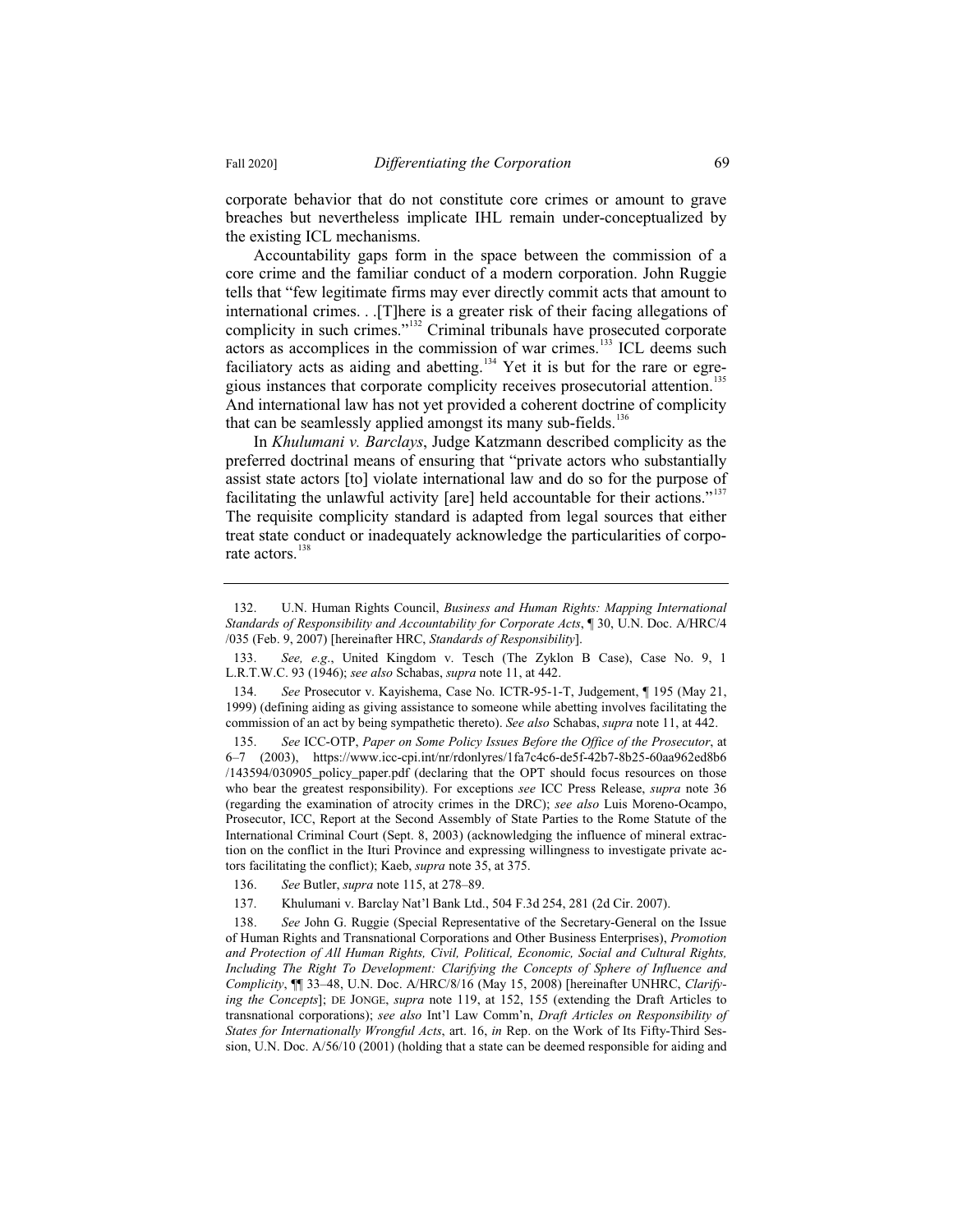William Schabas distills the three elements necessary to establish the international criminal complicity of secondary actors.<sup>139</sup> Accountability for corporate behavior implicating IHL first requires that an atrocity crime has been committed by another actor.<sup>140</sup> In *Prosecutor v. Jelesic*, the ICTY held that considerations of whether the defendant aided and abetted the commission of genocide obliges the Trial Chamber to deduce if the constituting action occurred.<sup>141</sup> The second element requires that the corporate actor has committed a material act that contributes to the perpetration of a crime. The contours of this requirement, Schabas notes, are unsettled.<sup>142</sup>

Proponents of a low threshold have advocated that even marginal acts of assistance constitute complicity.<sup>143</sup> More influential direction, however, comes from the ICTY. Imposing a stringent standard, in *Prosecutor v. Tadic*, the Trial Chamber held that an act of complicity must be "direct and substantial."<sup>144</sup> This follows the standard assumed by the International Law Commission.<sup>145</sup> In its Draft Code of Crimes Against the Peace and the Security of Mankind, the ILC instructs that individual criminal responsibility extends to an actor that "knowingly aids, abets or otherwise assists, directly and substantially, in the commission of such a crime.  $\cdot$ .<sup>146</sup> The complicit act, to satisfy the third element, must exhibit the intent and knowledge of the legal or natural person that facilitates the underlying action.<sup>147</sup> The ICTY requires that a complicit actor must knowingly decide to participate in the "planning, instigating, ordering, committing, or otherwise aiding and abetting in the commission of a crime."<sup>148</sup>

145. *See also* Schabas, *supra* note 11, at 447

147. Schabas, *supra* note 11, at 448.

abetting in the commission of an international wrongful act by another state) [hereinafter ARSIWA].

<sup>139.</sup> *See* Schabas, *supra* note 11, at 446–49; *See also* Oona A. Hathaway, et al., *Aiding and Abetting in International Criminal Law*, 104 CORNELL L. REV. 1593, 1613–17 (2019).

<sup>140.</sup> *See* Schabas, *supra* note 11, at 447.

<sup>141.</sup> Prosecutor v. Jelesic, Case No. IT-95-10-T, Trial Judgement, ¶ 87 (Int'l Crim. Trib. for the Former Yugoslavia Dec. 14, 1999); *see* Prosecutor v. Akayseu, Case No. ICTR-96-4- T, Judgement, ¶ 530 (Sept. 2, 1998) (establishing that complicity is not contingent on demonstrating the guilt of the principal actor); *see also* Schabas, *supra* note 11, at 447.

<sup>142.</sup> *See* Schabas, *supra* note 11, at 447.

<sup>143.</sup> *See* Prosecutor v. Tadic, Case No. IT-94-1-T, Trial Judgment, ¶ 671 (Int'l Crim. Trib. for the Former Yugoslavia May 7, 1997) (seeking to impose liability for participation in a crime that would include contributing "in any manner whatsoever regardless of one's specific role in the commission of the offending act").

<sup>144.</sup> *Id.* ¶ 691; *see also* Schabas, *supra* note 11, at 447.

<sup>146.</sup> Int'l Law Comm'n, *Rep. of the International Law Commission on the Work of its Forty-Eighth Session*, U.N. Doc. A/51/10, at 18 (1996) [hereinafter ILC, *Crimes Against Peace and Security*].

<sup>148.</sup> Prosecutor v. Tadic, Case No. IT-94-1-T, Trial Judgment, ¶ 674 (Int'l Crim. Trib. for the Former Yugoslavia May 7, 1997).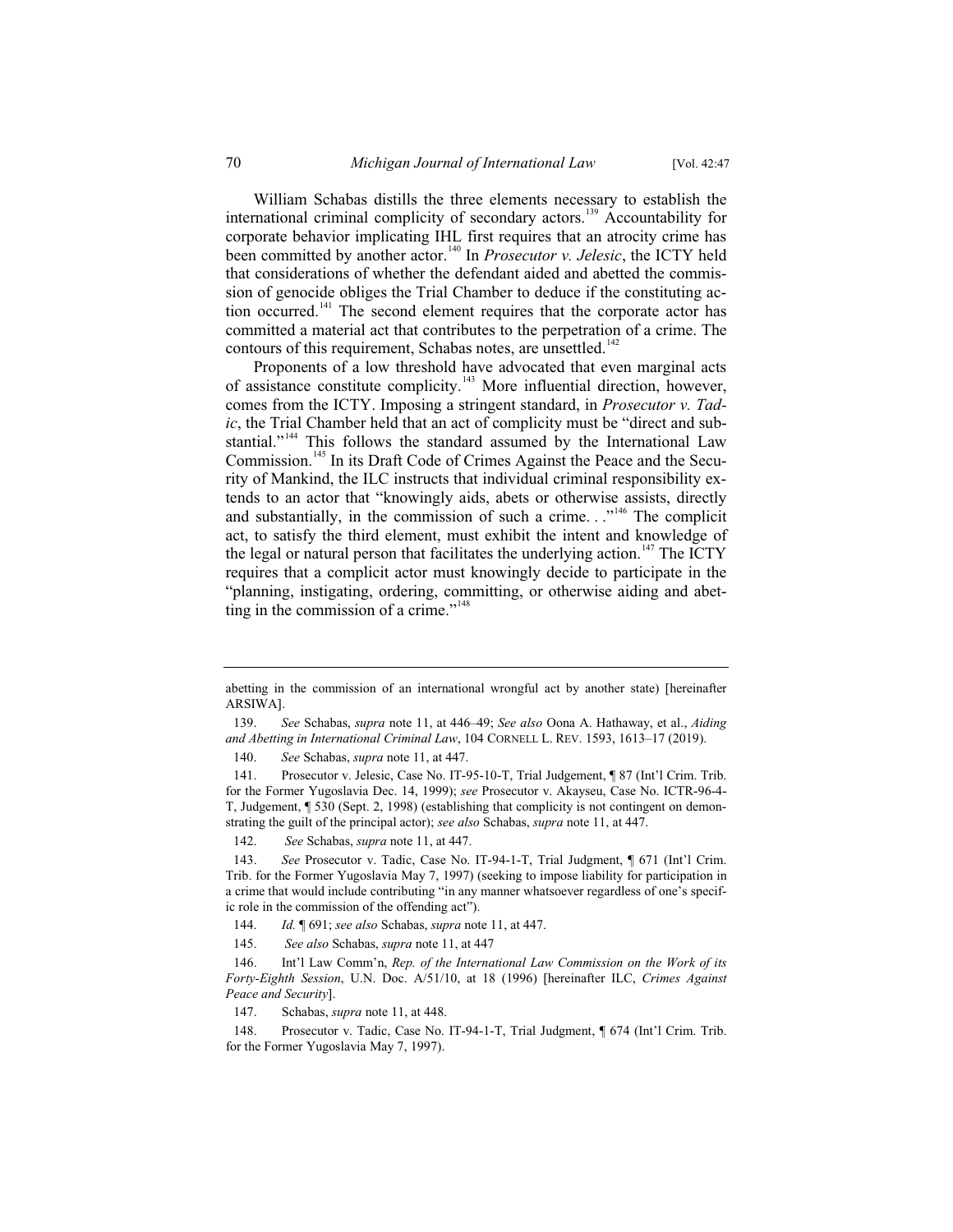Both states and corporations act through individuals. Mechanisms like the Articles on the Responsibility of States for Internationally Wrongful Acts ("ARSIWA") determine when individual conduct is attributable to the state.<sup>149</sup> Parallels between the state and the corporation are useful points of departure but are ultimately incomplete.<sup>150</sup> Early appeals to ICL were, and albeit to a lesser extent remain, limited by the principle *societas delinquere non potest*. <sup>151</sup> Assessments of accountability can target either the individual representative or the corporate entity. Traditionally, and most commonly, assessments begin by identifying relevant individuals before determining whether the private actor is subject to criminal sanctions for actions implicating international law. These efforts to ensure accountability are, however, limited by features of the corporate form.

Delegated management, under a board structure, is required to ensure the efficient operation of an entity whose ownership is constantly changing.<sup>152</sup> The corporate form provides governance structures that delegate decision-making between a board of directors and operational managers. This imposes a legal separation between common business decisions and the ratification of these decisions.<sup>153</sup> Intended to check the value of the firm's business conduct, such delegation complicates assessments of whether a corporate official knowingly made a direct and substantial contribution to the commission of a core crime. Corporate law imposes liability for wrongful acts committed by individuals operating in their formal capacity.<sup>154</sup> The corporate veil is firm but not impenetrable.<sup>155</sup> However, assessments of individual responsibility may elude accountability through the nature of collective decision-making. A corporate harm, an unquestioned set of facts, may occur but attribution is avoided if an individual, possessing the requisite *actus reus* and *mens rea*, is not identified.<sup>156</sup> Complex management structures, the role and operations of subsidiaries, and the bifurcated nature of decision-making between the board and management create degrees of separation.

Drawing upon organizational theory, Meir Dan-Cohen identifies discontinuity between individual and collective preferences. Dan-Cohen describes how a corporate action—for present purposes, one that facilitates commission of a core crime—is the product of "widely dispersed informa-

154. *See generally* CELIA WELLS, CORPORATIONS AND CRIMINAL RESPONSIBILITY (2d ed. 2001).

155. *See generally* John H. Matheson, *Why Courts Pierce: An Empirical Study of Piercing the Corporate Veil*, 7 BERKELEY BUS. L.J. 1 (2010).

<sup>149.</sup> *See* JAMES CRAWFORD, THE INTERNATIONAL LAW COMMISSION'S ARTICLES ON STATE RESPONSIBILITY 91–92 (2002).

<sup>150.</sup> *See* DE JONGE, *supra* note 119, at 78–79.

<sup>151.</sup> *See generally* Thomas Weigend, *Societas Delinquere non Potest? A German Perspective*, 6 J. INT'L. CRIM. JUST. 927 (2008).

<sup>152.</sup> Armour, *supra* note 119, at 11–12.

<sup>153.</sup> *Id.* at 12.

<sup>156.</sup> Slye, *supra* note 114, at 962.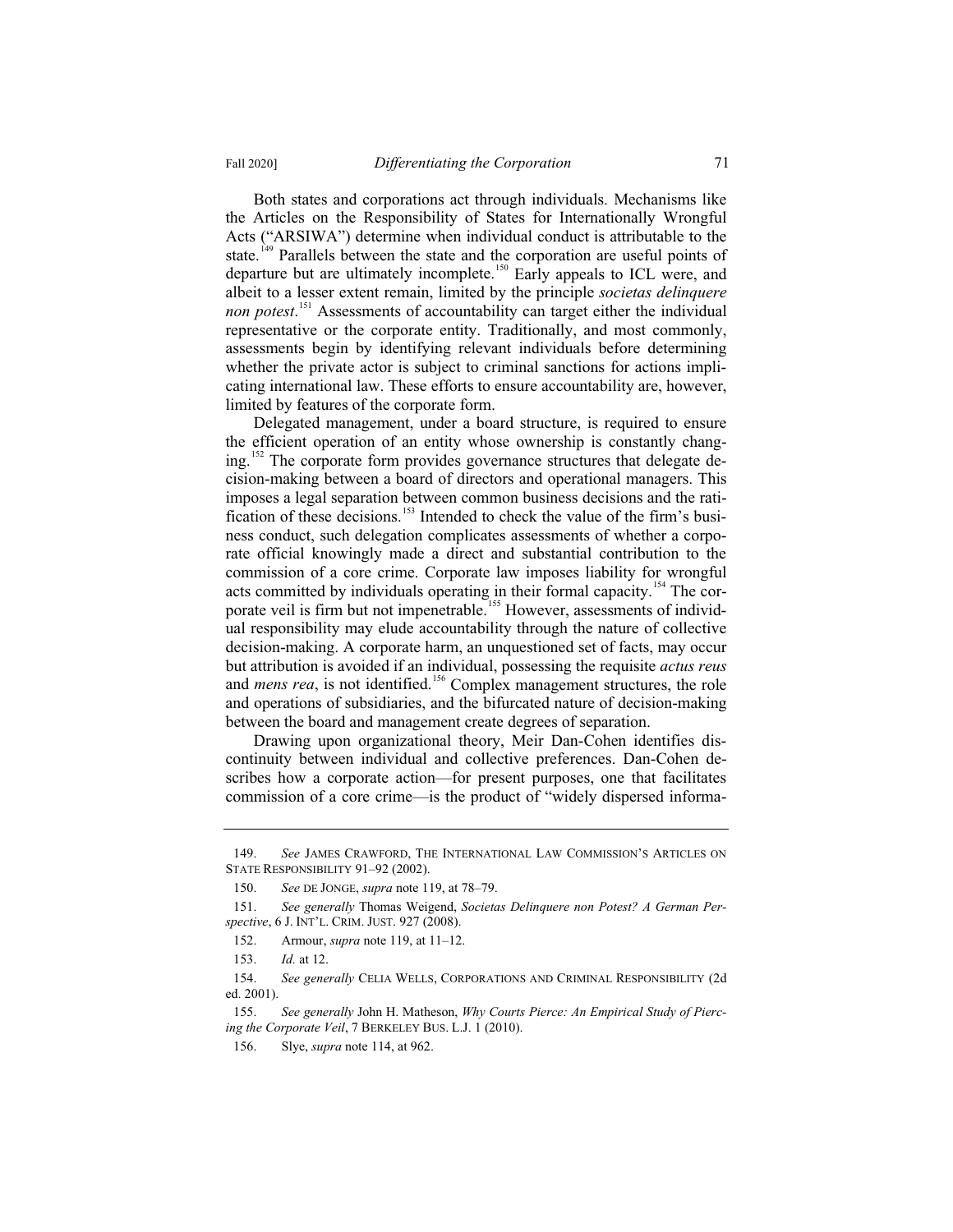tional sources and diffused individual interests and attitudes, all mediated by structures, processes, and chance in ways that defy translating or tracing the organizational decision into its individual sources."<sup>157</sup> Accountability gaps occur when assessment of the corporate official's involvement is derailed by an inability to disentangle the individual's contribution from the organizational nature of the corporation's decision-making structure.

In the rare (or future) instance when international criminal liability is pursued against a corporate entity, similar challenges are accentuated.<sup>158</sup> The various ICL tribunals offer differing evidentiary accounts of the *mens rea* requirement.<sup>159</sup> Article 30 of the Rome Statute holds that criminal liability is contingent upon both knowledge and intent.<sup>160</sup> This creates a threshold, complicated by the corporate form, that may become unattainable when applied to complicit conduct.<sup>161</sup> Satisfaction of this standard will, again, require that individual impetuses are parsed from collective structures.<sup>162</sup> Describing the paradoxical task of assessing corporate *mens rea*, Vikramaditya Khanna tells of how corporate structures may partition information, separating those that act from those that possess the requisite information about the act's implications.<sup>163</sup> International legal developments that limit their remit to only the most egregious acts—that inadequately conceptualize either the contributory nature of corporate behavior or the particular features of the corporate form—curtail the instances in which accountability for corporate conduct implicating IHL may be pursued.

<sup>157.</sup> MEIR DAN-COHEN, RIGHTS, PERSONS, AND ORGANIZATIONS 34 (1986).

<sup>158.</sup> *See* Nadia Bernaz, *Corporate Criminal Liability Under International Law: The*  New TV S.A.L. *and* Akhbar Beirut S.A.L. *Cases at the Special Tribunal for Lebanon*, 13 J. INT'L CRIM. JUST. 313, 320 (noting the rarity of corporate liability in international tribunals); *See also* Kiobel v. Royal Dutch Petrol. Co., 621 F.3d 111, 120 (2d. Cir. 2010) (remarking that international law has never extended the scope of liability to corporations).

<sup>159.</sup> *See* Michael J. Kelley, *Prosecuting Corporations for Genocide Under International Law*, 6 HARV. L. & POL'Y REV. 339, 360 (2012).

<sup>160.</sup> Rome Statute, *supra* note 35, art. 30 (basing intent on meaningful engagement and the purposeful cause of a consequence and holding that knowledge means awareness of a circumstance or the occurrence of a consequence).

<sup>161.</sup> *See* Presbyterian Church of Sudan v. Talisman Energy, Inc., 244 F. Supp. 2d 289, 322 (S.D.N.Y. 2003) (extending a purpose and knowledge-based standard to a corporate actor accused of violating international law); *see also* Roger Alford, *Second Circuit Adopts Purpose Test for ATS Corporate Liability*, OPINIO JURIS (Oct. 2, 2009), http://opiniojuris.org/2009/10 /02/second-circuit-adoptspurpose-test-for-ats-corporate-liability/; Kelley, *supra* note 159, at 354 (both demonstrating the difficulty of satisfying this standard in relations to corporate complicity).

<sup>162.</sup> V.S. Khanna, *Is the Notion of Corporate Fault a Faulty Notion?: The Case of Corporate Mens Rea*, 79 B.U. L. REV. 355, 369–370 (detailing how a single actor standard, common in domestic legal systems, applies *respondeat superior* to attribute the actions and *mens rea* of an offending agent to the corporate entity).

<sup>163.</sup> *Id.* at 380–81.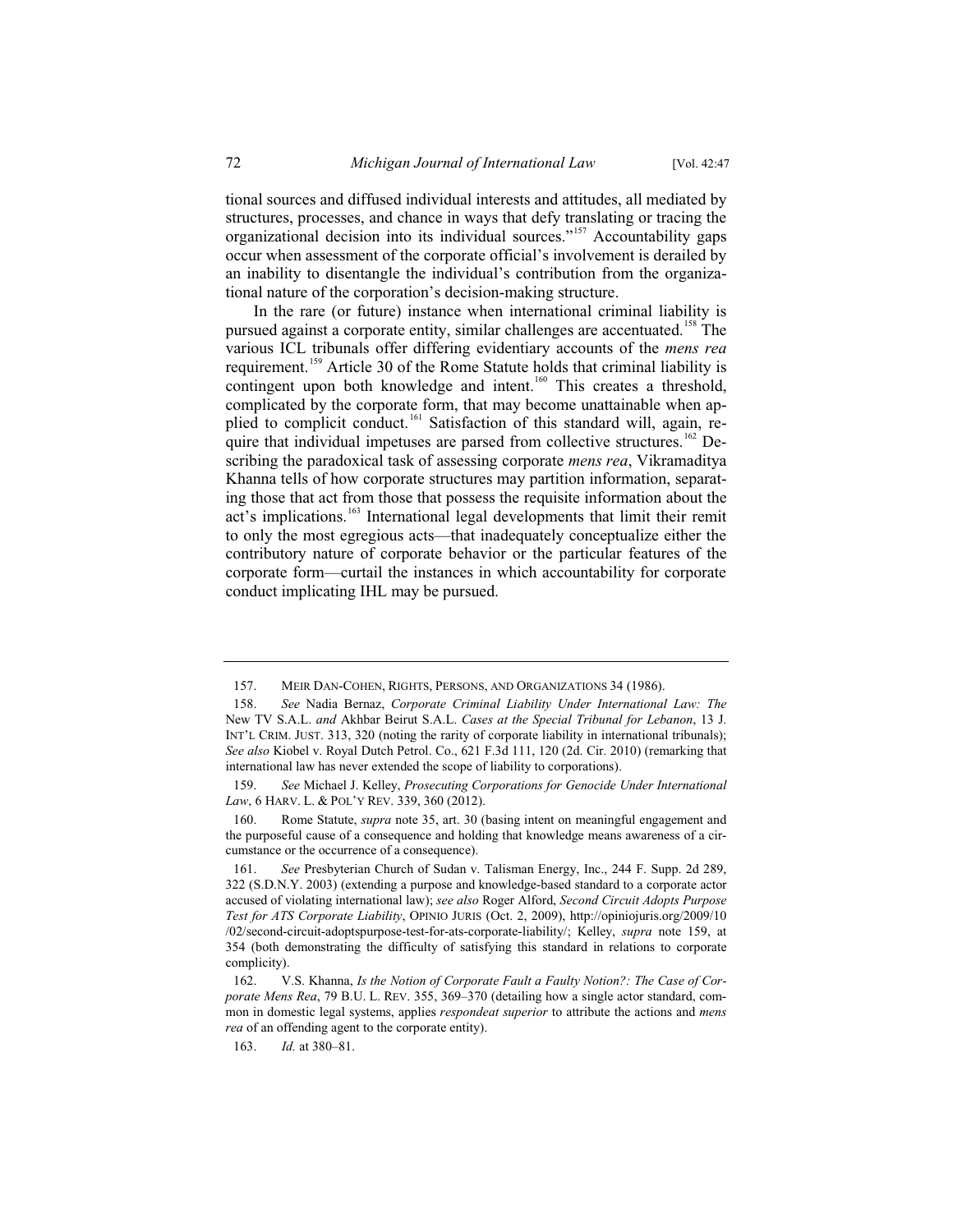#### B. *The Narrow Ambit of International Human Rights Law*

Such a narrow scope is not limited to ICL. International human rights law provides the most comprehensive international legal framework dedicated to the regulation of business entities. This framework acknowledges the particular challenges posed by conflict to human rights. Yet the development of the UNGP and other IHRL-based initiatives afford IHL auxiliary status within the dedicated mechanisms. The primary rules contained within the human rights framework fail to adequately conceptualize common manifestations of corporate conduct within conflict zones and remain vulnerable to features of the corporate form. First, accountability is eluded within spaces where the regulatory reach and primary rules imposed through IHRL fail to recognize or treat the particular IHL implications of corporate conduct. Avoidance is furthered by an under-articulated conception of complicity that neglects conduct implicating IHL. And second, the principles of limited liability and corporate separation have been extended to insulate corporations from accountability. These features of the corporate form compromise the development and efficacy of regulatory frameworks.<sup>16</sup>

Human rights law is often presented as the most effective means of advancing corporate responsibility. Preferred to criminal or civil pursuits, Michael Addo suggests that the pervasiveness of human rights law, its treatment of, and applicability to, an array of corporate activities, positions IHRL as an efficacious means of advancing collective objectives.<sup>165</sup> However, the UNGP make limited reference to IHL.<sup>166</sup> Its follow-up reports provide minimal elucidation about the content or applicability of specific IHL norms and how these influence business operations within conflict areas.<sup>1</sup> Many of the prominent civil society initiatives that consider the perils of conducting business within high-risk environments offer prescriptions found only in IHRL.<sup>168</sup> This narrow scope creates broad spaces in which forms of

<sup>164.</sup> *See* Peter T. Muchlinski, *Corporations in International Law*, ¶ 4, *in* MAX PLANCK ENCYCLOPEDIA OF INTERNATIONAL LAW (2014).

<sup>165.</sup> Michael K. Addo, *Human Rights and Transnational Corporations—An Introduction*, *in* HUMAN RIGHTS STANDARDS AND THE RESPONSIBILITY OF TRANSNATIONAL CORPORATIONS 3, 23–24 (Michael K. Addo ed., 1999).

<sup>166.</sup> *See* U.N. *Guiding Principles*, *supra* note 76, princs. 7, 12.

<sup>167.</sup> *See* Special Representative Report 2011, *supra* note 81; *see also* John G. Ruggie (Special Representative of the Secretary-General on the Issue of Human Rights and Transnational Corporations and Other Business Enterprises), *Business and Human Rights in Conflict Affected Regions: The Roles of States* (2009), https://media.business-humanrights.org/media /documents/files/reports-and-materials/Ruggie-conflict-project-note-Oct-2009.pdf [hereinafter Special Representative Report 2009].

<sup>168.</sup> *See, e.g.*, YADAIRA ORSINI & ROPER CLELAND, HUMAN RIGHTS DUE DILIGENCE IN CONFLICT-AFFECTED SETTINGS 11 (International Alert 2018) (acknowledging the occurrence of IHL violations in conflict affected areas and stating in a footnote that "whether [these] conditions trigger specific and different considerations under [IHL] is an important but separate consideration that requires targeted legal and expert advice); *see also* Shift, *supra* note 80, at 2.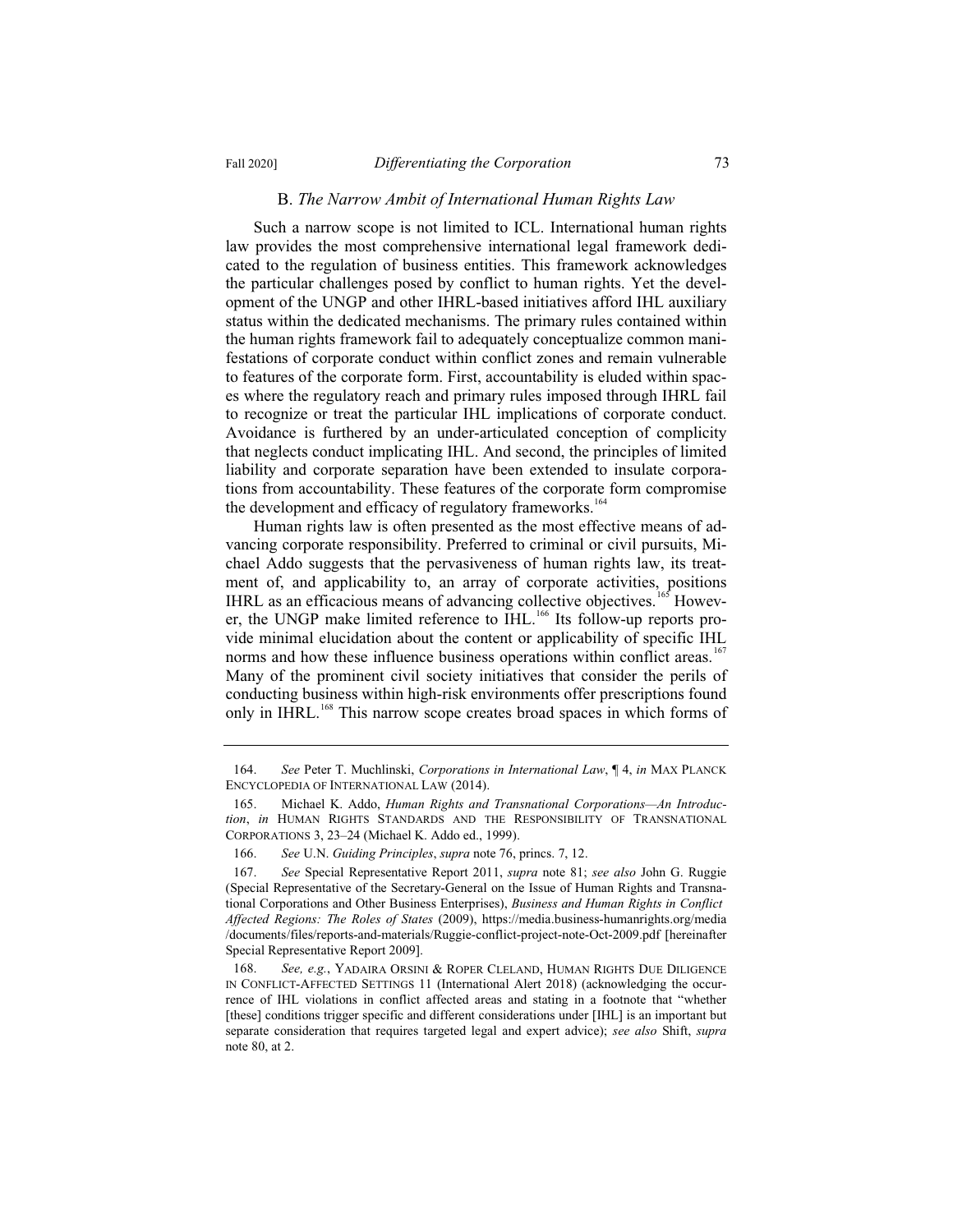corporate conduct escape the regulatory attention of IHRL-based frameworks. The Special Representative's report on Business and Human Rights in Conflict-Affected Areas does not directly reference IHL.<sup>169</sup> Instead, the report encourages states to warn businesses that armed conflict raises the likelihood of human rights abuses and to convey their expectations, through legislation and regulation, regarding business conduct within such environ $ments.<sup>170</sup>$ 

Inclusion of IHL is often limited to a reference. Its relevancy is noted but rarely articulated. Collectively, the various instruments say little about how IHL and IHRL norms interact. Do these interactions affect business operations within conflict zones? Potential norm conflicts, frequent occurrences documented within the well-trodden debates regarding the parallel application of these legal fields, go unremarked.<sup>171</sup> This consideration is particularly pertinent within situations of occupation. Numerous courts and treaty bodies have acknowledged IHRL and IHL's dual application upon the imposition of foreign control.<sup>172</sup> The ICJ has recognized that within an occupation, instances occur in which particular rights are exclusively matters of IHL, other rights will be the exclusive matter of IHRL, and others will be relevant to both fields of law.<sup>173</sup> Accountability gaps occur when business conduct, ostensibly compliant with the requirements imposed through human rights law, infringes upon IHL-based norms that are undertheorized by the prominent IHRL-based frameworks.<sup>174</sup>

Such conduct is often indirect. IHRL offers a broad conception of complicity.<sup>175</sup> As this is, however, derived from ICL and domestic law, it shares similar limitations to those identified above.<sup>176</sup> The UNGP determines that complicity arises when a "business enterprise contributes to, or is seen as

<sup>169.</sup> Special Representative Report 2009, *supra* note 167.

<sup>170.</sup> *Id.* at 1.

<sup>171.</sup> *See e.g*., Marko Milanovic, *Norm Conflicts, International Humanitarian Law, and Human Rights Law*, *in* INTERNATIONAL HUMANITARIAN LAW AND INTERNATIONAL HUMAN RIGHTS LAW 95 (Orna Ben-Naftali ed., 2011) (providing an overview of the relationship between IHL and IHRL).

<sup>172.</sup> *See* Cordula Droege, *Elective Affinities? Human Rights and Humanitarian Law*, 90 INT'L REV. RED CROSS 501 (2008) (providing a comprehensive review of the dual application of IHRL and IHL in situations of armed conflict).

<sup>173.</sup> Legal Consequences of the Construction of a Wall in the Occupied Palestinian Territory, Advisory Opinion, 2004 I.C.J. 136, ¶ 106 July 9)).

<sup>174.</sup> *See* discussion *infra* Section IV.C.

<sup>175.</sup> *See* John Ruggie (Special Representative of the Secretary-General on the Issue of Human Rights and Transnational Corporations and Other Business Enterprises)*, Clarifying the Concepts of Sphere of Influence and Complicity*,*"* ¶ 30, U.N. Doc. A/HRC/8/16 (May 15, 2008) [hereinafter *HRC Clarifying Complicity*].

<sup>176.</sup> *Id.* ¶¶ 28, 33 (noting the origins of the complicity standard); *see also* DE JONGE, *supra* note 119, at 79 (describing the challenges of imposing a complicity standard on corporate actors through a human rights framework).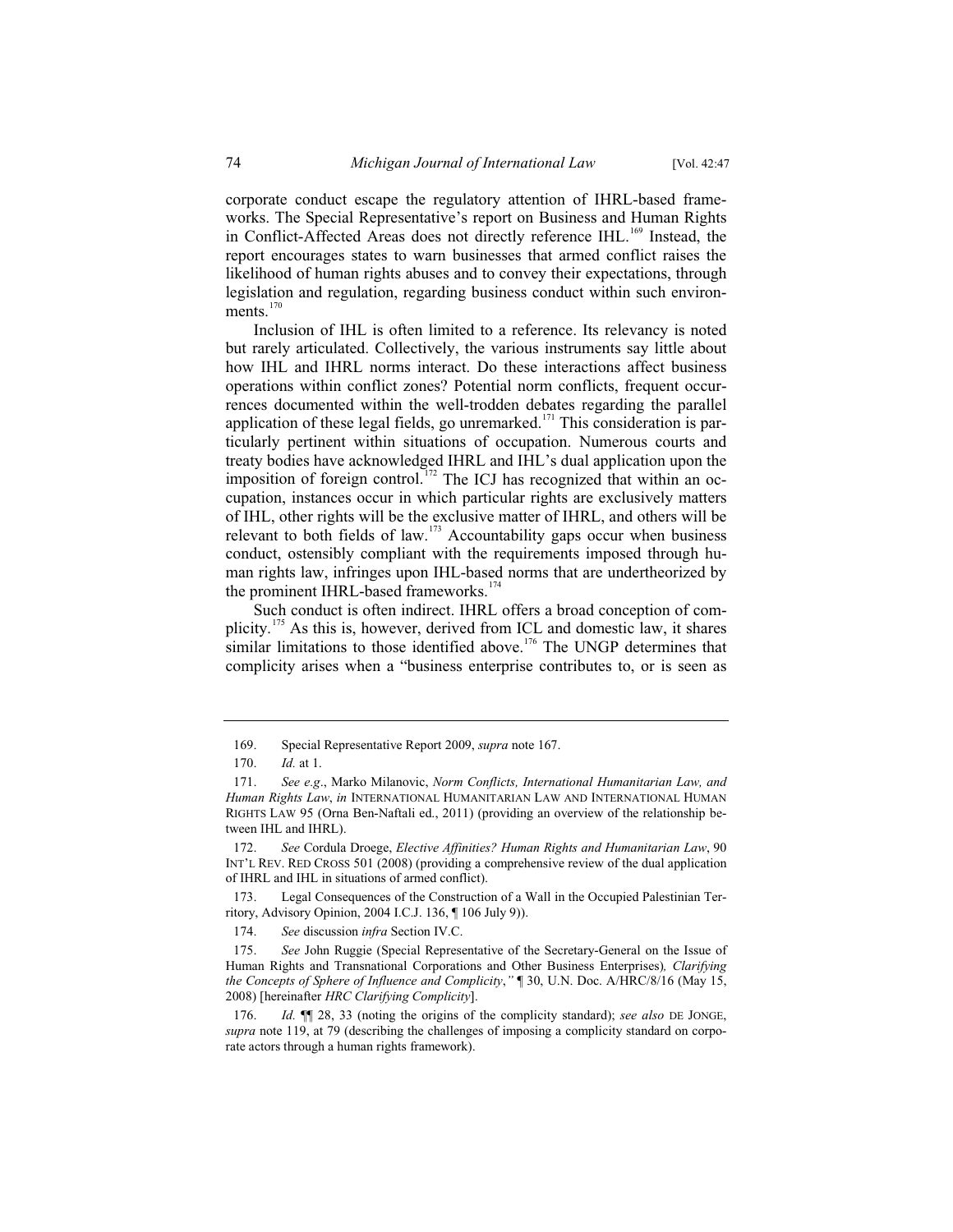contributing to, adverse human rights impacts caused by other parties."<sup>177</sup> Complicity is linked to the due diligence process and the corporate responsibility to respect human rights includes avoiding complicity.<sup>178</sup> The UNGP does, however, move beyond ICL to recognize a parallel, non-legal, conception of complicity.<sup>179</sup> The Global Compact further elucidates an IHRL-based complicity standard. Principle Two explains that businesses should ensure that they are not complicit in human rights abuses.<sup>180</sup> It acknowledges that complicity may be *direct*, *beneficial*, or *silent*. 181

Despite these references, an IHRL-derived notion of complicity remains undefined. John Ruggie notes that several conceptions of complicity designations that describe common forms of corporate conduct—are more likely to be the source of social opprobrium than the cause of legal liability.<sup>182</sup> Ruggie's clarification report holds that "given the variations in definitions of complicity within different legal contexts, it is not possible to specify exacting tests for what constitutes complicity even within the legal sphere."<sup>183</sup> Considerations of international humanitarian law are largely neglected by resulting IHRL complicity assessments.<sup>184</sup> During this process, a corporate actor may perform comprehensive due diligence to consider whether its operations indirectly affect the human rights of others but fail to consider how that same conduct influences specific IHL-based norms.

Such a scenario envisions a corporate official that operates in good faith but is not structurally enticed to perform a more robust evaluation. The less inclined actor may, however, purposefully appeal to features of the corporate form to blunt international law's regulatory reach. The principle of limited liability serves as a contracting tool to tie a creditor's claims to assets that are owned by the firm. Limited liability protects shareholders by capping their risk at, in most instances, the amount of their financial outlay.<sup>1</sup> The principle, initially designed, protects against *contractual* claims so as to facilitate diversification and passive investment.<sup>186</sup> This allows risk-averse

<sup>177.</sup> *See U.N. Guiding Principles*, *supra* note 76, at 18.

<sup>178.</sup> *Id.; see also HRC Clarifying Complicity*, *supra* note 175, ¶¶ 4, 26.

<sup>179.</sup> U.N. *Guiding Principles*, *supra* note 76, at 18; see *also HRC Clarifying Complicity*, *supra* note 175, ¶ 27.

<sup>180.</sup> U.N. Global Compact, *supra* note 67, princ. 2.

<sup>181.</sup> *Id*, at commentary to princ. 2.

<sup>182.</sup> *See HRC Clarifying Complicity*, *supra* note 175, ¶ 70; *see also* DE JONGE, *supra* note 119, at 155.

<sup>183.</sup> *HRC Clarifying Complicity*, *supra* note 175, ¶ 33.

<sup>184.</sup> *But see* ARSIWA, *supra* note 138, art. 16 (which provides a more robust account of aiding and assisting).

<sup>185.</sup> Armour et. al., *supra* note 119, at 9.

<sup>186.</sup> *Id.* (noting that the compelling reasons for limited liability do not necessarily extend beyond the contractual context).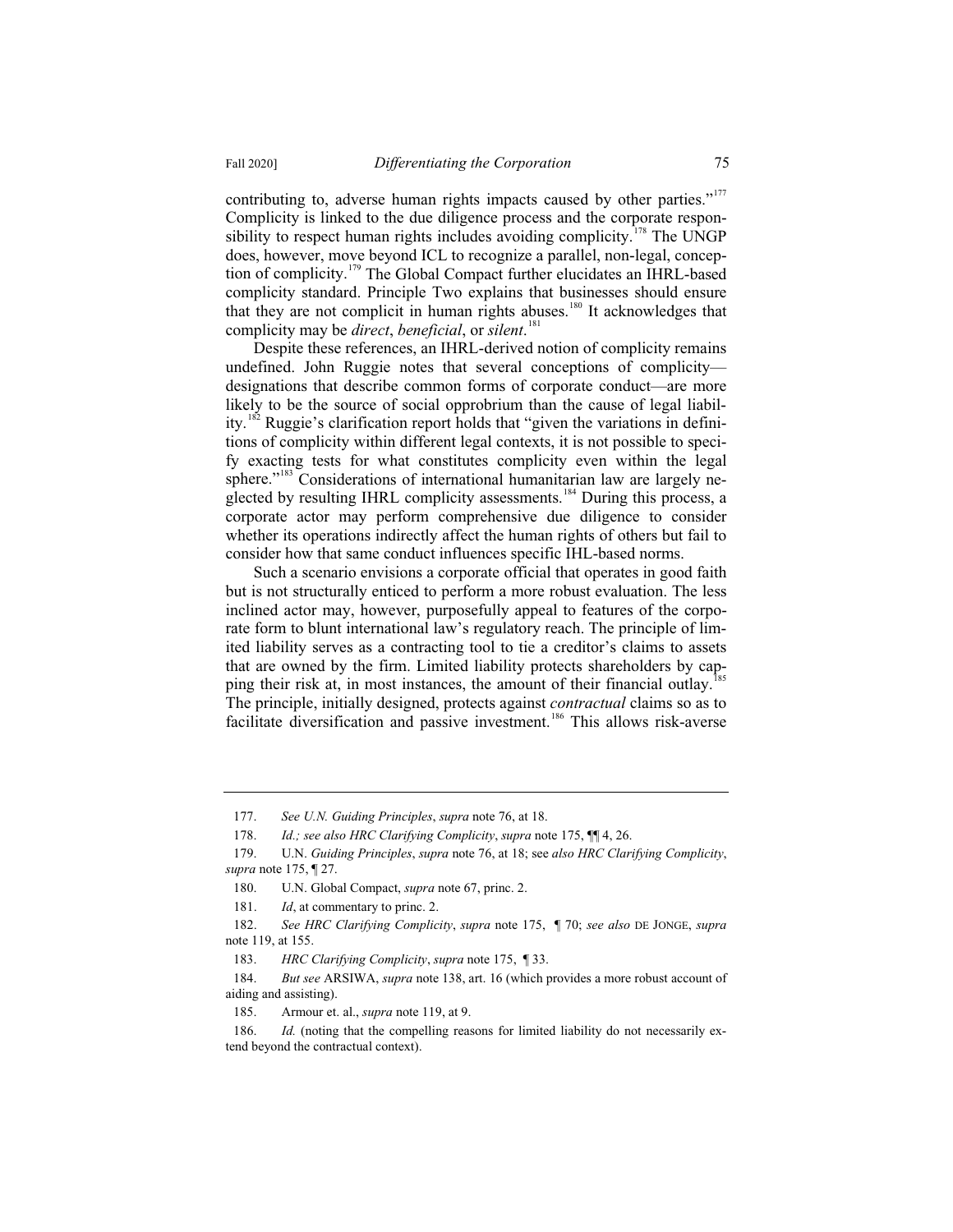investors to provide capital to uncertain ventures.<sup>187</sup> Yet as early as the eighteenth century, economists expressed skepticism.<sup>188</sup> Adam Smith claimed that limiting liability would diminish responsibility.<sup>189</sup> The limited liability principle developed, as it was applied to corporate investors, to encourage what Marie-Laure Djelic and Joel Bothello term "deresponsibilization."<sup>190</sup> This contributes to the desirability and construction of business environments in which risk-taking is maximized and obligation is reduced.<sup>191</sup>

Such environments adversely affect how international legal initiatives develop and how accountability mechanisms are implemented. Expansion of the limited liability principle to insulate parent companies demonstrates how prioritization of asset protection compromises accountability.<sup>192</sup> Parent companies are rarely deemed accountable for the actions of subsidiaries.<sup>193</sup> The corporate veil may be pierced if the parent directly controls and uses the subsidiary to perform a wrongful act.<sup>194</sup> This, however, is difficult to demonstrate.<sup>195</sup> In many jurisdictions, the presumption remains that the parent does not incur tortious liability for the acts of subsidiaries in all but the rarest instances.<sup>196</sup>

Subsidiaries, used strategically, become ephemeral. They can be formed to undertake a singular transaction and distant the parent's business interest from legal consequences or negative connotations.<sup>197</sup> By externalizing risk, through subsidiaries and corporate separation, accountability is dimin-

<sup>187.</sup> *See* Marie-Laure Djelic & Joel Bothello, *Limited Liability and Its Moral Hazard Implications: The Systemic Inscription of Instability in Contemporary Capital*, 42 THEORY & SOC'Y 589, 606–07 (2013).

<sup>188.</sup> *Id*, at 602–03.

<sup>189.</sup> *Id.; see generally* ADAM SMITH, AN INQUIRY INTO THE NATURE AND CAUSES OF THE WEALTH OF NATIONS, Book V, Ch. 1 (1999).

<sup>190.</sup> Djelic & Bothello, *supra* note 187, at 607.

<sup>191.</sup> *See* Kirshner, *supra* note 112, at 264–65 (detailing how features of limited liability can be used to shield parent corporations from liability incurred by subsidiaries).

<sup>192.</sup> *See* United States v. Bestfoods, 524 U.S. 51, 61–64 (holding that liability protection extends to the parents of subsidiaries). *See generally* Gwynne Skinner, *Rethinking Limited Liability of Parent Corporations for Foreign Subsidiaries' Violations of International Human Rights Law*, 72 WASH.&LEE L. REV. 1769, 1772–73 (2015) (tracing this expansion to when states began allowing corporations to own the shares of other corporations in the 1880s).

<sup>193.</sup> *But see* Kiarie Mwaura, *Internalization of Costs to Corporate Groups: Part-Whole Relationships, Human Rights Norms and the Futility of the Corporate Veil*, 11 J. INT'L BUS. & L. 85, 102–05 (describing the use of enterprise principles to ensure more encompassing regulatory efforts).

<sup>194.</sup> Skinner, *supra* note 192, at 1773.

<sup>195.</sup> Mwaura, *supra* note 193, at 101–02 (noting the absence of statutory rules that detail when and under what conditions the corporate veil may be pierced).

<sup>196.</sup> Skinner, *supra* note 192, at 1774; *see also* IDS Life Ins. Co. v. SunAmerica Life Ins., 136 F.3d 537, 540 ( 7th Cir. 1998).

<sup>197.</sup> *See* Butler, *supra* note 115, at 278–79.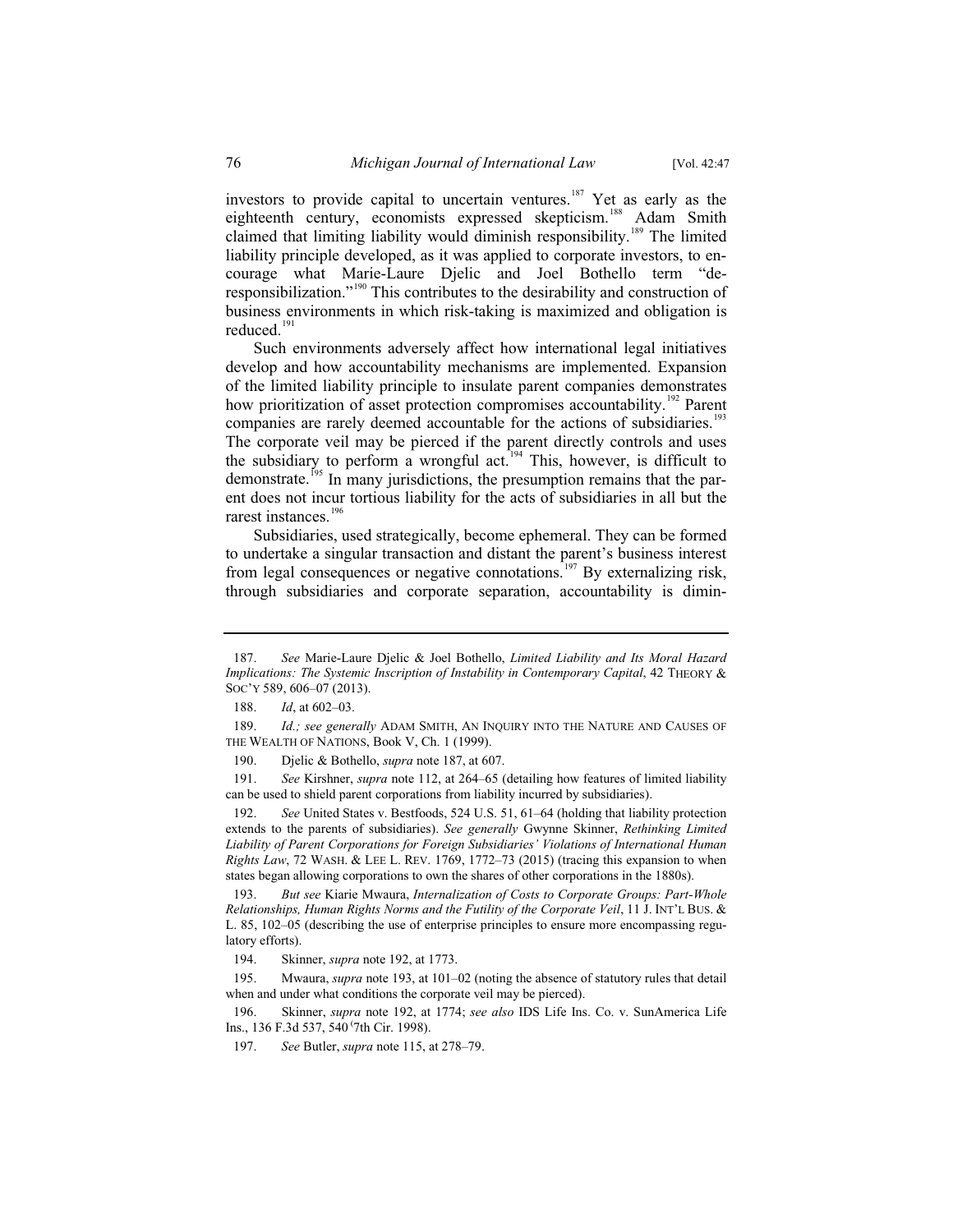ished.<sup>198</sup> Harmful conduct implicating IHL is compartmentalized. A parent company can benefit enormously through the subsidiaries' undertakings. With effective corporate structuring, the parent maintains the profitable or otherwise advantageous features of the relationship but through the corporate form achieves reputational distance and reduced liability. Norms derived from IHL are twice neglected. They are minimized within the IHRL mechanisms that are most prominently applied to corporations and they are prone to circumvention by the strategically inclined actor that insulates itself from the accountability initiatives that are intended to curtail the harmful effects of businesses that operate within conflict zones.

#### C*. The Varying Nature of Domestic Law and Courts*

Accountability initiatives are often pursued within domestic venues.<sup>199</sup> Due to meager enforcement prospects and through purposeful design, many fields of international law rely upon domestic institutions to implement primary legal rules and provide remedies following violations.<sup>200</sup> As alluded to above, IHL is particularly reliant upon domestic mechanisms. Whether treated through international criminal law or under the auspices of the relevant human rights mechanisms, domestic implementation assumes a cumulative role in ensuring accountability. Efforts to regulate corporate conduct have developed accordingly and also rely upon such indirect methods.<sup>201</sup> The Geneva Conventions prescribe that violations of IHL—by a state, an armed group, and as extended to corporate actors—compel domestic redress.<sup>202</sup> International criminal institutions are positioned as complementary to national jurisdictions.<sup>203</sup> And the UNGP is premised upon the protect, respect, and remedy framework.<sup>204</sup> Having precluded a *binding* corporate duty to respect individual rights, accountability initiatives made through the UNGP become contingent on domestic capabilities.

<sup>198.</sup> *See* Kirshner, *supra* note 112, at 264–65.

<sup>199.</sup> *See* Weill, *supra* note 82, at 860 (noting the importance of domestic courts in the enforcement of international law).

<sup>200.</sup> *See* UDHR, *supra* note 53, art. 8 (noting that everyone has the right to a remedy by a competent national tribunal); *see also* ICCPR, *supra* note 55, art. 2(3) (ensuring that everyone whose rights are violated will have access to a remedy); David Bilchitz, *Corporations and the Limits of State-Based Models for Protecting Fundamental Rights in International Law*, 23 IND. J. GLOBAL LEGAL STUD. 143, 156 (2016) (detailing how the right to a remedy is contingent on the strength of the domestic sphere).

<sup>201.</sup> *See generally* Carlos M. Vázquez, *Direct Vs. Indirect Obligations of Corporations Under International Law*, 43 COLUM. J. TRANSNAT'L L. 927 (2005).

<sup>202.</sup> *See* Weill, *supra* note 82, at 861. *See generally* ANDRÉ NOLLKAEMPER, NATIONAL COURTS AND THE INTERNATIONAL RULE OF LAW (2011).

<sup>203.</sup> Rome Statute, *supra* note 35, art. 1.

<sup>204.</sup> U.N. *Guiding Principles*, *supra* note 76, at 1.

<sup>205.</sup> U.N. Hum. Rts. Council, *Guiding Principles on Business and Human Rights: Implementing the United Nations 'Protect, Respect and Remedy Framework*, 14, U.N. Doc A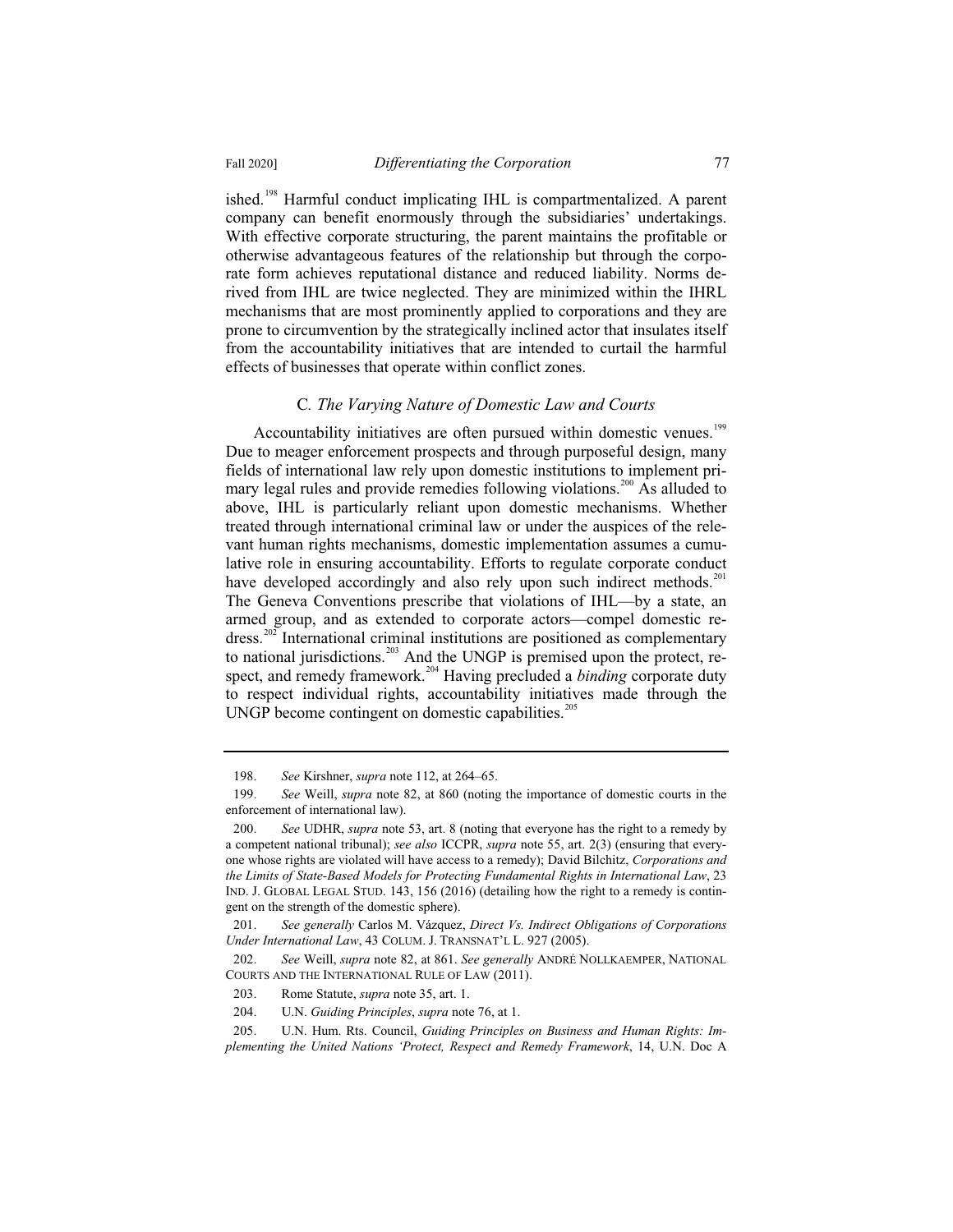Such capabilities are, however, variable. Impressive gains have been made throughout the post-Rome era.<sup>206</sup> But jurisdictional and structural restrictions create instances in which accountability for corporate behavior implicating IHL is limited. Gaps result from alterations within particular legal systems, divergences amongst various legal systems, and the tendency of courts to preference IHRL-based considerations. Furthermore, particular characteristics, explicit to the corporate form, may be employed to position a firm beyond the reach of domestically-imposed accountability initiatives.

The once comprehensive reach of the ATS has, as noted, been narrowed. Earlier U.S. jurisprudence, culminating in *Doe v. Unocal Corp*., expanded the ATS's remit to include human rights and IHL violations by corporations and their executives.<sup>207</sup> A series of cases under the ATS demonstrated how domestic courts could bolster enforcement of human rights norms and ensure accountability for harmful corporate conduct.<sup>208</sup> But in what is now a familiar story, in *Kiobel v. Royal Dutch Petroleum*, the Supreme Court limited the Act's extraterritorial application.<sup>209</sup> Uncertainty followed. Then, in *Jesner v. Arab Bank*, the Supreme Court ruled that foreign plaintiffs were unable to bring claims against foreign corporations under the ATS.<sup>210</sup> Jurisprudential shifts curtail opportunities to pursue redress through domestic courts. The varying and then limited scope of domestic measures further contributes to existing accountability gaps within which forms of corporate behavior successfully circumvent the attention of domestic courts.

Similarly, the ability to pursue accountability through domestic venues is jurisdictionally dependent. Although the International Commission of Jurists has documented the near universal availability of civil remedies, the ability to initiate action against corporate actors accused of violating international law ranges.<sup>211</sup> Several jurisdictions took strategic guidance from the success of the pre-*Kiobel* ATS litigation. Lawyers outside of the United States followed course, availing themselves of civil remedies in pursuit of accountability for gross violations of international law by corporate ac-

<sup>/</sup>HRC/17/31 (Mar. 21, 2011) (stating that the responsibility of business enterprises to respect human rights is distinct from issues of legal liability and enforcement, which remain defined largely by national law provisions in relevant jurisdictions); *see also* Bilchitz, *supra* note 200, at 156 (noting that since corporations have no direct legal obligations towards individuals, no legal remedy can be claimed against them unless the state has created obligations for corporations).

<sup>206.</sup> *See* Weill, *supra* note 82, at 873. *See generally* Valerie Oosterveld, Mike Perry & John McManus, *The Cooperation of States with the International Criminal Court*, 25 FORDHAM INT'L L. J. 767 (2001).

<sup>207.</sup> *See* Doe I v. Unocal Corp., 395 F.3d 932, 945 ( 9th Cir, 2002)

<sup>208.</sup> *See generally* Sarah H. Cleveland, *The Alien Tort Statute, Civil Society, and Corporate Responsibility*, 56 RUTGERS L. REV. 971 (2004).

<sup>209.</sup> Kiobel v. Royal Dutch Petroleum Co., 569 U.S. 108, 114–25 (2013).

<sup>210.</sup> Jesner v. Arab Bank Plc., 138 S. Ct. 1368 (2018).

<sup>211.</sup> *See generally* ICJ, CORPORATE COMPLICITY REPORT, *supra* note 104.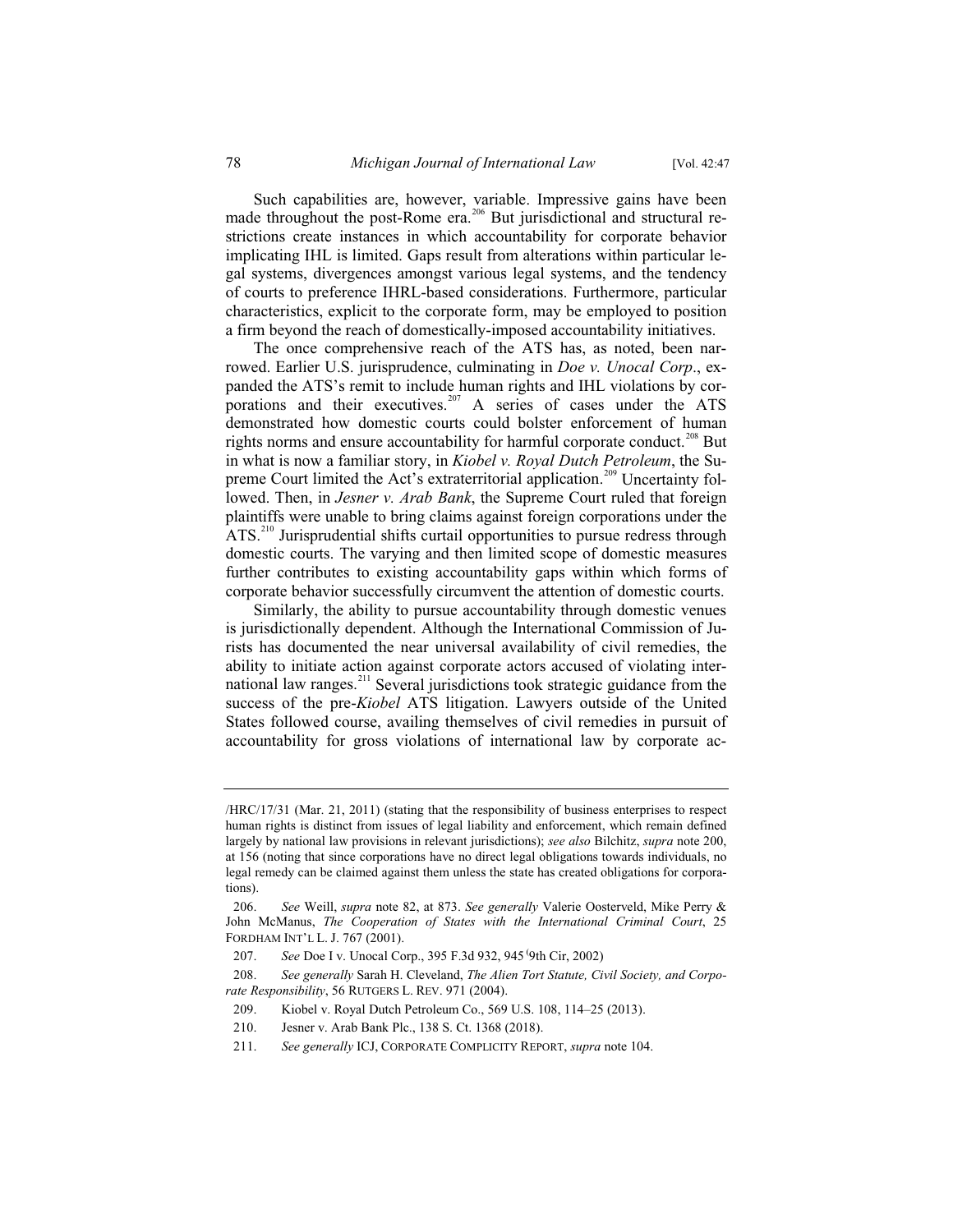tors.<sup>212</sup> These initiatives, however, remain limited. Several additional factors bar individuals from successfully initiating domestic legal actions. The International Commission of Jurists notes the impediments created by power imbalances between corporations and individuals, the lack of legal aid, cost burdens, and low compensation, the restrictions posed by statutes of limitations, and the principle of *forum non conveniens*. <sup>213</sup> Collectively, such factors bar access and result in further accountability gaps in which numerous forms of corporate conduct go untreated.<sup>214</sup>

When accusations do reach a judicial body, domestic courts often limit the scope of their engagements with international humanitarian law. While this varies by jurisdiction, many national courts accentuate actions involving their own nationals and remain reluctant to review decisions concerning the use of force or which have security implications.<sup>215</sup> When actions are brought, courts commonly preference human rights-based considerations. Often, this is to the exclusion of IHL. Sharon Weill notes that courts "increasingly tend to apply international human rights law during armed conflicts."<sup>216</sup> Courts may lack the necessary expertise to comprehensively engage with norms derived from IHL.<sup>217</sup> This poses similar challenges to those identified above. Interactions between IHRL and IHL receive minimal consideration and an exclusive human rights-based approach risks underappreciating particular forms of corporate conduct that compromise IHL norms.

It is here too—within the domestic sphere where accountability initiatives often culminate—that the corporate form makes its most sizable contribution to the creation of accountability gaps. IHL-based norms are directly imposed upon corporate actors but implementation of accountability measures, as we see, is largely reliant on domestic initiatives.<sup>218</sup> The indirect extension of international law's regulatory reach has inadequately navigated the public-private dimensions of the corporate form. A corporate actor that wishes to elude accountability for controversial behavior may avail itself of techniques, specific to the corporation, that allow a firm to circumvent in-

<sup>212.</sup> *Id.* at 5–6.

<sup>213.</sup> *Id.* at 43–44.

<sup>214.</sup> *See* Penelope Simons, *International Law's Invisible Hand and the Future of Corporate Accountability for Violations of Human Rights*, 3 J. HUM. RTS.&ENV'T 5 (2012). *See generally* Ana María Mondragón, *Corporate Impunity for Human Rights Violations in the Americas: The Inter-American System of Human Rights as an Opportunity for Victims to Achieve Justice*, 57 HARV. INT'L. L. J. ONLINE 53 (2016);

<sup>215.</sup> *See* Weill, *supra* note 82, at 873.

<sup>216.</sup> *Id.*

<sup>217.</sup> *See* Yahli Shereshevsky, *HCJ 3003/18 Yesh Din – Volunteers for Human Rights V. Chief of General Staff, Israel Defense Forces (IDF)*, 113 AM. J. INT'L. L. 361, 367–68.

<sup>218.</sup> Vázquez, *supra* note 201, at 932; *see also* Craig Scott, *Translating Torture into Transnational Tort: Conceptual Divides in the Debate on Corporate Accountability for Human Rights Harms*, *in* TORTURE AS TORT: COMPARATIVE PERSPECTIVES ON THE DEVELOPMENT OF TRANSNATIONAL HUMAN RIGHTS LITIGATION 45, 47–48 (Craig Scott, ed., 2001).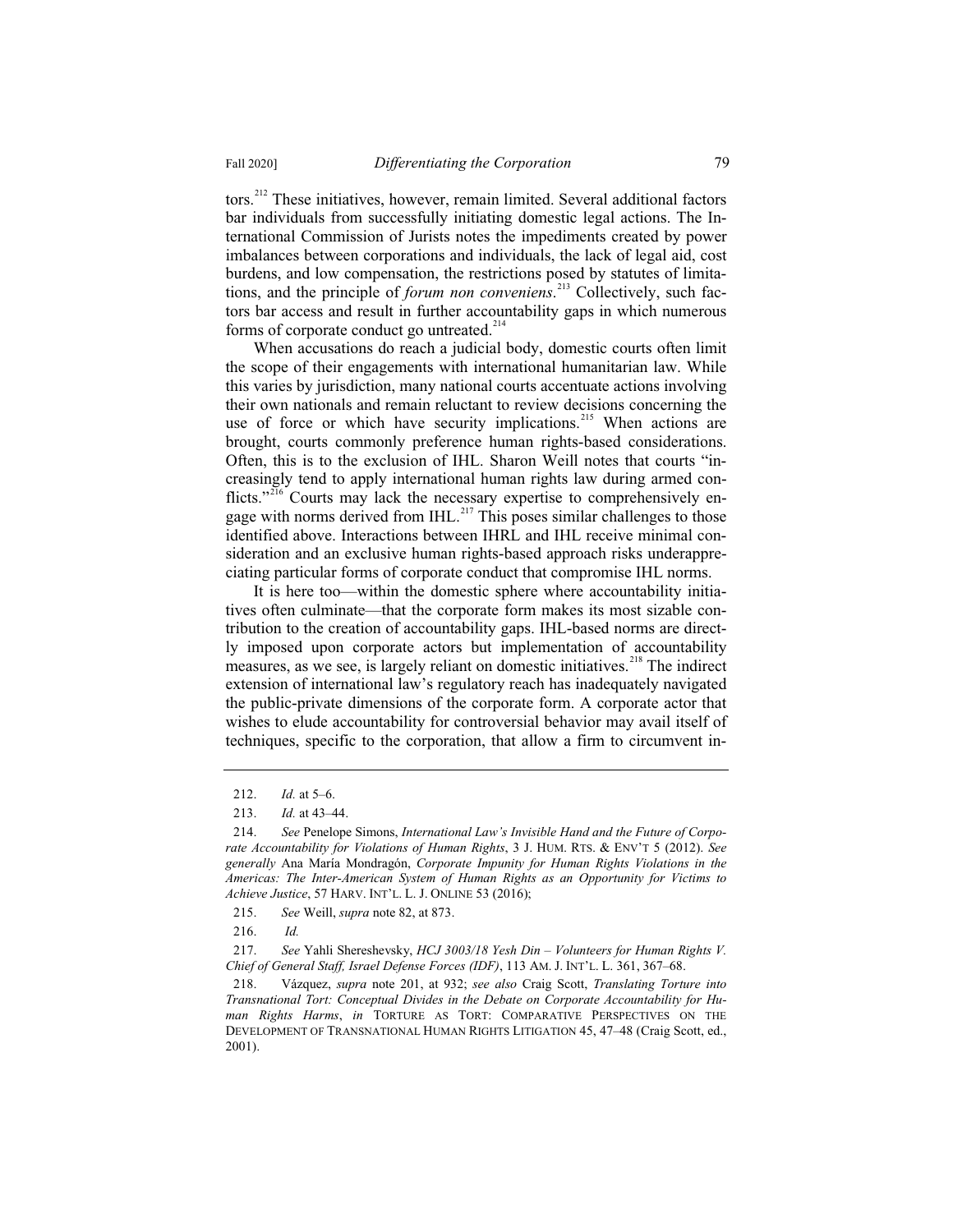ternational law's vertical application. The place of incorporation rule ensures that a corporation may select a favoured governance regime.<sup>219</sup>

Julian Arato describes how corporations augment their nationality.<sup>220</sup> At perhaps the highest level of abstraction, the elastic application of the corporate form upends the assumption that undergirds much of international law's regulatory payoff—that the corporation is solely a construct of national law.<sup>221</sup> The widely-shared belief that states are unwilling or unable to regulate corporate activity through domestic endeavors prompted the array of international initiatives described throughout this article.<sup>222</sup> Yet as international law's regulatory agenda develops, it reverts to the domestic sphere. Through indirect obligations that rely upon the state to create and enforce a regulatory framework that reflects international norms; to ensure accountability for conduct implicating those duties prescribed directly, accountability gaps widen when features of the corporate form create spaces between international initiatives to establish primary rules and the domestic actualization of secondary rules. A similar assessment holds when we consider state conduct. Here, however, the corporation may avoid formal scrutiny by unduly moving between the domestic frameworks upon which international norms rely. $^{2}$ 

Choice of law and choice of jurisdiction principles allow the inclined corporation to avail of regulatory arbitrage.<sup>224</sup> The commonality of place of incorporation rules creates fluid business environments in which a corporate entity is enabled to strategically select the domestic regulatory regime that

<sup>219.</sup> *See* Armour et. al., *supra* note 119, at 21.

<sup>220.</sup> Arato, *supra* note 122, at 275 (describing the corporation's capacity to structure investments through subsidiaries to allow it to avail itself of numerous investment treaties that the parent would otherwise be unable to access).

<sup>221.</sup> *Id,* at 275 (citing the classical formulation in Oppenheim's International Law: "that it is usual to attribute a corporation to the state under the laws of which it has been incorporated and to which it owes its legal existence").

<sup>222.</sup> Fleur Johns, *The Invisibility of the Transnational Corporation: An Analysis of International Law and Legal Theory*, 19 MELB. UNIV. L. REV. 893, 896 (describing that states are either incapable or unwilling to assert control over corporate activity); *see also* Ku, *supra*  note 118, at 736 (summarizing the widely-held belief that domestic regulation seems inadequate to regulate modern transnational corporations and that international law has become an important means of controlling corporate behavior).

<sup>223.</sup> Arato, *supra* note 122, at 283. *See generally* Ronald Daniels & Benjamin Alarie, *State Regulatory Competition and the Threat to Corporate Governance*, *in* THE ART OF THE STATE: GOVERNANCE IN A WORLD WITHOUT FRONTIERS 165 (Thomas Courchene & Donald Savoie, eds., 2003).

<sup>224.</sup> *See* Magnus Willesson, *What Is and What Is Not Regulatory Arbitrage? A Review and Syntheses*, *in* FINANCIAL MARKETS, SME FINANCING AND EMERGING ECONOMIES 71 (Giusy Chesini, Elisa Giaretta & Andrea Paltrinieri, eds., 2017) (in which regulatory arbitrage is defined as an avoidance strategy of regulation that is exercised as a result of a regulatory inconsistency).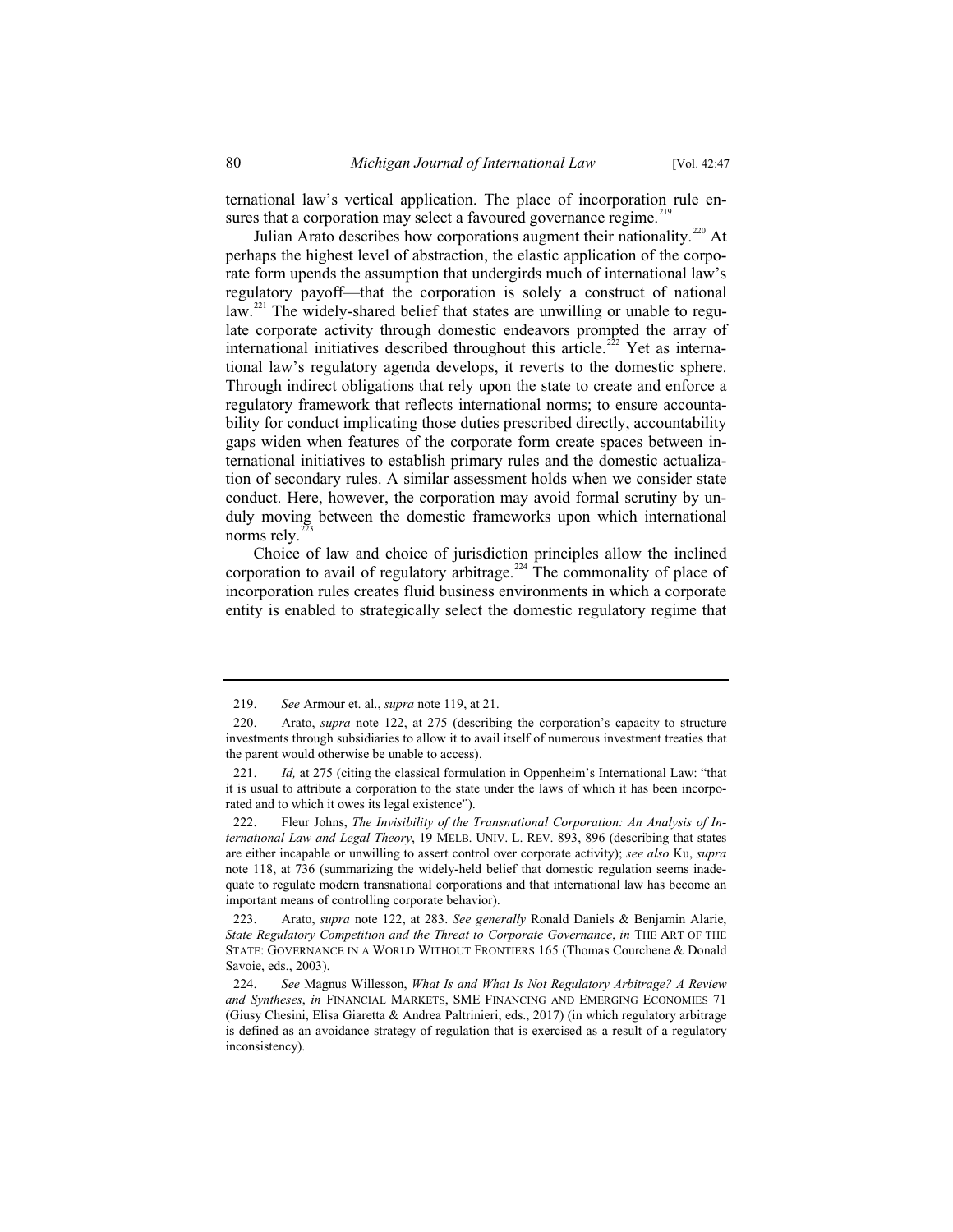will govern its, or its subsidiaries, operations.<sup>225</sup> Coupled with aggressive regulatory planning, the corporation may effectively minimize legal and regulatory constraints.<sup>226</sup> Although arbitrage is generally associated with tax reduction, securities disclosures, and similar regulatory costs, the principle is transferable. A corporation motivated to bypass domestically imposed international legal rules may engage an array of avoidance techniques.<sup>227</sup>

Movements to regulate corporate conduct developed upon normative assumptions about the nature of the corporation, in response to empirical realizations about the influence accrued by corporate actors, and following anecdotal accounts of corporate misdeeds. With collective force these efforts counterbalanced the classical formulation that a corporation's principal organizational purpose is to benefit its shareholders.<sup>228</sup> Antonio Cassese states that the earliest augmentations to traditional conceptions of legal subjecthood occurred in response to armed conflict.<sup>229</sup> But since Nuremberg's expansive promise, efforts to curtail corporate conduct within conflict zones have developed haphazardly. The series of patchy frameworks, described throughout this section, are increasingly difficult to reconcile with the corporate form. They have resulted in mismatches between primary rules, secondary rules, and, as will now be seen, the nature of corporate operations.

## IV. (Re)Conceptualizing How Corporate Conduct Implicates IHL

Friedrich Flick and his associates were indicted as individuals at the Military Tribunal in Nuremberg. The Special Tribunal for Lebanon declared that history is replete with examples where great harm has been caused by legal persons.<sup>230</sup> In the intervening years, international law's treatment of

<sup>225.</sup> *See* Armour et al., *supra* note 119, at 21–22 (describing the prevalence of place of incorporation rules in the United States and Europe).

<sup>226.</sup> *See generally* Victor Fleischer, *Regulatory Arbitrage*, 89 TEX. L. REV. 227 (2010).

<sup>227.</sup> *See* Reuven S. Avi-Yonah, *The Cyclical Transformations of the Corporate Form: A Historical Perspective on Corporate Social Responsibility*, 30 DEL. J. CORP. L. 767, 811–12 (2005) (describing the governance implications of inversion transactions); *see also* Clifford W. Smith, Jr. & Charles W. Smithson, *Financial Engineering: An Overview*, *in* THE HANDBOOK OF FINANCIAL ENGINEERING 3 (Clifford W. Smith, Jr. & Charles W. Smithson eds., 1990). *See generally* Michael Knoll, *The Ancient Roots of Modern Financial Innovation: The Early History of Regulatory Arbitrage*, 87 OR. L. REV. 29 (2008).

<sup>228.</sup> *See* Dodge v. Ford Motor Co., 170 N.W. 668, 684 (1919) (articulating the classical formulation of the view that management must operate within the sole interests of its shareholders).

<sup>229.</sup> *See* ANTONIO CASSESE, INTERNATIONAL LAW 248-249 (2001). *See also* Ku, *supra* note 118, at 734.

<sup>230.</sup> *See* Prosecutor v. New TV S.A.L., Case No. STL-14-05/PT/AP/AR126.1, Decision on Interlocutory Appeal Concerning Personal Jurisdiction in Contempt Proceedings, ¶ 82 (Oct. 2, 2014).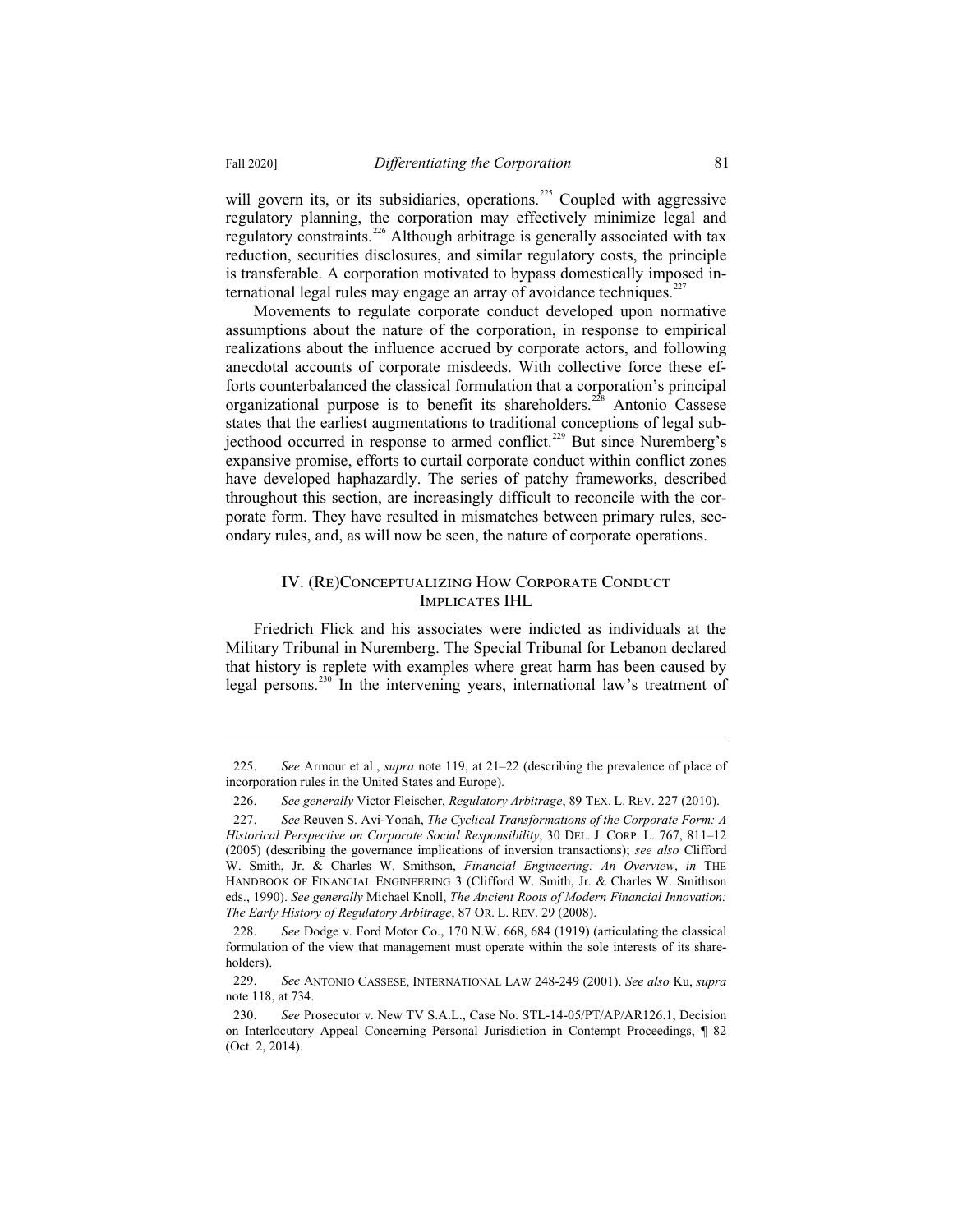corporate conduct has proceeded along different paths.<sup>231</sup> Individualist and collectivist, criminal or civil, binding legal obligations versus voluntary undertakings, the intervening developments reflect divergent understandings of international law itself. The purpose here has not been to endorse one such vision. Instead, this article considers how this bundle of hard and soft legal techniques has been applied to corporations that operate within conflict zones. The resulting accountability initiatives each share commitment to the belief that corporations are powerful entities and that they are capable of contributing to social ills. We coalesce around the understanding that corporations require regulatory attention but diverge on the means through which greater accountability can be prescribed and implemented.

These undertakings are ongoing. The Open-Ended Intergovernmental Working Group's revised draft of the Legally Binding Instrument to Regulate the Activities of Transnational Corporations is progressing.<sup>232</sup> The Ecuadorian initiative offers the potential of a binding instrument. It provides, perhaps, the most detailed consideration of IHL to date.<sup>233</sup> Civil society organizations, however, note that the draft document inadequately treats certain particularities of the link between business and conflict and the treaty's political prospects remain uncertain.<sup>234</sup>

The process of determining how obligations attach to corporations requires a fuller conception of the varying ways that corporate conduct affects IHL. As we have observed, features of the corporate form disrupt the application of existing accountability frameworks. A more encompassing theory of international humanitarian law's application to business conduct must also recognize how the particularities of corporate conduct influence norms derived from IHL. These activities, and the motives that undergird them, range from maleficent to banal. The nature of the implicated action tells much about the need for the creation of a new, or the reiteration of an exist-

<sup>231.</sup> Carsten Stahn, *Liberals Vs Romantics: Challenges of an Emerging Corporate International Criminal Law*, 50 CASE W. RES. J. INT'L L. 91, 102–03 (2018) (identifying two competing schools, the first based upon the traditional liberal commitment to international criminal justice and the second derived from a human rights tradition willing to hold collective entities responsible for abuses).

<sup>232.</sup> *See* Carlos Lopez, *The Revised Draft of a Treaty on Business and Human Rights: A Big Leap Forward*, OPINIO JURIS (Aug. 15, 2019), http://opiniojuris.org/2019/08/15/therevised-draft-of-a-treaty-on-business-and-human-rights-a-big-leap-forward/.

<sup>233.</sup> *See* U.N. Human Rights Council, *Revised Draft of a Legally Binding Instrument to Regulate, in International Human Rights Law, the Activities of Transnational Corporations and Other Business Enterprises*, OFF. HIGH COMM'R FOR HUMAN RIGHTS ["OHCHR"] (July 16, 2019), https://www.ohchr.org/Documents/HRBodies/HRCouncil/WGTransCorp /OEIGWG\_RevisedDraft\_LBI.pdf.

<sup>234.</sup> *See e.g.* Al-Haq, *Submission to the Open-Ended Intergovernmental Working Group on Transnational Corporations and Other Business Enterprises with Respect to Human Rights*, OFF. HIGH COMM'R FOR HUMAN RIGHTS ["OHCHR"] (Feb. 28, 2019), http://www.alhaq.org/cached\_uploads/download/alhaq\_files/images/stories/PDF/Al-Haq\_Binding\_Treaty\_IGWG\_Call\_for\_Comments\_and\_Prop osals\_28\_February\_2019.pdf.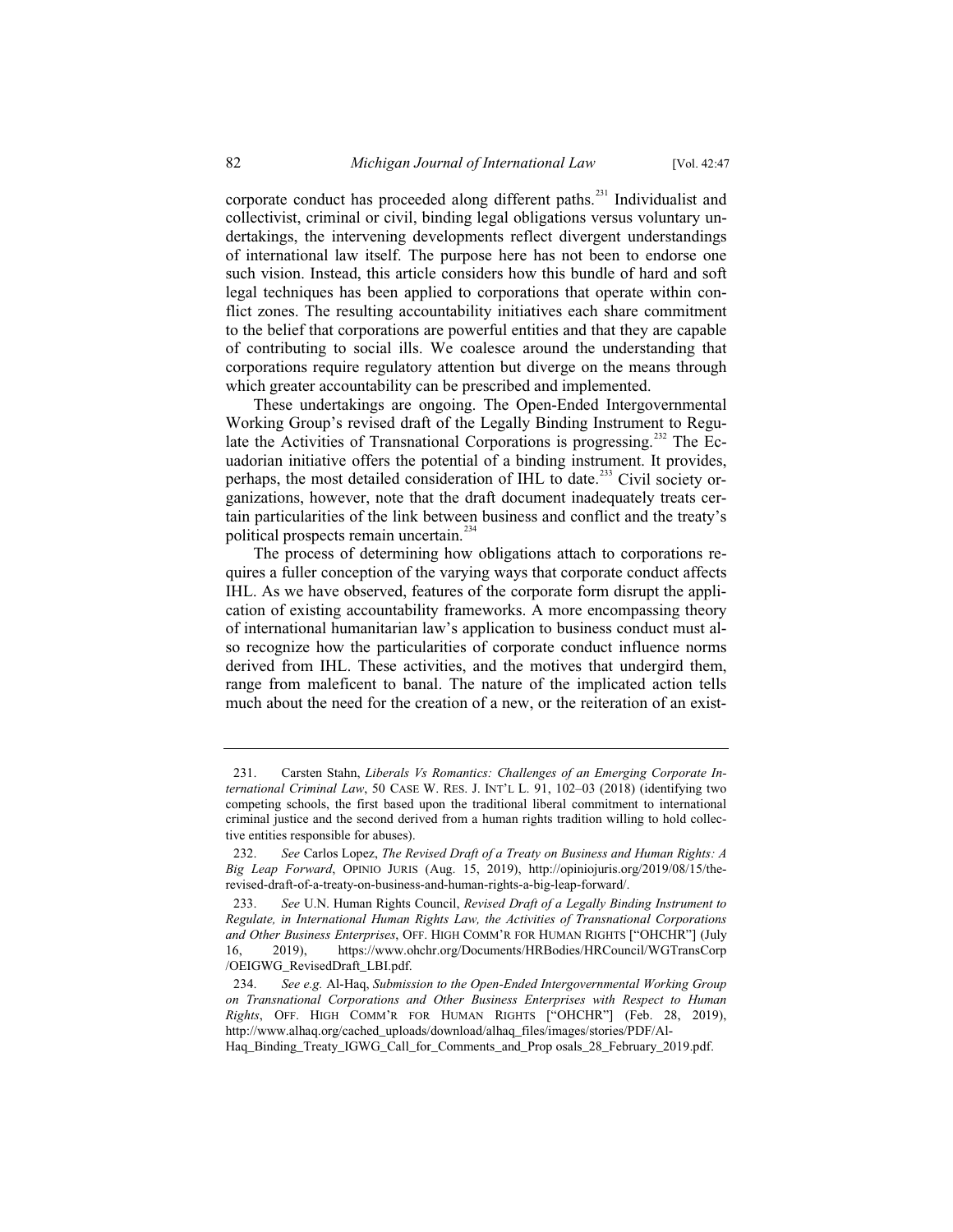ing, primary rule; reveals an implementation challenge that affects the mode of accountability through which liability can be imposed; or displays some mixture of both.

I identify three broad categorizations of corporate activity that each implicate IHL: (i) as a direct violator; (ii) as a facilitator; and (iii) as an incidental contributor.<sup>235</sup> Each categorization encompasses varying levels of legal and moral culpability and affects IHL-based considerations in nonanalogous ways. Corporate activity escapes formal scrutiny when legal standards are under-articulated or enforcement is absent. To better answer the questions posed by business conduct within conflict zones, we must further align the aforementioned primary and secondary rules that regulate corporations with a more complete conceptualization of how the particularities of business activity affects norms derived from international humanitarian law. The following events are illustrative.

# A*. The Corporation as a Direct Violator*

MALONEY: You fired this individual for handling a weapon and being intoxicated, is that right?

PRINCE: The men operate with a clear policy. If there is to be any alcohol consumed it's eight hours between any time of consumption of alcohol...

MALONEY: Was he fired or not?

PRINCE: Oh yes, ma'am. He was fired.

MALONEY: OK. Have any charges been brought against him in the Iraqi justice system?

PRINCE: I don't believe, in the Iraqi justice system. I do believe—I know we've referred it over to the. . .

MALONEY: Justice Department. They told us they're still looking at it nine months later. Have any charges been brought against him in the U.S. military justice system?

PRINCE: I don't know.

MALONEY: Have any charges been brought against him in the U.S. civilian justice system?

PRINCE: Well, that would be handled by the Justice Department, ma'am. I—that's for them to answer, not me.

MALONEY: Other than firing him, has there been any sanction against him by any government authority? You mentioned you

<sup>235.</sup> I use corporate activity and corporate conduct interchangeably and broadly to describe the various operations, practices, and objectives that corporations pursue in the course of their business operations. I do not intend to limit these considerations to any particular entity and, as such, they are relevant to various forms of transnational business entities operating within conflict zones or externally influencing the conduct of hostilities either directly or indirectly.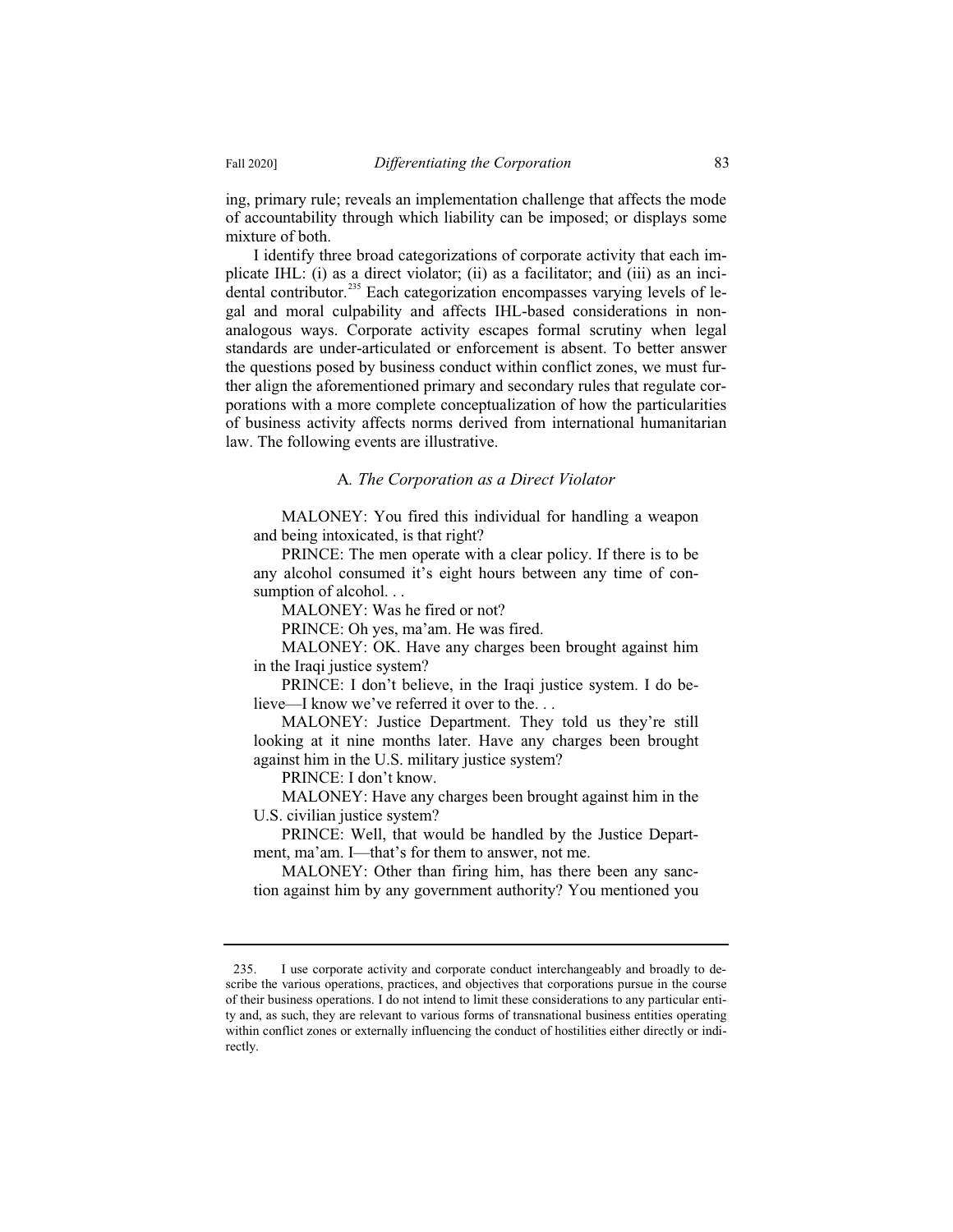fined people for bad behavior. Was he fined for killing the Iraqi guard?

PRINCE: Yes, he was.

MALONEY: How much was he fined?

PRINCE: Multiple thousands of dollars. I don't know the exact number; I'll have to get you that answer.

MALONEY: OK.

PRINCE: Look, I'm not going to make any apologies for what he did.

MALONEY: OK. But. . .

PRINCE: He clearly violated our policies.

MALONEY: All right. We all—every American believes he violated policies. If he lived in America, he would have been arrested and he would be facing criminal charges. If he was a member of the military, he would be under a court-martial. But it appears to me that Blackwater has special rules.  $.$ <sup>236</sup>

The exchange between Democratic Representative Carolyn Maloney and Blackwater CEO Erik Prince concerned a year-old incident.<sup>237</sup> Andrew Moonen, a Blackwater employee, left a Christmas party in Baghdad's Green Zone. Stumbling drunk, Moonen approached Raheem Khalif, a security guard for Iraq's Vice-President. Following a brief exchange, Moonen shot and killed Khalif.<sup>238</sup> Neither Moonen nor Blackwater faced criminal sanction.<sup>239</sup> The House Oversight Committee had, however, summoned Prince to Washington for a different reason. The precipitating event that invited Congressional scrutiny—the now infamous Nisour Square massacre in which seventeen Iraqi civilians were riddled with bullets and killed at a traffic circle in the once affluent neighborhood—placed Blackwater and the heretofore unfamiliar world of private military contractors within the public consciousness.<sup>240</sup> Committee members queried whether a PMC could be held accountable for its actions. Throughout the four-hour testimony, Prince

<sup>236.</sup> House Committee on Oversight and Government Reform Holds a Hearing on Private Security Contracting in Iraq and Afghanistan, WASH. POST (Oct. 2, 2007) https://www.washingtonpost.com/wp-srv/politics/articles/blackwater \_hearing\_100207.html/ [hereinafter Hearing on Private Security Contracting].

<sup>237.</sup> *See* Eric Schmitt, *Report Details Shooting by Drunken Blackwater Worker*, N.Y. TIMES (Oct. 2, 2007), https://www.nytimes.com/2007/10/02/world/middleeast/02 shooting.html?fta=y.

<sup>238.</sup> *See* John M. Broder, *Ex-Paratrooper Is Suspect in a Blackwater Killing*, N.Y. TIMES (Oct. 4, 2007), https://www.nytimes.com/2007/10/04/world/middleeast/04 contractor.html?hp.

<sup>239.</sup> James Risen, *Efforts to Prosecute Blackwater Are Collapsing*, N.Y. TIMES (Oct. 20, 2010), https://www.nytimes. com/2010/10/21/world/21contractors.html.

<sup>240.</sup> *See* JEREMY SCAHILL, BLACKWATER: THE RISE OF THE WORLD'S MOST POWERFUL MERCENARY ARMY 13–18, 27 (2008).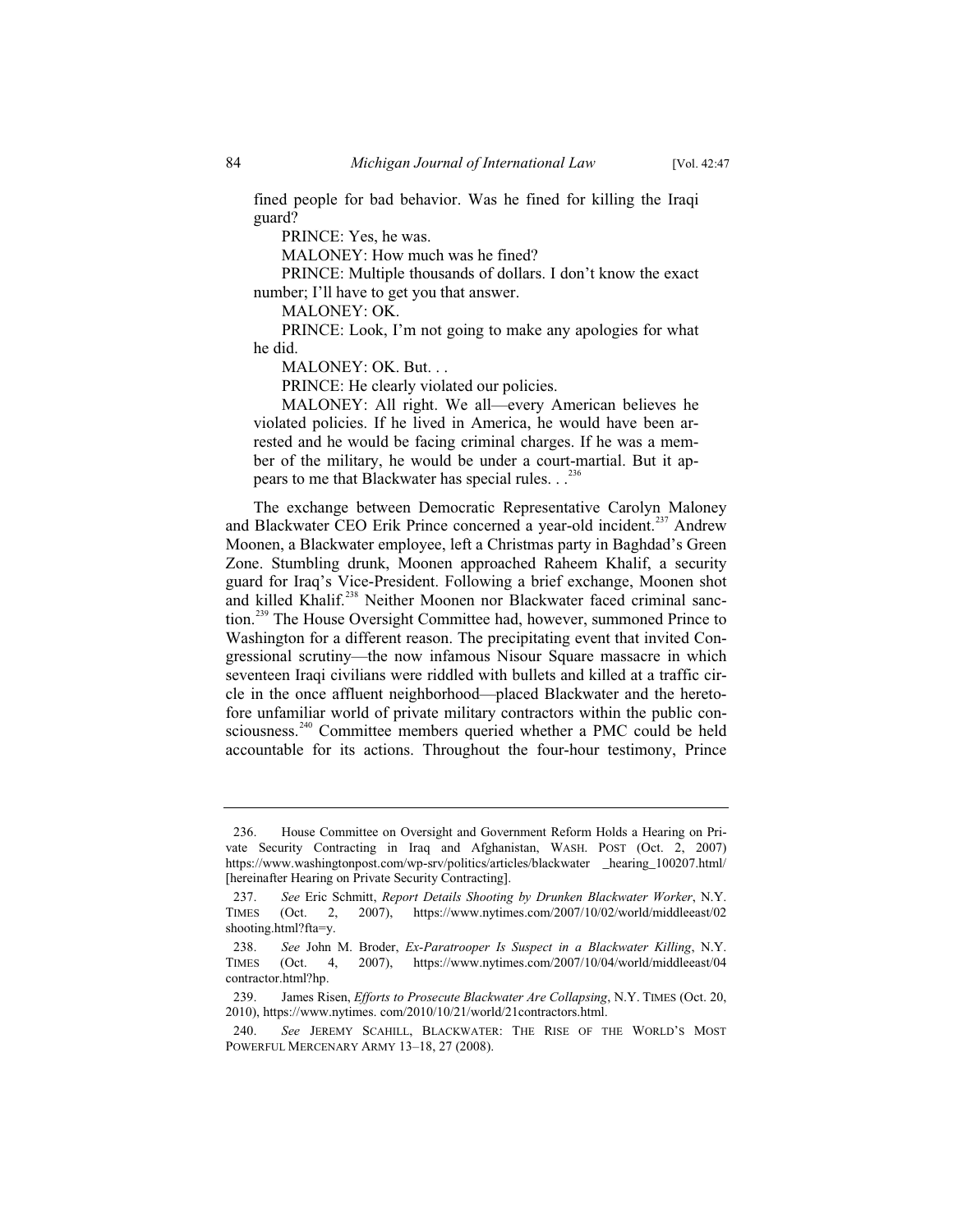faced a barrage of questions and accusations. But there was not a single reference to IHL or to its regulatory scope.<sup>241</sup>

We begin by acknowledging the obscene and the obvious. The spectrum of corporate conduct implicating IHL commences with a direct violation.<sup>242</sup> A corporation that directly breaches IHL assumes high moral and legal culpability. As seen earlier, IHL regulates the conduct of a PMC or other business entity whose activities are sufficiently linked to armed conflict.<sup>243</sup> Primary rules impose discernable obligations and secondary rules provide various modes of implementation should the business entity disregard relevant legal duties. $^{244}$  In such instances, legal frameworks appear sufficiently cognizant of the corporation's capacity to directly violate legal precepts. Gaps are not the result of unidentifiable norms but are commonly created by inadequate implementation.<sup>245</sup>

The observed mismatch between the emerging legal frameworks that impose corporate responsibility and the ways that corporations function is least severe in instances of a direct violation. New laws are not required. Instead, efforts to bridge accountability gaps and reduce regulatory deficits that follow from a direct violation are better spent on realigning the primary rules with their modes of operationalization. It is necessary to conceptualize how the nature of corporate conduct, implicating IHL, eludes accountability and how the resulting gaps differ from the familiar implementation challenges associated with state conduct. At least two factors differentiate the corporate violation and affect the manner in which accountability frameworks are transposed from the state actor and applied to the corporate entity.

First: dispersed responsibility. When a state violates IHL, a clear line runs from the existence of a duty, through the offending action, and to the mode(s) of imposing accountability for the breach (even if implementation

<sup>241.</sup> Hearing on Private Security Contracting, *supra* note 236.

<sup>242.</sup> *See* HRC *Standards of Responsibility*, *supra* note 132, ¶ 30.

<sup>243.</sup> *See* Fourth Geneva Convention, *supra* note 83, art. 144(2) (extending the obligation to "other authorities" that assume responsibilities in respect of protected persons to be instructed as to the Conventions provisions); ARSIWA, *supra* note 138, arts. 5, 8 (extending a state act to non-state entities empowered by the state and imposing responsibility on the state for actions of individuals or groups exercising governmental authority); *see also* The Int'l Committee for the Red Cross [ICRC], *The Montreux Document on Private Military and Security Companies*, ref. 0996 (Sept. 17, 2008) (applying the principle of superior responsibility to the relationship between the state and PMCs). *See generally* Louise Doswald-Beck, *Private Military Companies under International Humanitarian Law*, *in* FROM MERCENARIES TO MARKET: THE RISE AND REGULATION OF PRIVATE MILITARY COMPANIES 115 (Simon Chesterman & Chia Lehnardt, eds., 2007).

<sup>244.</sup> *See* JEAN-MARIE HENCKAERTS & LOUISE DOSWALD-BECK, CUSTOMARY INTERNATIONAL HUMANITARIAN LAW VOL 1: RULES 551– 55 (2005) (detailing the customary nature of Rule 151 regarding individual responsibility for violations of IHL).

<sup>245.</sup> U.N. *Guiding Principles*, *supra* note 76, at 8 (noting that failure to enforce existing laws that directly or indirectly regulate business respect for human rights constitutes a significant legal gap).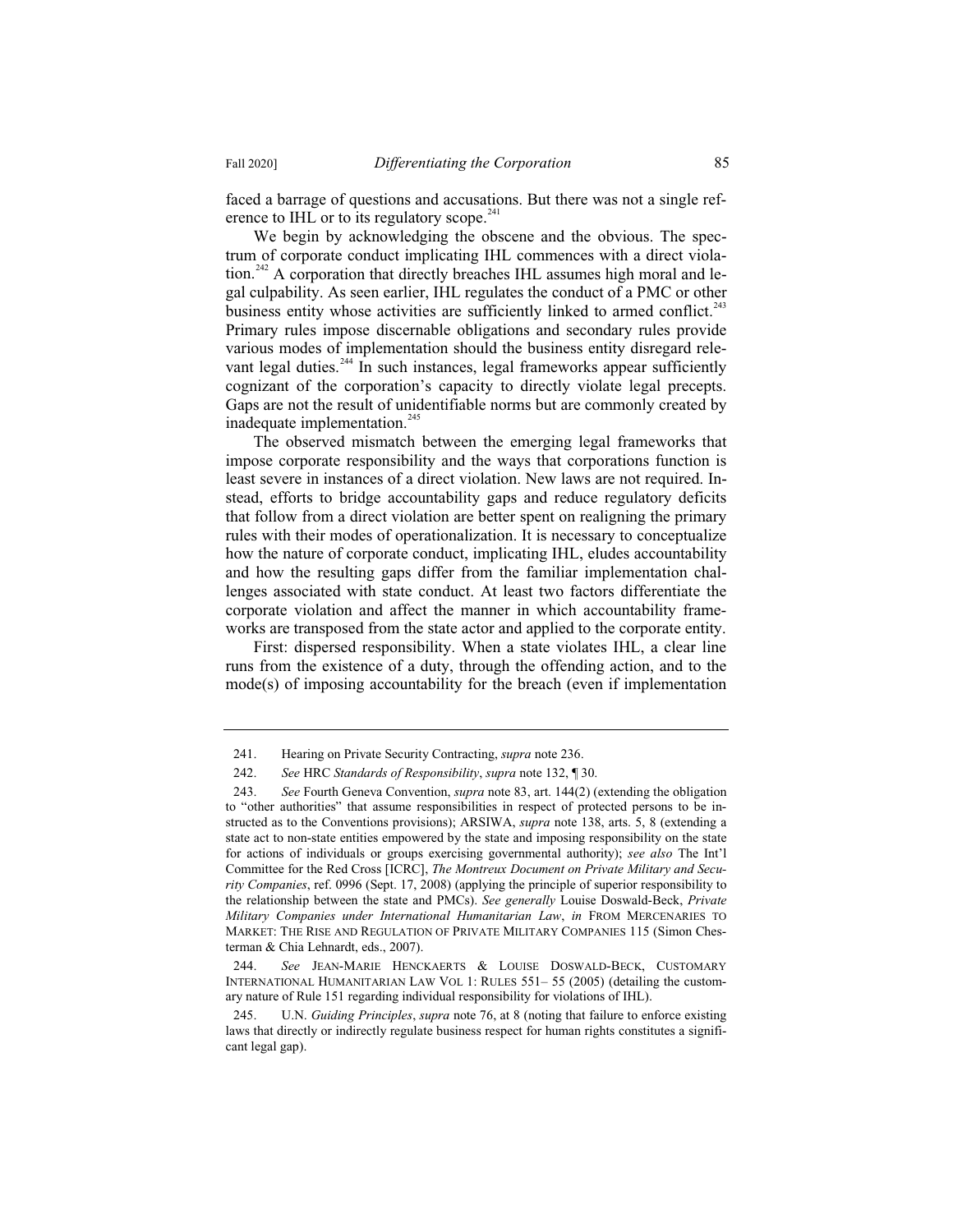is inadequate). Deviations from this linearity occur when a corporation violates a primary rule. It is not immediately clear where accountability is most effectively pursued. The place of incorporation, the jurisdiction in which the violation occurred, and the home state of an implicated individual each provide potential venues.<sup>246</sup> However, the proximity between the state and the corporation influences accountability and creates a degree of separation not otherwise present.

Home states are often unable or unwilling to monitor a corporation's IHL compliance. A PMC, for example, works throughout the world and for various clients. A host state is best positioned to monitor the PMC's adherence to legal requirements but this ability decreases when the PMC works alongside foreign governments or other businesses.<sup>247</sup> A host state will be in close proximity to the violation. It is positioned to undertake investigative obligations and impose accountability but a host state may prioritize low regulatory barriers or lack enforcement capacity.<sup>248</sup> As experienced in Iraq, this lack of capacity can result from the imposition of terms by the home state that insulate the corporation and complicate the host state's ability to implement secondary rules.<sup>249</sup> Proximity is furthest removed in relation to the state of an implicated individual. A home state whose national may have violated IHL in a third-country is rarely positioned to monitor or address the geographically varied corporate undertakings of their citizens abroad.<sup>250</sup>

Second: the strategic value of the provided service. The implicated business practice is likely to avoid international legal scrutiny if the corporation provides a service deemed indispensable by the host state. When applied to a corporation, accountability mechanisms are largely reliant upon the state—the state that may derive enormous benefit from the corporation—to implement IHL-based constraints on the business whose conduct constitutes a direct violation. PMCs like Executive Outcomes and Military Professional Resources Inc. secured desired military results within protract-

<sup>246.</sup> *See* Benjamin Perrin, *Promoting Compliance of Private Security and Military Companies with International Humanitarian Law*, 88 INT'L REV. RED CROSS 613, 615 (2006).

<sup>247.</sup> *Id.* at 616.

<sup>248.</sup> Carlos Ortiz, *Regulating Private Military Companies: States and the Expanding Business of Commercial Security Provision*, *in* GLOBAL REGULATION: MANAGING CRISES AFTER THE IMPERIAL TURN 214, 218 (Kees van der Pijl, Libby Assassi & Duncan Wigan eds., 2004).

<sup>249.</sup> *See* Status of the Coalition Provisional Authority Order 17 of 2004 (Iraq) (stating that Contractors shall not be subject to Iraqi laws or regulations in matters relating to the terms and conditions of their Contracts. . . and that Contractors shall be immune from Iraqi legal process with respect to acts preformed by them pursuant to the terms and conditions of a Contract or any sub-contract thereto).

<sup>250.</sup> Perrin, *supra* note 246, at 618–19.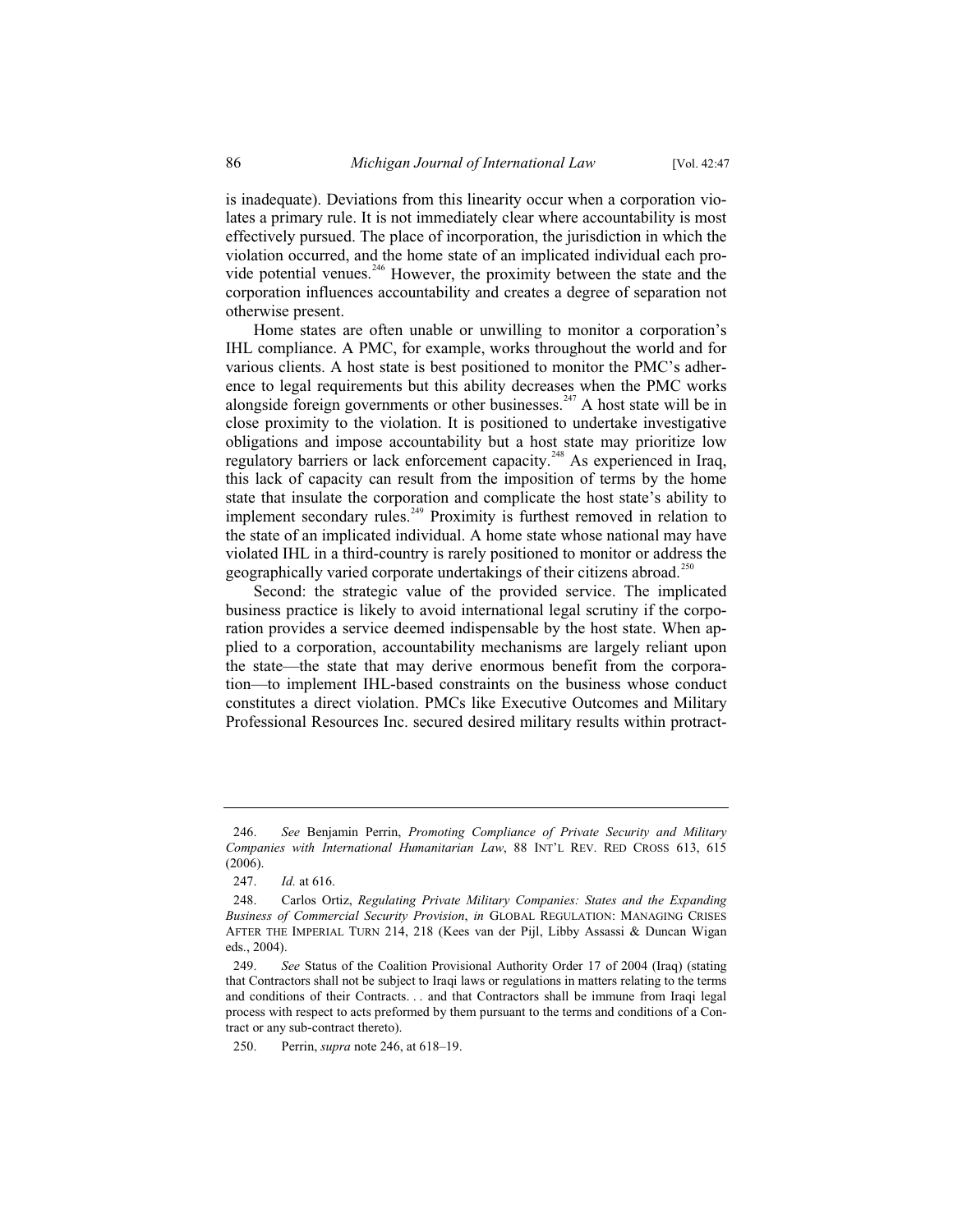ed conflicts.<sup>251</sup> Blackwater was repeatedly praised, even by its detractors in Congress, for providing security services and protecting U.S. officials.<sup>252</sup> Efforts to further regulate Blackwater were opposed by President Bush. Administration officials sought to ensure immunity for PMCs through a renewed Status of Force agreement with Iraq.<sup>253</sup> The President pronounced that efforts to investigate Blackwater's conduct would inhibit the ability of the Presidency to protect national security.<sup>254</sup>

Beyond such hyperbole, an inevitable tension results when the actor responsible for imposing accountability is beholden to the entity whose conduct is to be scrutinized. During Erik Prince's Congressional testimony, Representative Stephen Lynch noted:

The State Department employees, you protect them every single day. . .And I am sure there is a heavy debt of gratitude on the part of the State Department for your service. And yet they are the same people who are, in our system, responsible for holding you accountable in every respect with your contract and the conduct of your employees. . .that's an impossible conflict for them to re- $\frac{255}{100}$ 

The modes of imposing accountability are broader than Representative Lynch suggests yet the acknowledged tension is real. Four Blackwater contractors were eventually charged following the Nisour Square massacre. Initially, their prosecution was dismissed by a Federal Court judge.<sup>256</sup> Then, facing mounting political pressure and at the behest of Vice-President Biden, the Obama Administration appealed the dismissal.<sup>257</sup> In 2014, the contractors were convicted on various charges including first-degree murder and voluntary manslaughter.<sup>258</sup> Following a succession of appeals, an additional dismissal, and a retrial, the convictions were affirmed but the sen-

<sup>251.</sup> Simon Chesterman & Chia Lehnardt, *Introduction*, *in* FROM MERCENARIES TO MARKET: THE RISE AND REGULATION OF PRIVATE MILITARY COMPANIES 1, 1 (Simon Chesterman & Chia Lehnardt, eds., 2007).

<sup>252.</sup> *See* Hearing on Private Security Contracting, *supra* note 236; *see also* SCAHILL, *supra* note 240, at 18 (citing President Bush commending Blackwater's sacrifice and service in Iraq).

<sup>253.</sup> SCAHILL, *supra* note 240, at 53.

<sup>254.</sup> *See* Press Release, The White House President Bush Signs H.R. 4986, the National Defense Authorization Act for Fiscal Year 2008 into Law (Jan. 28, 2008), https://georgewbush-whitehouse.archives.gov/news/releases /2008/01/20080128-10.html.

<sup>255.</sup> Hearing on Private Security Contracting, *supra* note 236.

<sup>256.</sup> *United States v. Slough*, CR 08-0360 RMU, 677 F.Supp.2d 112(D.D.C., Dec. 31, 2009).

<sup>257.</sup> Anthony Shadid, *Biden Says U.S. Will Appeal Blackwater Case Dismissal,* N.Y. TIMES (Jan. 23, 2010), https://www.nytimes.com/2010/01/24/ world/middleeast/24iraq.html

<sup>258.</sup> Matt Apuzzo, *Blackwater Guards Found Guilty in 2007 Iraq Killings,* N.Y. TIMES (Oct. 22, 2014), https://www.nytimes.com/2014/10/23/us/ blackwater-verdict.html.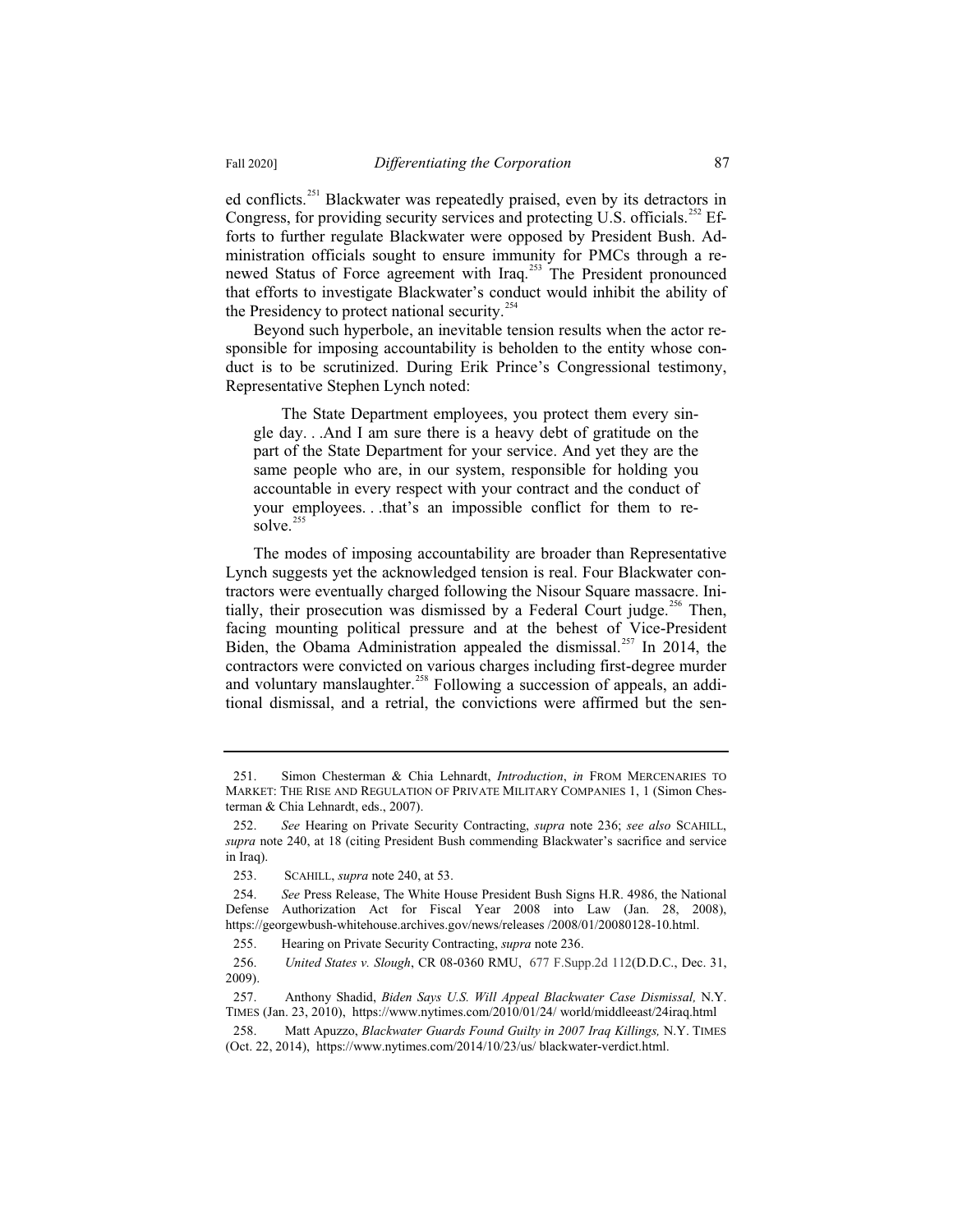tences of three of the contractors would be halved.<sup>259</sup> This modicum of justice was fleeting. Late in 2020, in the dwindling days of the Trump Administration, the President fully pardoned the four Blackwater contractors while commending their service to the country.<sup>260</sup>

Accountability frameworks are heavily dependent on the state to restrict activity that serves the state's interests. Of course, this is also true of many legal expectations imposed upon a state whose own activities violate IHL.<sup>261</sup> Here, however, we suppose that legal engagement follows from the state's desire to, *inter alia*, benefit from the principle of reciprocity and avoid or minimize reputational costs.<sup>262</sup> Firms too, especially those that are publicfacing, experience reputational consequences.<sup>263</sup> These can be considerable but the concept of corporate resilience facilitates reinvention. Following the Nisour Square massacre, Blackwater rebranded. It commissioned a widelycirculated video game in which players become heroic contractors entrusted to protect aid workers in a fictional North African country besieged by warlords.<sup>264</sup> Blackwater changed its ownership and board structure, altered its name twice, and merged with another PMC.<sup>265</sup> Notwithstanding Iraq's refusal to renew Blackwater's operational license, the new iteration of the firm and its various subsidiaries continue to obtain profitable contracts from the State Department.<sup>266</sup> And, in August 2020, Erik Prince, who had left the firm before its corporate reinvention but maintained his company's trade-

266. *Id.*

<sup>259.</sup> Sarah Grant, *Trial Preview: Third Attempt to Convict Blackwater Guard for 2007 Massacre of Iraqi Civilians*, LAWFARE (Nov. 2, 2018), https://www.lawfareblog.com/trialpreview-third-attempt-convict-blackwater-guard-2007-massacre-iraqi-civilians.

<sup>260.</sup> Maggie Haberman & Michael S. Schmidt, *Trump Pardons Two Russia Inquiry Figures and Blackwater Guards,* N.Y. TIMES, (Dec. 22, 2020), available at https://www.nytimes.com/2020/12/22/us/politics/trump-pardons.html. *See also* WHITE HOUSE, *Statement from the Press Secretary Regarding Executive Grants of Clemency*, (Dec. 22, 2020), https://www.whitehouse.gov/briefings-statements/statement-press-secretaryregarding-executive-grants-clemency-122220/.

<sup>261.</sup> *See, e.g.,* ARSIWA, *supra* note 138, arts. 30–31 (requiring a responsible state to cease a wrongful act; provide guarantees of non-repetition, and make full reparations for the injury caused).

<sup>262.</sup> *See generally* ANDREW GUZMAN, HOW INTERNATIONAL LAW WORKS: A RATIONAL CHOICE THEORY (2008).

<sup>263.</sup> *See generally* Bennett Freeman, *Substance Sells: Aligning Corporate Reputation with Corporate Responsibility*, 51 PUB. RELS. Q. 12 (2006).

<sup>264.</sup> Owen Good, *Real-Life Mercenaries to Star in Blackwater, the Videogame*, WIRED (June 7, 2011), https://www. wired.com/2011/ 06/real-life-mercenaries-to-star-in-blackwaterthe-video-game/.

<sup>265.</sup> Dara Lind, *Why Four Blackwater Contractors Were Just Now Convicted of Killing 17 Iraqi Civilians in 2007*, VOX (Oct. 23, 2014), https://www.vox.com/2014/10/23/7047519 /blackwater-trial-nisour-square-massacre-2007-guilty-convicted.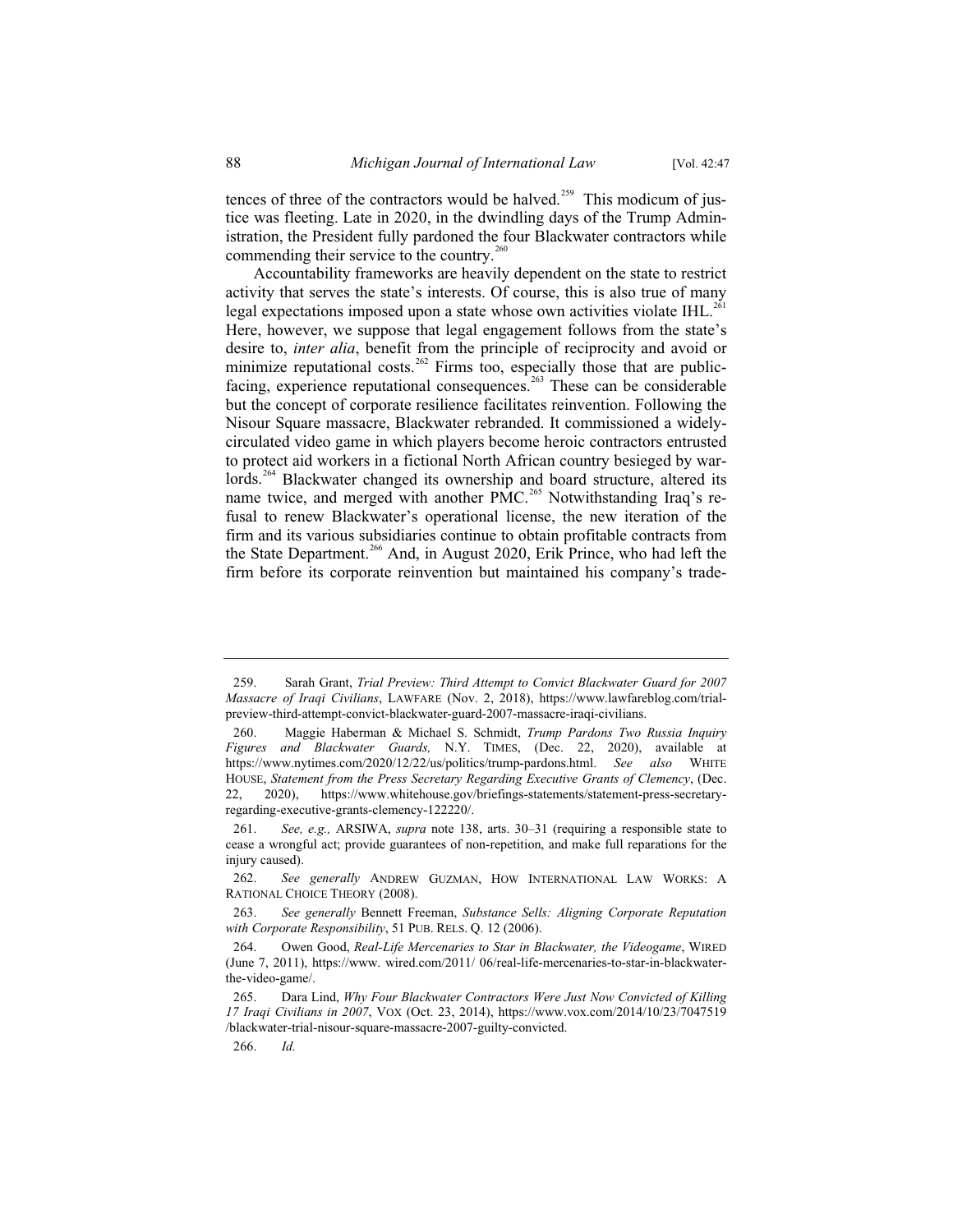mark announced in a radio interview that he was again providing security services before defiantly concluding, "Blackwater is back."<sup>267</sup>

## B*. The Corporation as a Facilitator*

The motto of Myanmar's Ministry of Labour, Immigration and Population is displayed on the walls of the bureaucracy's offices in Naypyidaw: The earth will not swallow a race to extinction but another race will.<sup>268</sup> This visceral message—encapsulating the nation's ethnic divisions and motivating the systemic oppression of Myanmar's Rohingya minority—culminated in the 2017 "clearance operations."<sup>269</sup> On August 25, in the early morning, the Arakan Rohingya Salvation Army ("ARSA") launched a series of attacks against military installations in Northern Rakhine State. The United Nation's Fact-Finding Mission ("FFM") would later describe the state's response to the attacks as "brutal and grossly disproportionate."<sup>270</sup> The FFM report followed a familiar pattern. It provided background, set contexts, established facts, and studied events. It assessed the impact of policies that amounted to egregious violations of international law. Deep inside the 441 page report, within a section addressing the prevalence of hate speech, the report's authors identified and assessed the responsibility of an unexpected actor—Facebook.

Facebook was adjudged to have enabled the spread of hateful rhetoric that contributed to circumstances that, for two months in 2017, saw entire segments of the Rohingya population targeted.<sup> $271$ </sup> Forty percent of the villages in Maungdaw, Buthidaung, and Rathedaung were destroyed.<sup>272</sup> Médecins Sans Frontières estimated that as many as 9,000 were killed during the first month of violence.<sup>273</sup> 725,000 were forced to leave their homes and flee to

<sup>267.</sup> Seth Hettena, *Erik Prince's Private Wars*, ROLLING STONE, (Oct. 25, 2020), https://www.rollingstone.com/politics/politics-features/erik-prince-libya-blackwater-rogerstone-trump-2020-election-1077089/.

<sup>268.</sup> Thomas Manch, *For Muslims Across Myanmar, Citizenship Rights a Legal Fiction*, JUSTICEINFO (Jan. 11, 2018), https://www.justiceinfo.net/en/truth-commissions/36058-formuslims-across-myanmar-citizenship-rights-a-legal-fiction.html.

<sup>269.</sup> Stephanie Nebehay, *Brutal Myanmar Army Operation Aimed at Preventing Rohingya Return: U.N.*, REUTERS (Oct. 11, 2017), https://www.reuters.com/article/us-myanmarrohingya-un/brutal-myanmar-army-operation-aimed-at-preventing-rohingya-return-u-nidUSKBN1CG10A

<sup>270.</sup> U.N. Hum Rts. Council, *Report of the Detailed Findings of the Independent International Fact-Finding Mission on Myanmar*, ¶ 751, U.N. Doc. A/HRC/39/CRP.2 (Sept. 17, 2018) [hereinafter U.N. FFM].

<sup>271.</sup> *See id*.

<sup>272.</sup> *See id.* ¶ 959.

<sup>273.</sup> *MSF Surveys Estimate That at Least 6,700 Rohingya Were Killed During the Attacks in Myanmar*, MÉDECINS SANS FRONTIÈRES (Dec. 12, 2017), https://www.msf.org /myanmarbangladesh-msf-surveys-estimate-least-6700-rohingya-were-killed-during-attacksmyanmar.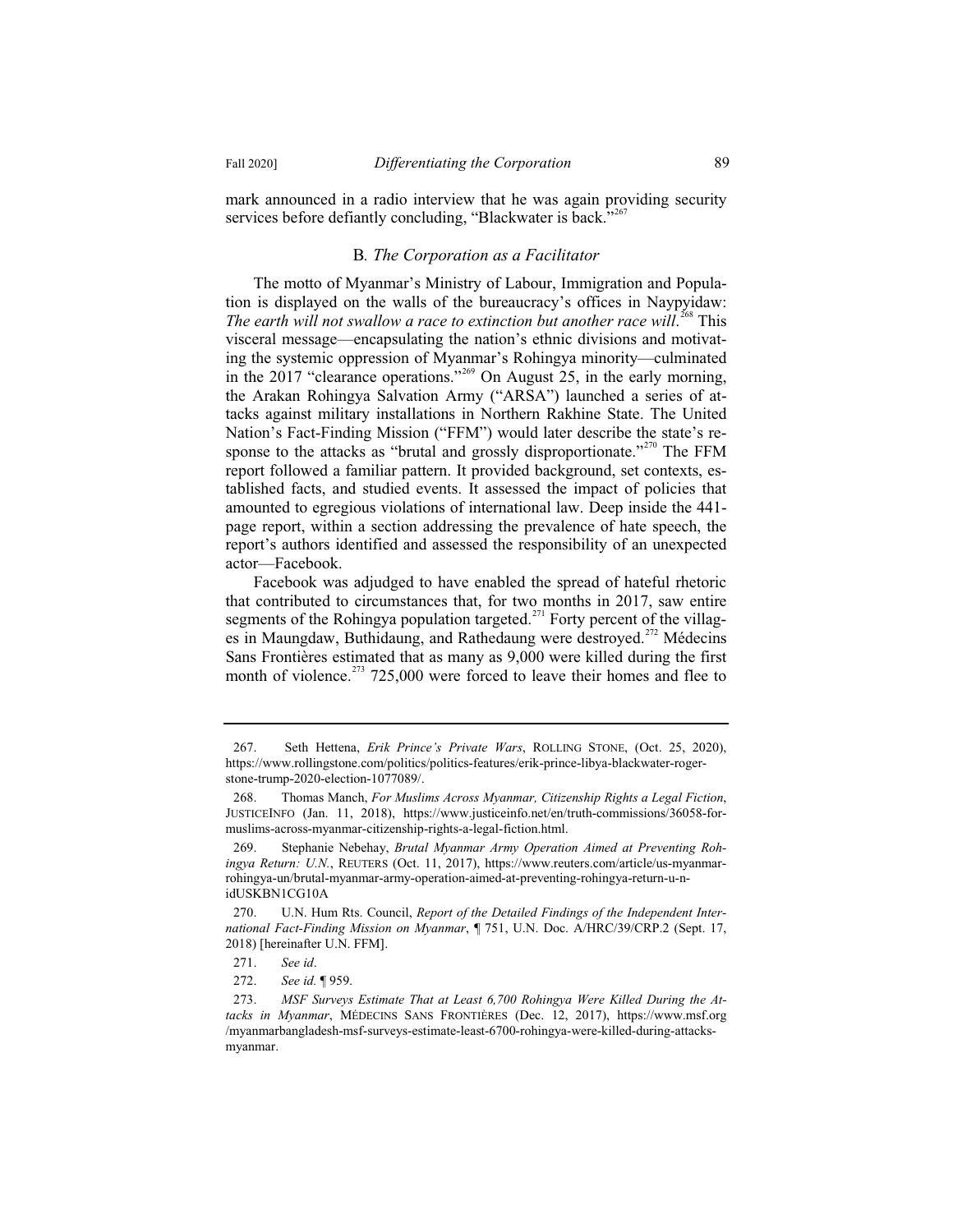Bangladesh.<sup>274</sup> The events were characterized, in a near-unanimous vote by the U.S. House of Representatives as constituting genocide.<sup>275</sup> The ongoing campaign featured a series of recurring attacks. Infantry divisions from the *Tatmadaw*, Myanmar's military, partnered with sympathetic armed groups and ethnic Rakhine civilians. They set fire to entire townships. They shot indiscriminately into homes and at masses of people. The FFM found that the operations were pre-determined. They were consistent with the vision of General Min Aung Hlaing, the Commander-in-Chief of the *Tatmadaw* who commenced the assault on Rakhine State by declaring: "The [Rohingya] problem was a long-standing one which has become an unfinished job despite the efforts of the previous governments to solve it. The government in office is taking great care to solve the problem."<sup>276</sup>

The clearance operations disregarded civilian life. They sought to dispel an entire population. A series of IHL and human rights violations were documented. Movement was restricted, forced evictions common, humanitarian access was denied, and food and property were frequently confiscated. Sexual and gender-based violence became routine. The *Tatmadaw* ignored the principle of distinction. They failed to take any feasible precautions to minimize incidental harm. Myanmar's conduct was disproportionate and constituted a "textbook example of ethnic cleansing," said the High Commissioner for Human Rights. $277$ 

Ethnic conflict is almost always preceded by long campaigns of denouncement, nationalism, and dehumanization. Sporadic occurrences of ethnic violence had become periodic features of Myanmar's transition from military rule. In Shan State in 2011 and the following year in Northern Rakhine—as foreign investment followed democratic reforms and as Aung San Suu Kyi entered Parliament—violent outbreaks became harbingers of the sustained series of atrocities that culminated in the clearance operations. One event was notable. In 2014, riots in Mandalay began after rumors circulated that a Muslim café owner had raped a Buddhist employee. The accusation was false. It was manufactured to raise tensions, to sow intercommunal discord.<sup>278</sup> Such forms of incitement had occurred in the past but now the

<sup>274.</sup> U.N. FFM, *supra* note 270, ¶ 751.

<sup>275.</sup> *See* Nahal Toosi, *House Calls Rohingya Crisis a Genocide, Urges Pompeo to Take a Stand*, POLITICO (Dec. 13, 2018), https://www.politico.com/story/2018/12/13/rohingyahouse-resolution-pompeo-1063111.

<sup>276.</sup> U.N. FFM, *supra* note 270, ¶ 752.

<sup>277.</sup> *Id*, ¶¶ 1275–1286; Zeid Ra'ad Al Hussein, *Darker and More Dangerous: High Commissioner Updates the Human Rights Council on Human Rights Issues in 40 Countries*, OFF. HIGH COMM'R FOR HUMAN RIGHTS ["OHCHR"] (Sept. 11, 2017), https://www.ohchr.org/EN/News Events/Pages/DisplayNews.aspx?NewsID=22041&Lang ID=E.

<sup>278.</sup> *See* Timothy McLaughlin, *How Facebook's Rise Fueled Chaos and Confusion in Myanmar*, WIRED (June 7, 2018), https://www.wired.com/story/how-facebooks-rise-fueledchaos-and-confusion-in-myanmar/; *see also* U.N. FFM, *supra* note 270, ¶ 744 (detailing how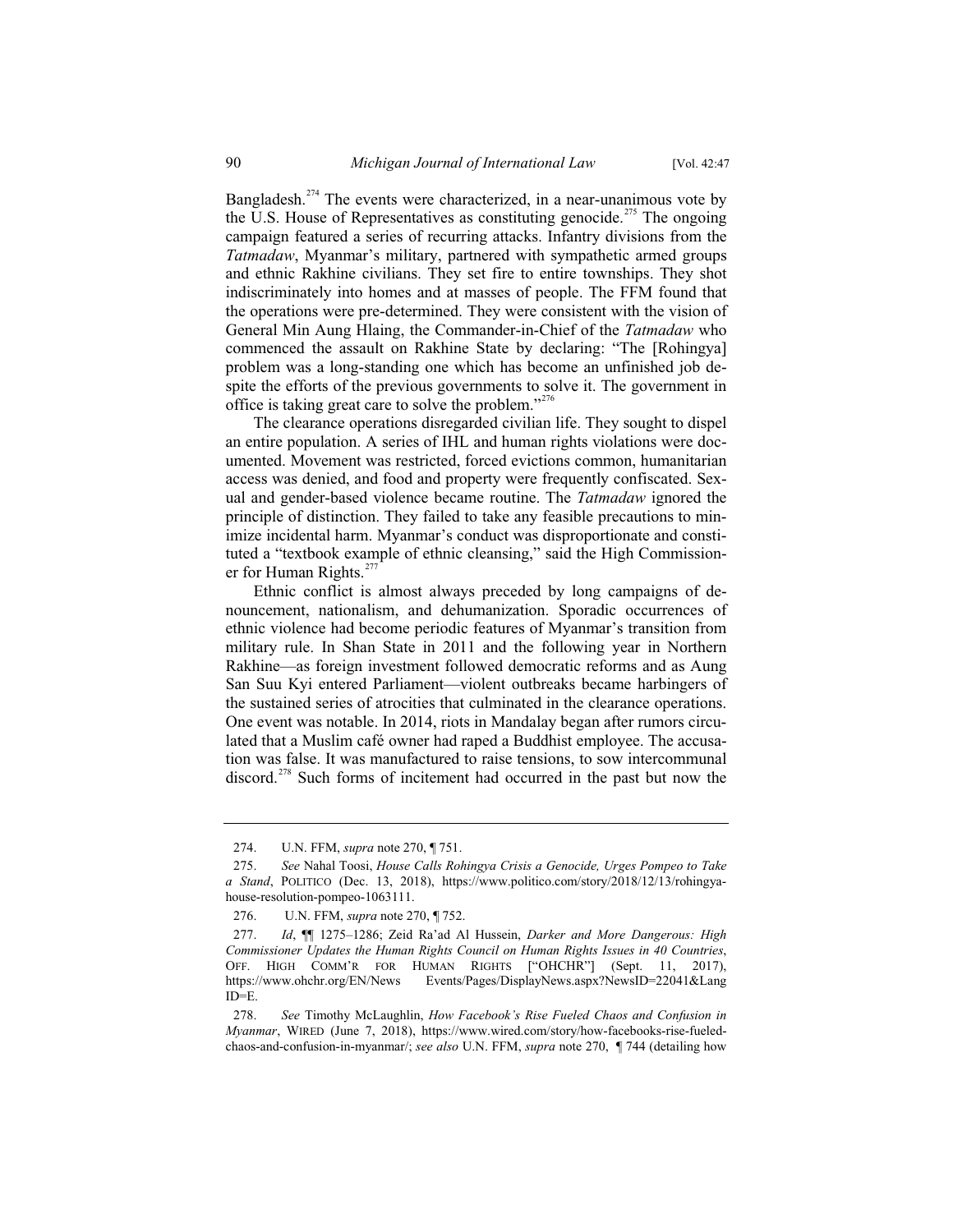reach of disinformation carried an unforetold scope as the incitement campaign against Myanmar's Rohingya minority was fostered, and then disseminated, via Facebook.

Five years earlier, less than one percent of the country's population regularly accessed the internet. Following liberalization, Facebook became ubiquitous, the importance of an online profile likened to the necessity of a home address.<sup>279</sup> In Myanmar, the social network experienced its fastest growth of any global market.<sup>280</sup> In 2017, Myanmar's 18 million users, a plurality of the country's population, received some or all of their news from the website.<sup>281</sup> Tensions between the Rohingya and segments of the Buddhist majority grew as Facebook increased its national reach and influence. While patterns of online disinformation and incitement are commonplace, their occurrence in Myanmar has been deemed distinctive.<sup>282</sup> Hateful rhetoric spread and carried salience amongst a population that had only recently embraced social networks. Facebook actively courted market share in Myanmar. Network providers incentivized the use of the social media site. In 2016, Facebook joined with Myanmar Post and Telecommunications to launch specific versions of the platform that were designed to maximize usage and reliance. $283$ 

Notwithstanding the benefits of increased communication and knowledge dissemination, the Rohingya were subjected to a centralized disinformation campaign.<sup>284</sup> The U.N. Fact-Finding Mission documented myriad postings. These reached millions of users. Often, the messages originated from state officials or influential community and religious leaders. Through Facebook posts, users were cautioned of an impending "Islamic takeover" and warned of the harm that the Muslim population posed to the Buddhist majority.<sup>285</sup> The Rohingya were the subject of dismissive screeds that echoed familiar tropes of dehumanization. The FFM cited the facilitatory effect of this hate speech and incitement.<sup>286</sup>

<sup>&</sup>quot;outside instigators" paid the accusers and sought to instigate violence in response to the alleged crimes).

<sup>279.</sup> *See* McLaughlin, *supra* note 278.

<sup>280.</sup> *Id.*

<sup>281</sup>*. Id.*; *see also Survey of Burma/Myanmar Public Opinion: March 9-April 1, 2017*, INT'L REPUBLICAN INST. 46 (2017), https://www.iri.org/sites/default/files /8.25.2017\_burma\_public\_poll.pdf (noting that 73% of those surveyed received either all, most, or some of their news from Facebook).

<sup>282.</sup> U.N. FFM, *supra* note 270, ¶ 1342.

<sup>283.</sup> *Id*. ¶ 1344 (noting that the launch of the "Free Basics" and "Facebook Flex" versions of the site were specifically designed for Myanmar and would allow users to access a stripped-down form of Facebook without incurring data charges from their network provider).

<sup>284.</sup> *Id.* ¶ 1346.

<sup>285.</sup> *Id.* ¶ 1347.

<sup>286.</sup> *Id.* ¶ 1354.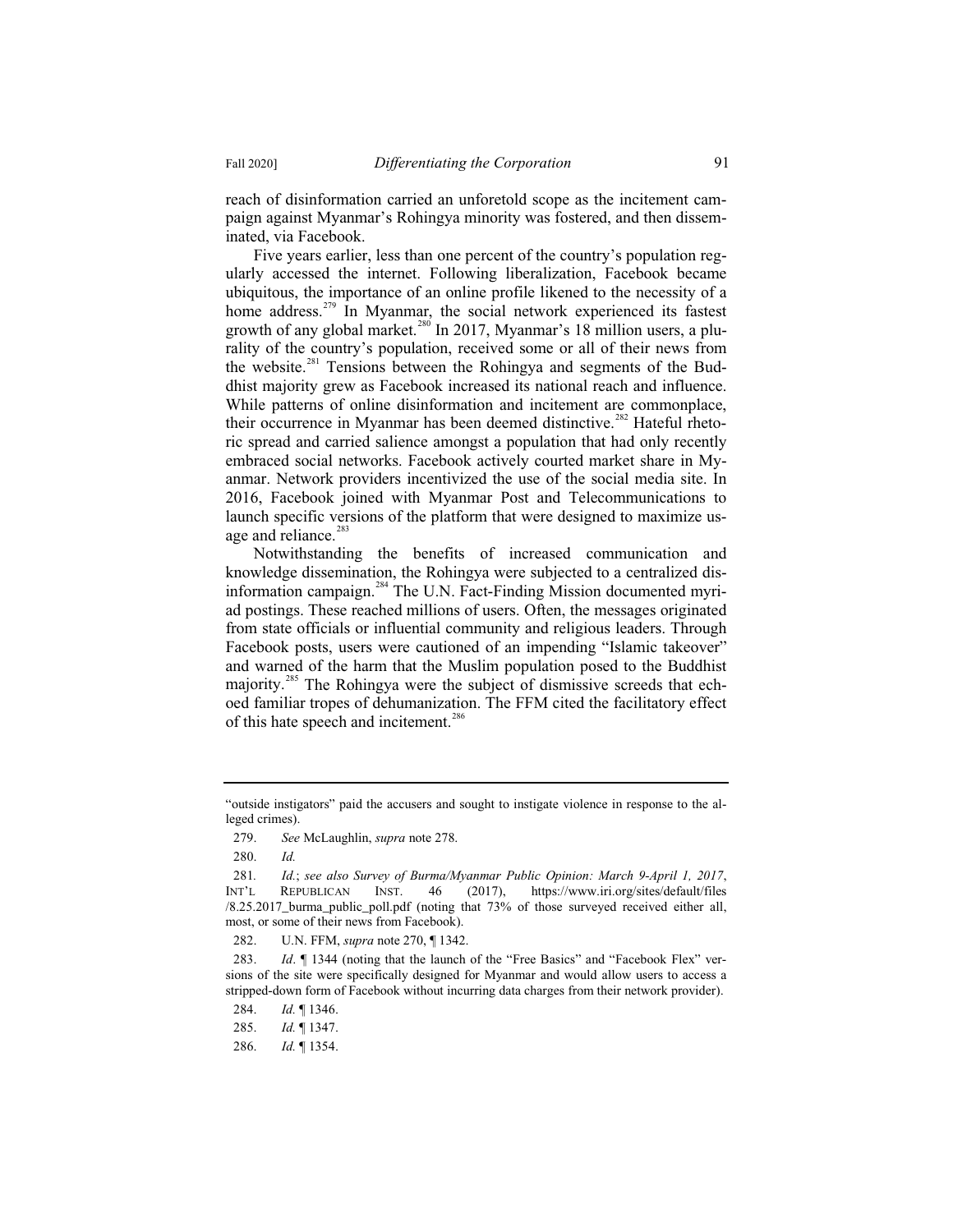Facebook's role was noticeable. Civil society organizations warned that Facebook's investment in Myanmar was not commensurate with its efforts to regulate the use of its platform.<sup>287</sup> Facebook was accused of minimizing its enablement of harmful rhetoric and of failing to impart processes to stem the flow of information that would lead to violence.<sup>288</sup> Subsequent efforts, pledged by the firm's leadership following increasing attention and negative publicity, were widely dismissed by industry observers as insufficient.<sup>289</sup> Critics noted that Facebook had, since at least the 2014 Mandalay riots, been aware of how its platform facilitated violence in Myanmar.<sup>290</sup> Despite functioning as the nation's preeminent communicative medium, Facebook had failed to cooperate with the FFM's efforts to further diagnose the extent of the social network's contributory role.<sup>291</sup> The fact-finding report called for further research into the ways that Facebook contributed to the increase of discrimination and violence in Myanmar.<sup>292</sup> And, more recently, in early June 2020, The Gambia initiated discovery proceedings in a U.S. District Court to compel Facebook to provide data concerning various Burmese officials.<sup>293</sup> The discovery attempt is intended to support The Gambia's ICJ case, currently pending against Myanmar, for breach of the 1948 Genocide Convention. $29$ 

Business operations, contemporary models that implicate IHL, frequently diverge from the well-regulated, paradigmatic case of the military contractor. Commonly, the corporation assumes a secondary or faciliatory

292. *Id.*

<sup>287.</sup> *See Open Letter from Six Myanmar Civil Society Organizations to Mark Zuckerberg*, (Apr. 5, 2018), https://drive.google.com/file/d/1Rs02G96Y9w5dpX0Vf1LjWp6B9 mp32VY-/view [hereinafter *Open Letter*], *see also* Paul Mozur, *Groups in Myanmar Fire Back at Zuckerberg*, N.Y. TIMES (Apr. 5, 2018), https://www.nytimes.com/2018/04/05/ technology/zuckerberg-facebook-myanmar.html

<sup>288.</sup> *See Open Letter*, *supra* note 287 (noting that Facebook over-relies on third-party moderators, lacks necessary mechanisms for emergency escalation, did not engage local stakeholders, and failed to ensure transparency).

<sup>289.</sup> *See, e.g.,* McLaughlin, *supra* note 287 (noting Mark Zuckerberg's response to questions in a Congressional hearing in which he stated that Facebook would increase its local language content reviews, remove accounts that generated hate speech, and introduce marketspecific products).

<sup>290.</sup> *Id.*

<sup>291.</sup> U.N. FFM, *supra* note 270, ¶ 1354.

<sup>293.</sup> Application for Order to Take Discovery Pursuant to 28 U.S.C §1782, The Republic of The Gambia v. Facebook, Inc., No. 1:20-mc-00036-JEB (D.D.C. filed June 8, 2020), https://www.courtlistener.com/recap/gov.uscourts.dcd.218820/gov.uscourts.dcd. 218820.1.1.pdf.

<sup>294.</sup> *See generally* Jenny Domino*, Gambia V. Facebook: What the Discovery Request Reveals About Facebook's Content Moderation*, JUST SEC. (July 6, 2020), https://www.justsecurity.org/71157/gambia-v-facebook-what-the-discovery-request-revealsabout-facebooks-content-moderation/.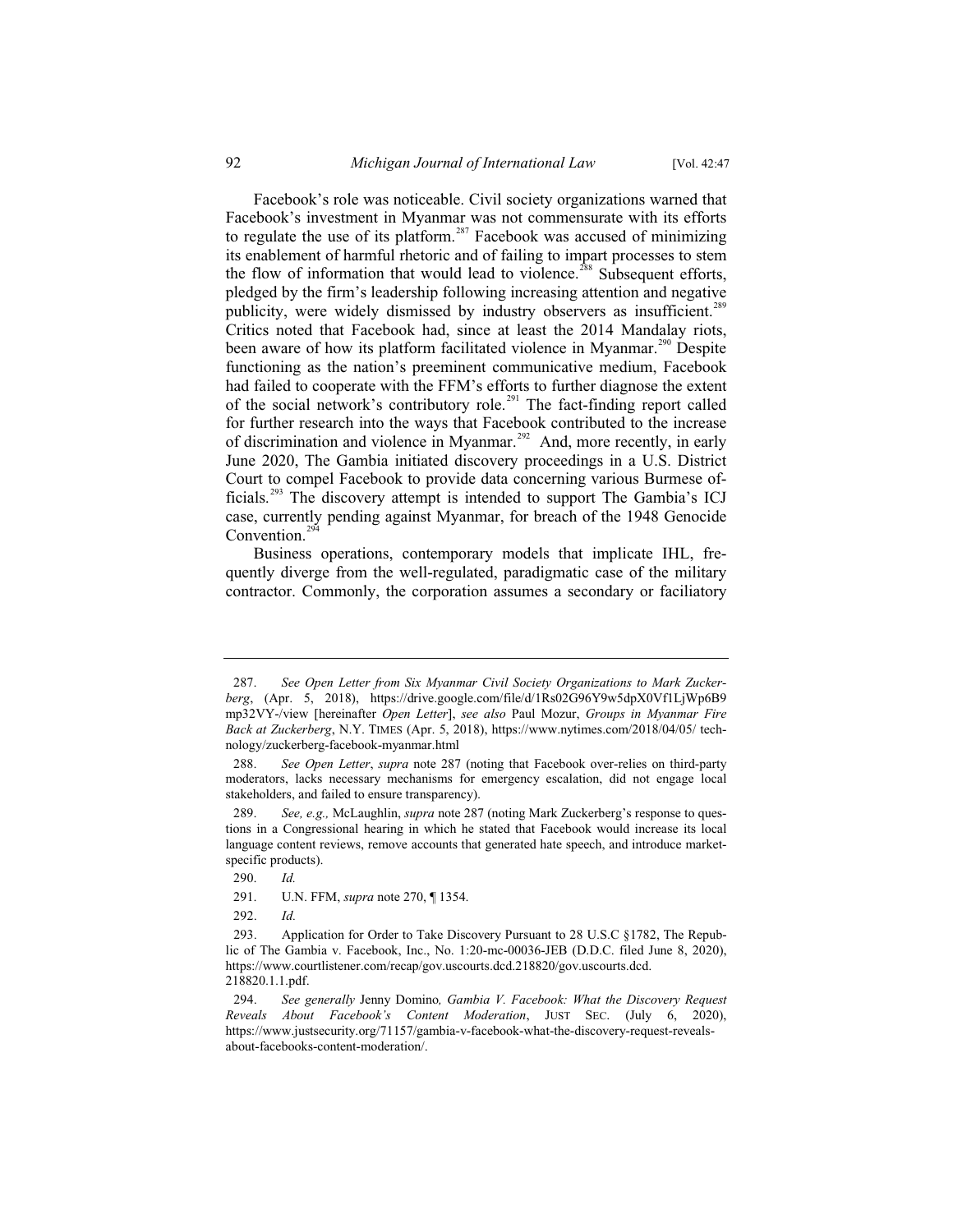role.<sup>295</sup> The nature of this role, the form of corporate conduct, dictates the level of legal or moral culpability that attaches to the business entity. Examples range.<sup>296</sup> Actions deemed purposefully faciliatory may reach the level of aiding and abetting. Here, the corporation becomes an accomplice. Such occurrences are familiar and international criminal law and domestic legal mechanisms impose accountability in such instances. Gaps result from inadequate implementation, often caused by a narrowly construed notion of complicity. $297$ 

Commonly, the corporation's contribution to the facilitatory act will be less direct.<sup>298</sup> Faciliatory contributions, as defined here, include instances in which the corporation purposefully aligns or willfully neglects the relationship between business operations and the consequences of its actions. Moral culpability *may* be reduced in such instances. The corporation's conduct *may* not exhibit the purposeful intent required by the ICTY and the ILC to establish the crime of complicity under international criminal law.<sup>299</sup> But as witnessed in Myanmar, corporate activity (or inactivity) can affect IHL in unforeseen ways. In such scenarios, the corporation does not directly contribute to the implicated events. The proximate cause is further removed. Instead, the corporation may derive benefit. It neglects the harmful implications of its actions or inactions. And, increasingly through new technologies and novel business models, the corporate contribution becomes a conduit that facilitates activity that itself compromises IHL-based norms.

Once described as a drama of great complexity and intensity, understandings of complicity have broadened since the Statute of the International Military Tribunal extended responsibility to those "instigators and accomplices participating in the formulation or execution of a common plan or conspiracy to commit any of the foregoing crimes.  $\cdot$ <sup>300</sup> Today, understand-

<sup>295.</sup> Stephen J. Kobrin, *Private Political Authority and Public Responsibility: Transnational Politics, Transnational Firms, and Human Rights*, 19 BUS. ETHICS Q. 349, 351 (2009).

<sup>296.</sup> U.N. Global Compact, *supra* note 67, at Principle 2 (acknowledging that complicity may be direct, beneficial, or silent).

<sup>297.</sup> *See* Wolfgang Kaleck & Miriam Saage-Maaß, *Corporate Accountability for Human Rights Violations Amounting to International Crimes: The Status Quo and its Challenges*, 8 J. INT'L CRIM. JUST. 699, 702 (2010).

<sup>298.</sup> U.N. Hum. Rts. Council, *Report of the Special Representative of the Secretary-General on the Issue of Human Rights and Transnational Corporations and Other Business Enterprises: A Survey of the Scope and Patterns of Alleged Corporate-Related Human Rights Abuses*, ¶ 35, U.N. Doc. A/HRC/8/5/Add.2 (May 23, 2008) (finding that 41% of the incidents surveyed featured indirect human rights violations by corporations).

<sup>299.</sup> Prosecutor v. Tadic, Case No. IT-94-1-T, Trial Judgment, ¶ 674 (holding that a complicit actor must knowingly decide to participate in the planning, instigating, ordering, committing, or aiding and abetting in the commission of a crime); *see also* ILC, *Crimes Against Peace and Security*, supra note 146, art. 2(3)(d).

<sup>300.</sup> *See* Eighth Report on the Draft Code of Crimes Against the Peace of Mankind, ¶ 38, U.N. Doc. A/CN.4/430 (Apr. 6, 1990) (citing Special Rapporteur Doudou Thiam who notes the complexity of defining complicity); *see also* IMT Statute, *supra* note 28, art. 6.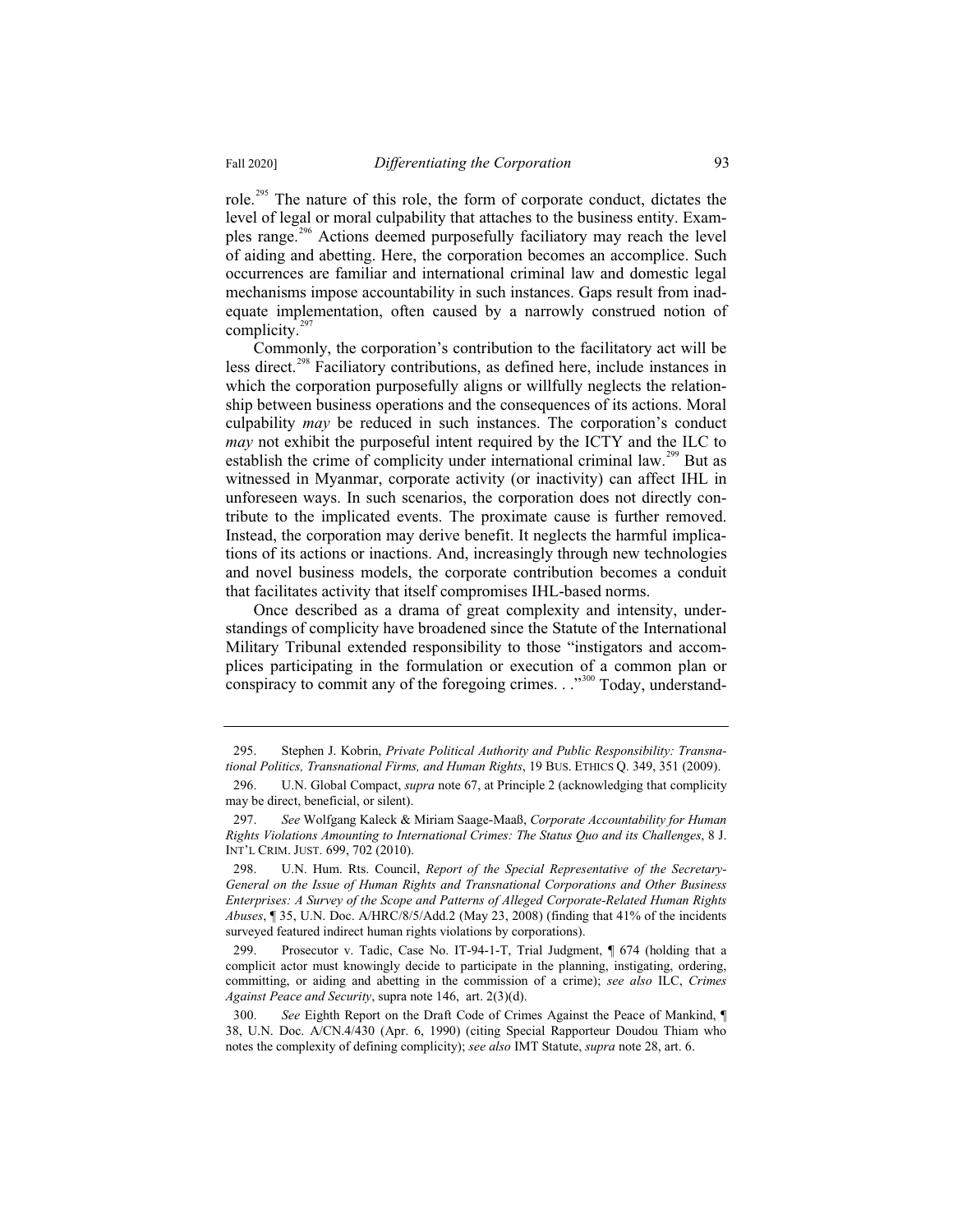ings of corporate complicity may impose ethical or legal consequences.<sup>301</sup> The nature of the requisite material act and the degree to which an actor must contribute to the commission of a crime remain open questions.<sup>302</sup> Discrepancies between knowledge and purpose-based standards delineate associated legal debates.<sup>303</sup> Whether a secondary actor that facilitates a primary violation is criminally complicit or ethically compromised is both factspecific and is influenced by the particular regime applied to reach a determination. $304$ 

But my immediate purpose here is not prescriptive. Instead, it is to acknowledge that as the relevant accountability frameworks develop, it is necessary to forefront expansive conceptions of complicity with fuller accounts of how varying forms of corporate conduct indirectly implicate IHL norms. Corporate activity reaches further than previously foreseen, expanding the proximity between the implicated conduct and the principle harm. The influence of hate speech and false information, disseminated through social media platforms, now receives heightened attention.<sup>305</sup> Yet numerous forms of corporate activity—emanating from new sectors and manifesting in under-regulated spaces—are rapidly developing. The ways in which these developments will influence IHL remain under-conceptualized. Seven of the ten largest companies in the world are now technology firms.<sup>306</sup> Within this sector alone, rapidly evolving services, provided by the world's largest companies, present emerging challenges to the legal frameworks that govern the conduct of warfare.

In 2013, the Islamic State began using YouTube and Twitter to recruit, fundraise, and train thousands of foreign fighters.<sup>307</sup> Soon, so too were each

304. See *HRC Clarifying Complicity*, *supra* note 175, ¶¶ 33–62.

<sup>301.</sup> *See* Andrew Clapham, *Corporations and Criminal Complicity*, *in* HUMAN RIGHTS, CORPORATE COMPLICITY AND DISINVESTMENT 222, 223 (Gro Nystuen, et al., eds., 2011) (citing the Norwegian Council on Ethics and Government Pension Fund – Global whose guidelines promote a dualist approach to account for corporate conduct that violates international law or constitutes unethical corporate behavior not amounting to a legal violation) [hereinafter Clapham, *Criminal Complicity*].

<sup>302.</sup> Schabas, *supra* note 11, at 447.

<sup>303.</sup> Clapham, *Criminal Complicity*, *supra* note 301, at 231.

<sup>305.</sup> *See generally* Eitan Diamond, *Killing on Camera: Visual Evidence, Denial and Accountability in Armed Conflict*, 6 LONDON REV. INT'L L. 361 (2018). *See also* Tamar Megiddo*, Online Activism, Digital Domination, and the Rule of Trolls: Mapping and Theorizing Technological Oppression by Governments*, 58 COLUM. J. TRANSNAT'L L. 394 (2020); Björnstjern Baade, *Fake News and International Law*, 29 EUR. J. INT'L L. 1357 (2019); Evelyn Douek, A*ustralia's New Social Media Law Is a Mess*, LAWFARE (Apr. 10, 2019), https://www.lawfareblog.com/australias-new-social-media-law-mess.

<sup>306.</sup> Luca Ventura, *World's Largest Companies 2019*, GLOB. FIN. (Aug. 29, 2019), https://www.gfmag.com/ global-data/economic-data/largest-companies (noting the ten largest companies as measured by market capitalization).

<sup>307.</sup> *See* Scott Gates & Sukanya Podder, *Social Media, Recruitment, Allegiance and the Islamic State*, 9 PERSP. ON TERRORISM 107 (2015).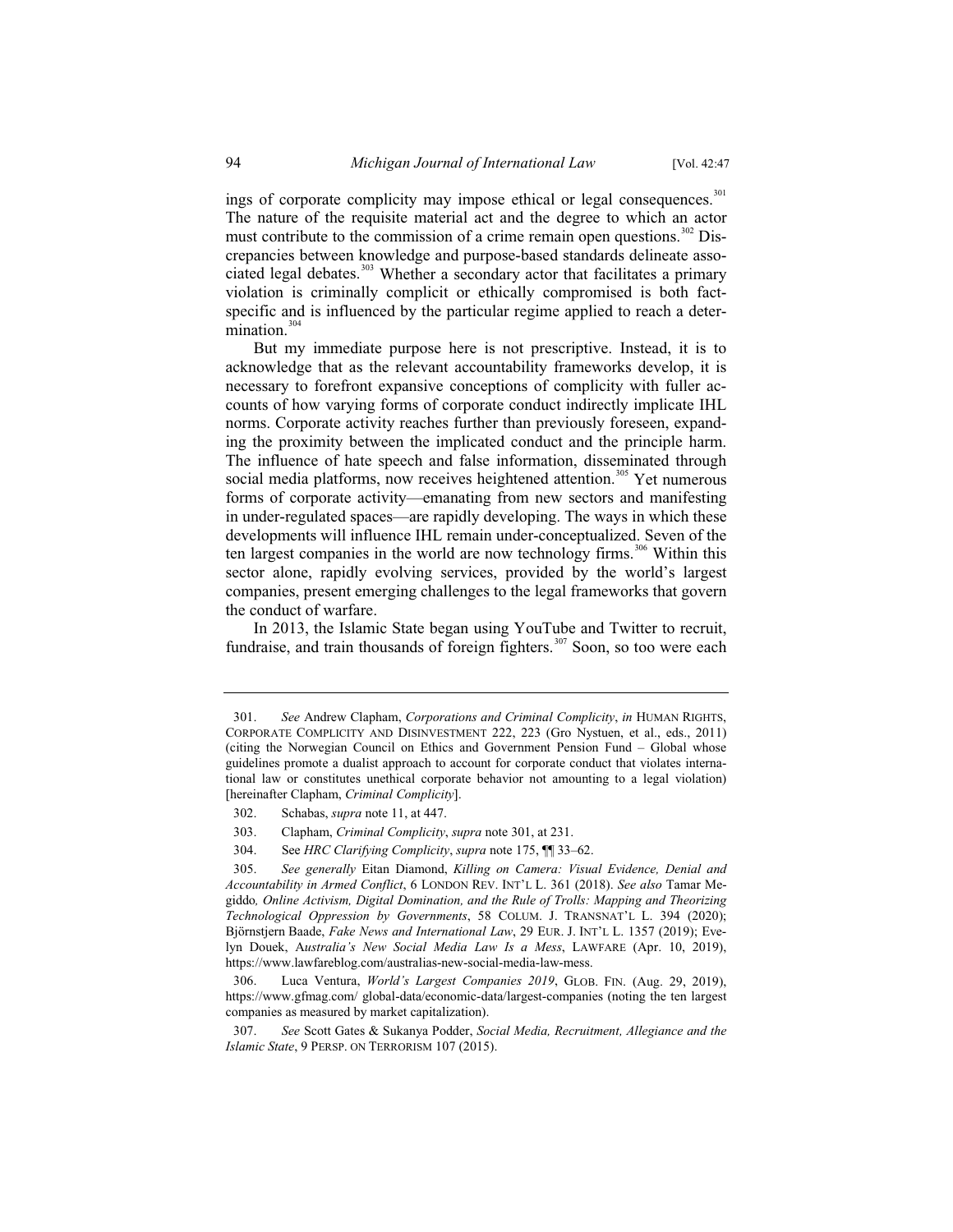of the numerous non-state armed groups operating in Syria.<sup>308</sup> Israel's Ministry of Foreign Affairs funded an "internet warfare squad."<sup>309</sup> During Oper-

ation Pillar of Defense in the Gaza Strip, the Israel Defense Forces ("IDF") and Hamas both employed a social media strategy to present competing narratives.<sup>310</sup> The IDF's targeting and operational decisions were influenced by social media determinations.<sup>311</sup> When the ICC indicted Mahmoud Al-Werfalli in 2017, the decision was based upon evidence found on popular video sharing sites.<sup>312</sup> The NGO Bellingcat used images and videos captured from across the internet to determine that a Russian supplied surface-to-air missile was used to down Flight MH17 in Ukraine.<sup>313</sup> And the Defense Advanced Research Projects Agency ("DARPA") publicized its ongoing research on "military memetics" which analyzes the weaponization of memes as part of information warfare and influence operations.<sup>314</sup>

Social media now affects how conflicts are initiated. It has altered the capacity and reach of non-state armed groups. It contributes to determinations of when and how force will be deployed, the manner in which legitimacy is asserted, and the enforcement and monitoring of international law. IHL provides guidance on some of these emerging questions. Ruses of war are permitted practices but IHL prohibits acts of perfidy.<sup>315</sup> As per the First Additional Protocol to the Geneva Conventions, misinformation constitutes a ruse.<sup>316</sup> The *Tallinn Manual* clarifies that transmitting false information is permissible.<sup>317</sup> This has been interpreted to include the dissemination of

<sup>308.</sup> P.W. SINGER & EMERSON T. BROOKING, LIKE WAR: THE WEAPONIZATION OF SOCIAL MEDIA 9 (2018).

<sup>309.</sup> Rona Kuperboim, *Thought-Police Is Here*, YNET NEWS, (Oct. 7, 2009), https://www.ynetnews.com/articles/ 0,7340,L-3744516 ,00.html.

<sup>310.</sup> SINGER & BROOKING, *supra* note 308, at 194-195.

<sup>311.</sup> *Id*. at 9.

<sup>312.</sup> Emma Irving, *And So It Begins. . .Social Media Evidence in an ICC Arrest Warrant*, OPINIO JURIS, (Aug. 17, 2017), http://opiniojuris.org/2017/08/17/and-so-it-begins-socialmedia-evidence-in-an-icc-arrest-warrant/.

<sup>313.</sup> Bellingcat, *"A Birdie is Flying Towards You:" Identifying the Separatists Linked to the Downing of MH17*, BELLINGCAT (June 19, 2019), https://www.bellingcat.com/news/ukand-europe/2019/06/19/identifying-the-separatists-linked-to-the-downing-of-mh17/.

<sup>314.</sup> SINGER & BROOKING, *supra* note 308, at 191; *see also Memes That Kill: The Future of Information Warfare*, CB INSIGHTS (May 3, 2018), https://www.cbinsights.com /research/future-of-information-warfare/.

<sup>315.</sup> See Hague Convention (IV) Respecting the Laws and Customs of War on Land, arts. 23(b), 24, Oct. 18, 1907, 36 Stat. 2277, 539 T.S. 631 (stating that it is forbidden "to kill or wound treacherously individuals belonging to the hostile nation or army" and "ruses of war and the employment of methods necessary for obtaining information about the enemy and the country are considered permissible").

<sup>316.</sup> First Additional Protocol, *supra* note 19, at art. 37(2).

<sup>317.</sup> TALLINN MANUAL ON THE INTERNATIONAL LAW APPLICABLE TO CYBER WARFARE, Rule 61 (Michael N. Schmitt, ed., 2017).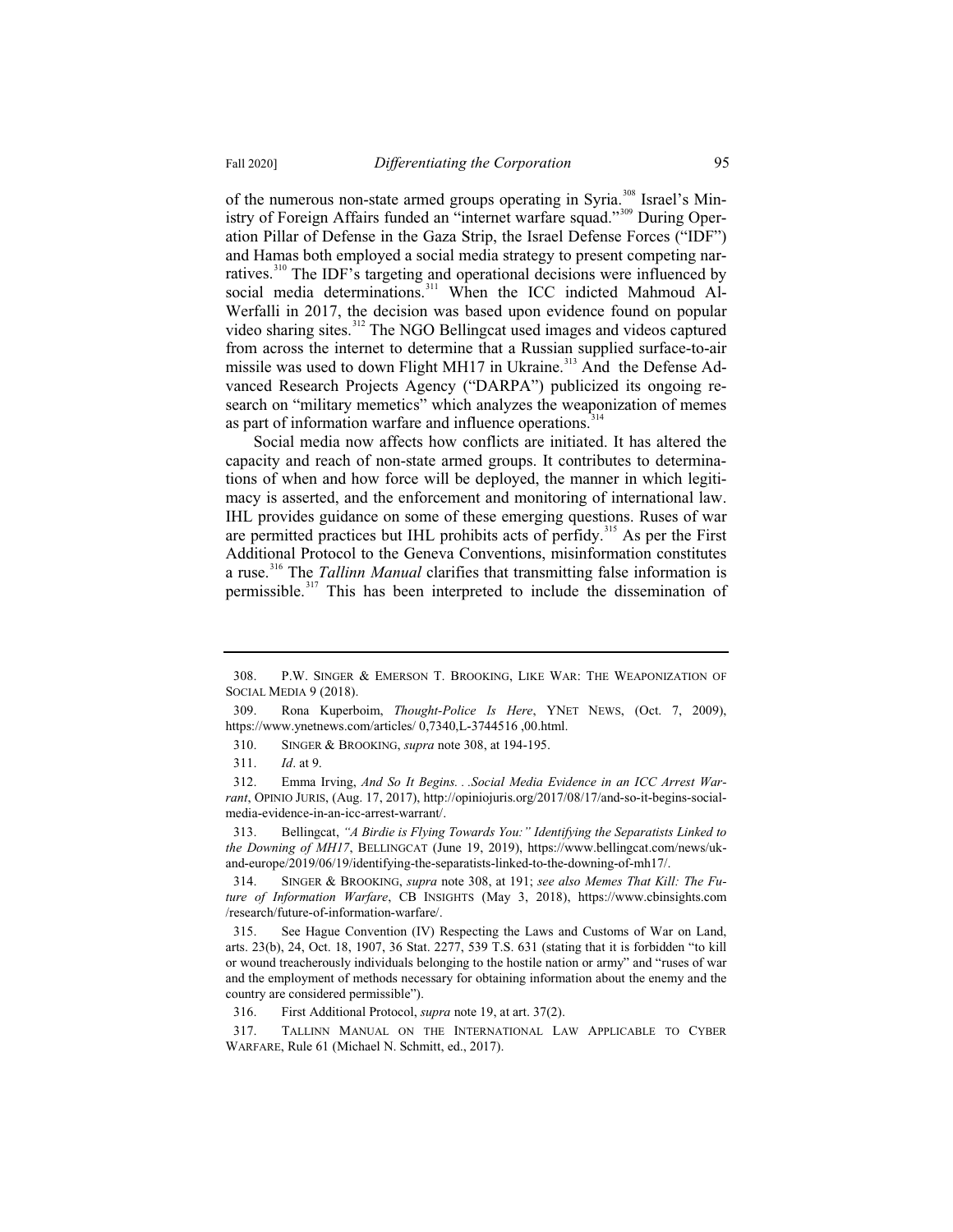"fake news."<sup>318</sup> Yet, as observed in Myanmar, misleading communications can threaten peremptory norms. To determine how an evolving understanding of complicity may ensure accountability for corporate conduct that affects IHL in previously uncontemplated ways we must more fully conceptualize the emerging forms of corporate behaviour—intentional and inciincidental—and how these encroach upon IHL's normative purpose.

#### C. *The Corporation as an Incidental Contributor*

From your computer, enter a familiar URL. Through a trusted site at the forefront of the shared economy, one scrolls through vacation rentals in Israel. Accommodation in Jerusalem and Tel Aviv has become prohibitively expensive. Move further from your preferred destination and you find more for less. Listed at \$344 per week, through Airbnb, one can book a "double room in a spacious modern flat in the center of Ariel."<sup>319</sup> Two people may stay in the private room, fully furnished with a double bed. It features a fireplace and offers convenience. The advert tells that Ariel is suitably located with easy access to all main highways.<sup>320</sup> It is an hour on the bus to the beach or a 45-minute drive to the Old City's holy sites. The advert, however, omits that Ariel is a large Israeli settlement located in the heart of the West Bank. It omits that the shared flat has been constructed on occupied territory and in violation of Article 49(6) of the Fourth Geneva Convention.<sup>321</sup> Instead, the advert tells guests that Ariel is not merely contiguous with, but incontrovertibly constitutes a part of, Israel.

Airbnb has become embroiled in an ongoing debate regarding the conduct of business within occupied territory.<sup>322</sup> In November 2018, Airbnb issued a press release. Responding to critics, it conceded: "when we applied our decision-making framework, we concluded that we should remove list-

<sup>318.</sup> *See* Unnati Ghia, *International Humanitarian Law in a Post-Truth World*, CAMBRIDGE INT'L L.J. POST (Dec. 17, 2018), http://cilj.co.uk/2018/12/17/internationalhumanitarian-law-in-a-post-truth-world/.

<sup>319.</sup> *Double Bedroom in a Welcoming Flat*, AIRBNB, www.airbnb.ca/rooms /8470399?source\_impression\_id= p31569495341vAsxAkr %2Bojsuh2Sk&guests=1&adults= 1&sl\_alternate\_dates\_exclusion=true&check\_in=2019-10 -02&check\_out=2019-10-09 (last visited Sept. 29, 2020).

<sup>320.</sup> *Id.*

<sup>321.</sup> Fourth Geneva Convention, *supra* note 83, art. 49(6); *see* S.C. Res. 446, ¶ 3 (Mar. 22, 1979); G.A. Res. 32/20, ¶ 1 (Nov. 25, 1977) (affirming Israel's presence within the West Bank constitutes a belligerent occupation); *see also* David Hughes, *Moving from Management to Termination: A Case Study of Prolonged Occupation*, 44 BROOK. J. INT'L L. 109 (2018).

<sup>322.</sup> *See, e.g*., Hum. Rts. Watch, *Bed and Breakfast on Stolen Land: Tourist Rental Listings in West Bank Settlements* (Nov. 20, 2018), https://www.hrw.org/report/2018/11/20/bedand-breakfast-stolen-land/tourist-rental-listings-west-bank-settlements; *see also Stolen Homes Campaign*, JEWISH VOICES FOR PEACE, https://jewish voiceforpeace.org/stolen-homes/ (last visited Sept. 26, 2020) (a joint-campaign between American Muslims for Palestine, CODEPINK: Women for Peace, Friends of Sabeel North America, Jewish Voice for Peace, SumOfUs, and the US Palestinian Community Network).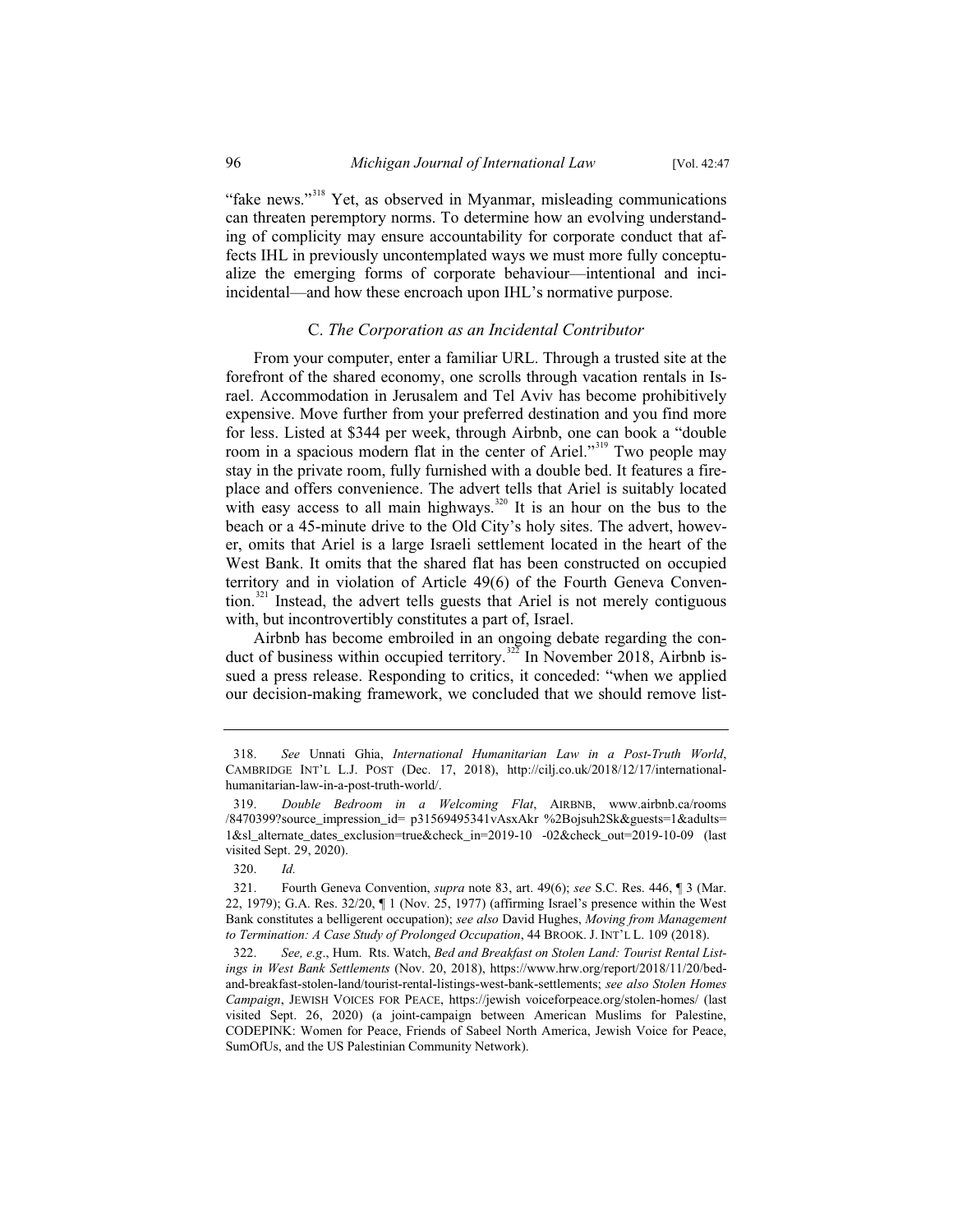ings in Israeli settlements in the occupied West Bank that are at the core of the dispute between Israelis and Palestinians."<sup>323</sup> Controversy was immediate. Israel denounced the decision as "shameful" and promised legal action.<sup>324</sup> Lawyers were retained and suits were filed.<sup>325</sup> The Simon Wiesenthal Center called the delisting draconian, a move that empowered terrorists, and demanded a worldwide boycott of Airbnb.<sup>326</sup> Without hesitation, the Texas Comptroller of Public Accounts placed Airbnb on a blacklist of companies that boycott Israel.<sup>327</sup> Florida threatened retaliatory action. Governor DeSantis warned that the company would be placed on a "hit list" and Vice-President Pence promised his Administration would make it clear that the delisting "has no place in the free enterprise of the United States of America." $3^{228}$  In April 2019, Airbnb reversed its decision. $3^{29}$ 

Today, owners may list and users may rent properties in West Bank settlements. The legal rejoinders offered both to the initial delisting and in response to the subsequent reversal follow identifiable paths. In *Silber et al. v. Airbnb*, a group of Israeli-Americans that owned and listed West Bank properties on the website and a group that identified as prospective renters told the U.S. District Court of Delaware that the decision to remove their property violated the *Fair Housing Act*. <sup>330</sup> Their claim was settled and the

<sup>323.</sup> *Listings in Disputed Regions*, AIRBNB (Nov. 19, 2019), https://press.airbnb.com /listings-in-disputed-regions/.

<sup>324.</sup> *Airbnb: Israeli Uproar as Firm Bars West Bank Settlements*, BBC NEWS (Nov. 20, 2018), https://www.bbc.com/ news/world-middle-east-46273938.

<sup>325.</sup> *See* Amanda McCaffrey, *Palestinians Claim Violations by Israeli Settlers in Airbnb Case in U.S. Courts*, JUST SEC. (May 7, 2019), https://www.justsecurity.org/63938 /palestinians-claim-violations-by-israeli-settlers-in-airbnb-case-in-u-s-court/.

<sup>326.</sup> Hugo Martin, *Airbnb Won't Operate in Israel's West Bank, Prompting Calls for a Boycott*, L.A. TIMES (Nov. 19, 2018), https://www.latimes.com/business/la-fi-airbnb-westbank-20181119-story.html.

<sup>327.</sup> Marcy Oster, *Texas Blacklists Airbnb Over Israeli Settlement Boycott*, HAARETZ (Mar. 4, 2019), https://www. haaretz.com/israel-news/texas-blacklists-airbnb-over-israelisettlement-boycott-1.6983940.

<sup>328.</sup> David Simley, *Florida Governor Warns Airbnb to Reverse its West Bank Policy or Face State Sanctions*, MIA. HERALD (Jan. 15, 2019), https://www.miamiherald.com/news /politics-government/state-politics/article224556770. Html; *see also* Ron Kampeas, *Pence on Airbnb Settlements Ban: BDS Has 'No Place' in U.S. Market*, HAARETZ (Dec. 2, 2018), https://www.haaretz.com/us-news/pence-on-airbnb-settlements-ban-bds-has-no-place-in-u-smarket-1.670 2127.

<sup>329.</sup> Julia Jacobs, *Airbnb Reverses Policy Banning Listings in Israeli Settlements in West Bank*, N.Y. TIMES (Apr. 9, 2019), https://www.nytimes.com/2019/04/09/world /middleeast/airbnb-israel-west-bank.html.

<sup>330.</sup> Amended Complaint at 9, Silber v. Airbnb, Inc., 2019 WL 3997098 (D. Del. Aug. 23, 2019) (No. 1:18-cv-01884-RGA), https://www.just security.org/wp-content/uploads/2019 /04/Silber-Amended-Complaint.pdf.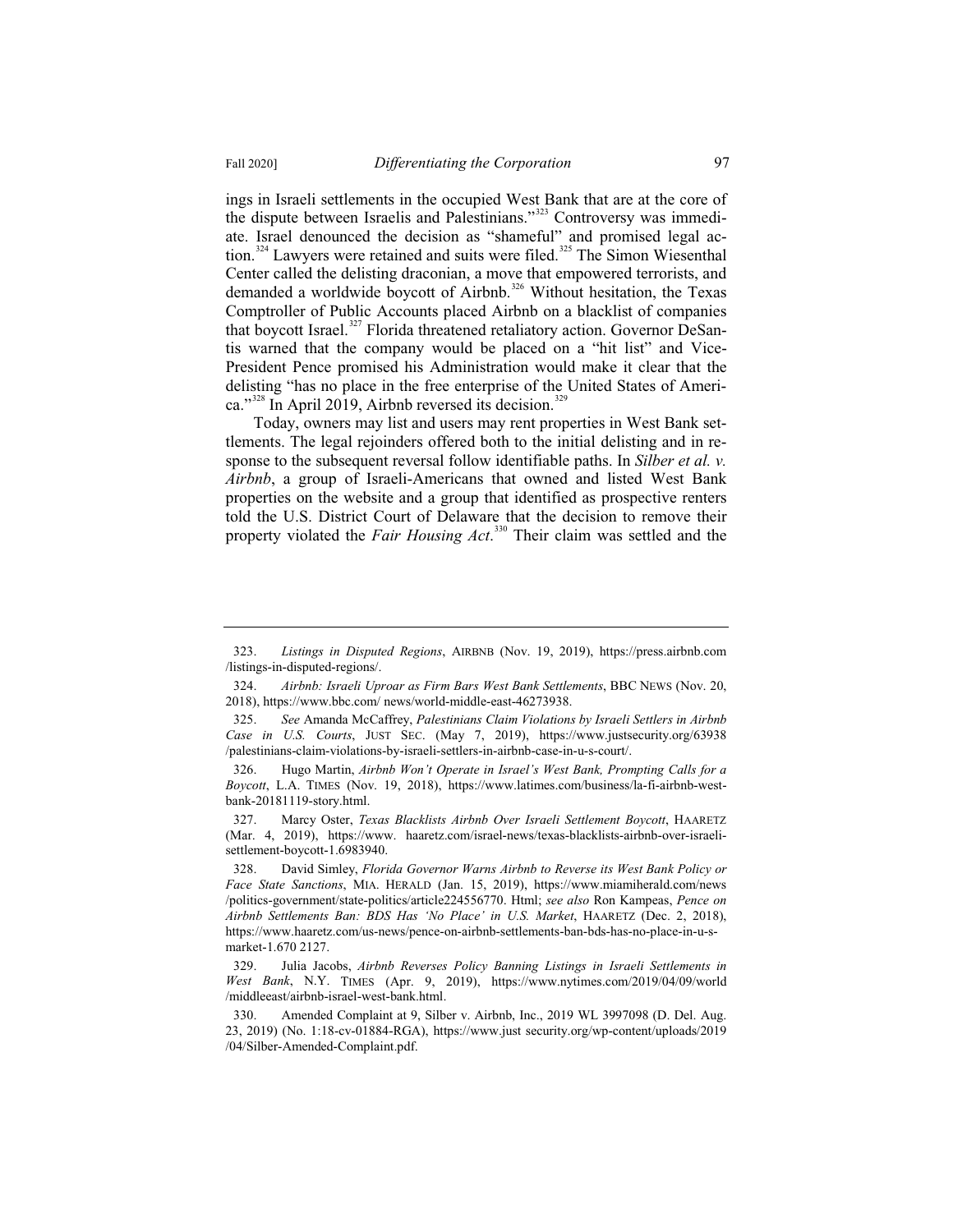case dismissed.<sup>331</sup> Under the terms of the settlement, Airbnb reiterated that "it would not move forward with implementing the removal of listings in the West Bank from the platform."<sup>332</sup>

When stripped of its political veneer, the described events, tell of a corporate entity whose business practice in the West Bank may be understood as mirroring its corporate conduct elsewhere. Airbnb operates in Ariel as it does in Tel Aviv, Madrid, or Tokyo. Its policy in the Palestinian territories attracts scrutiny not due to the nature of Airbnb's general operations but because of the context within which these occur. The proximity between the corporate action and the primary harm is greater than that which constitutes faciliatory conduct. Unlike Facebook's operations in Myanmar, which were purposely tailored to the market and are alleged to have neglected the harm caused, corporate operations are unchanged. Here, the implicated action would likely fail to meet even a low complicity threshold.<sup>333</sup> The corporation does not engage in a positive act or omission that then contributes to the implicated behavior.<sup>334</sup> In such instances, corporate conduct affecting IHL is incidental. It is a subsidiary contribution that supplements a more direct form of (likely state) conduct.

Courts have traditionally maintained that corporations are not liable, criminally or civilly, when their conduct amounts to normal business practice.<sup>335</sup> Incidental contributions occur within the scope of regular operations when corporate officials are unaware of the state's intentions or the consequences of their actions. However, in such instances the nature of corporate operations can further the interests that the primary (state) actor wishes to impose. This may affect IHL's normative purpose in ways that are often absent from associated deliberations.

In the Airbnb case, proponents viewed the initial removal decision as advancing corporate accountability.<sup>336</sup> Several Palestinian groups, intervening in *Silber*, argued that their inability to access the rental properties central to the initial claim amounted to discrimination and unjustly enriched the

<sup>331.</sup> Stipulation of Dismissal at 1, Silber v. Airbnb, Inc., 2019 WL 3997098 (D. Del. Aug. 23, 2019), (No. 1:18-cv-01884-RGA), https://www.courtlist ener.com/recap /gov.uscourts.ded.67050/gov.uscourts.ded.67050.18.0.pdf.

<sup>332.</sup> *Update on Listings in Disputed Regions*, AIRBNB (Apr. 9, 2019), https://press.airbnb.com/update-listings-disputed-regions/.

<sup>333.</sup> Prosecutor v. Tadic, Case No. IT-94-1-T, Opinion and Judgment, ¶ 671 (Int'l Crim. Trib. for the Former Yugoslavia May 7, 1997) (in which the Prosecutor argues in favor of a low threshold).

<sup>334.</sup> Airbnb's subsequent decision to relist the properties may, however, alter such categorizations.

<sup>335.</sup> *See* Skinner, *supra* note 192, at 1845; *see also* Texas & Pac. Ry., Co. v. Behymer, 189 U.S. 468, 470 (1903).

<sup>336.</sup> *See, e.g. Israel: Airbnb to End Settlement Rentals*, HUM. RTS. WATCH (Nov. 20, 2018), https://www.hrw.org/ news/2018/11/20/israel-airbnb-end-settlement-rentals.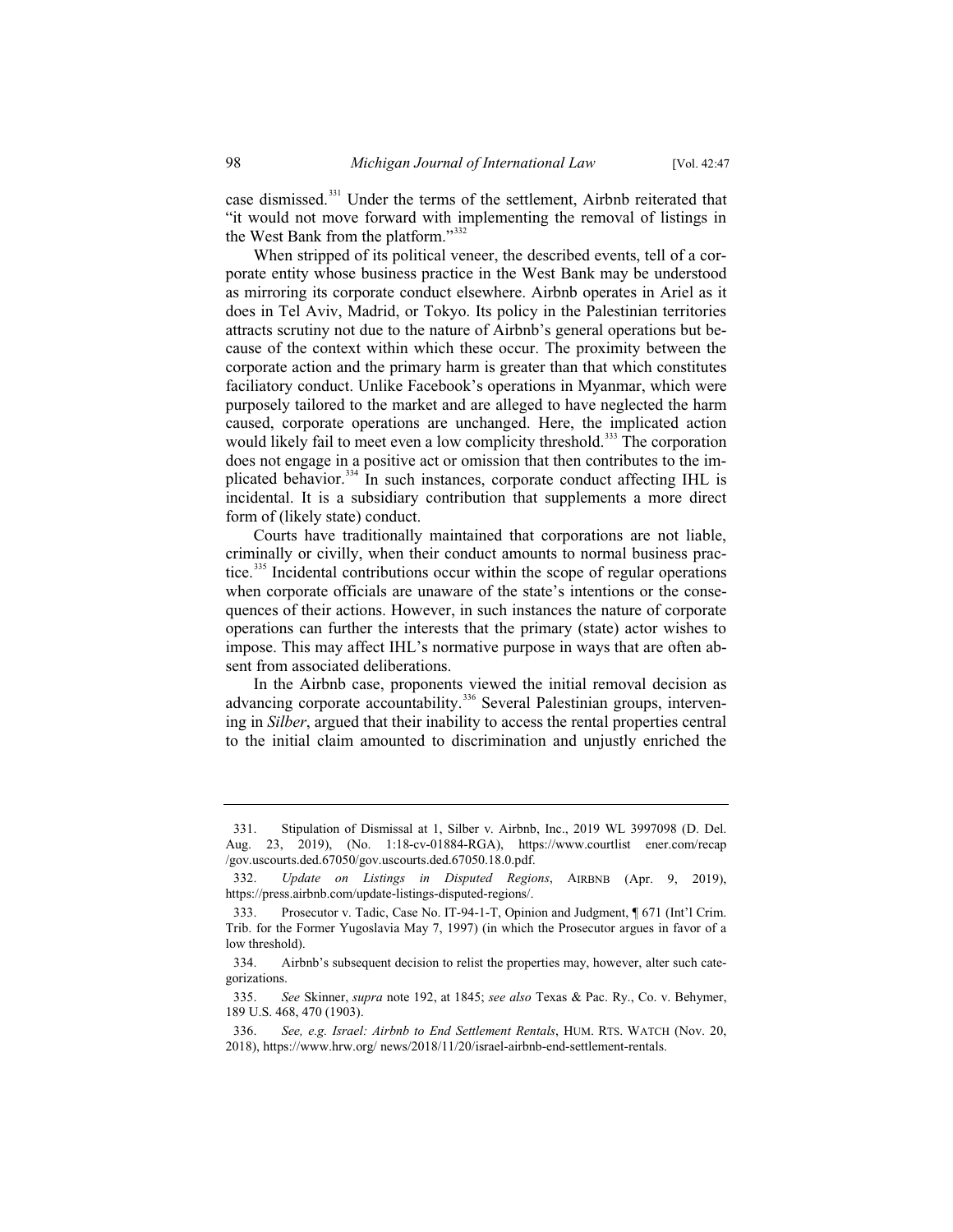plaintiffs.<sup>337</sup> The intervenors recalled that IHL provides the appropriate legal framework to assess the legality of the settlements but they primarily addressed the plaintiffs' ownership claims.<sup>338</sup> Airbnb's contribution was deemphasized and subsequently the intervenors' petition was dismissed after the case settled.<sup>339</sup> IHL assumed but a small role within the ongoing debate.

A human rights discourse was prioritized.<sup>340</sup> Yet despite this prevailing approach, Airbnb's West Bank policy raises crucial considerations specific to IHL. The U.N. High Commissioner for Human Rights has asserted that:

Businesses play a central role in furthering the establishment, maintenance and expansion of Israeli settlements. They are involved in constructing and financing settlement homes and supporting infrastructure, providing services to the settlements, and operating out of them. In doing so, they are contributing to Israel's confiscation of land, facilitate the transfer of its population into the Occupied Palestinian Territory, and are involved in the exploitation of Palestine's natural resources.<sup>341</sup>

The IHL implications are explicit. The settlements themselves directly violate the Fourth Geneva Convention's prohibition on the transfer of parts of an occupying power's civilian population into the territory that it occupies.<sup>342</sup> Settlements contribute to the occupation's permanence. Under IHL,

<sup>337.</sup> *See* Motion to Intervene on Behalf of Putative Intervenors and Counterclaim Plaintiffs Ziad Alwan, Village of Jalud, Municipality of 'Anata, and Rada Wahbe and Memorandum of Law in Support at 1–2, Silber v. Airbnb, Inc., 2019 WL 3997098 (No. 18-cv-01884- RGA) (citing an Israeli Military Order prohibiting Palestinians in the West Bank from accessing the settlements).

<sup>338.</sup> *See id.*

<sup>339.</sup> Silber v. Airbnb, Inc*.,* No. 1:18-CV-01884-RGA, 2019 WL 3997098 (D. Del. Aug. 23, 2019); *see also Silber, et al. v. Airbnb*, CTR. CONST. RTS. (Feb. 19, 2020), https://ccrjustice.org/home/what-we-do/our-cases/silber-et-al-v-airbnb.

<sup>340.</sup> *See* Amnesty Int'l, *Destination Occupation: Digital Tourism and Israel's Illegal Settlements in the Occupied Palestinian Territories* at 8, MDE 15/9490/2019 (2019), https://www.amnesty.org/en/latest/campaigns/2019/01/destination-occupation-digital-tourismisrael-illegal-settlements/ (claiming that digital tourism companies operating in Israeli settlements violate human rights law by contributing to and profiting from the maintenance of settlements); *see also* Bed and Breakfast on Stolen Land, *supra* note 322, at 5 (in which Human Rights Watch and Kerem Navot state that online marketplaces contribute to the financial viability of settlements); Sari Bashi, *If the U.S. Government Won't Act, Airbnb Will*, FOREIGN POL'Y (Nov. 27, 2018), https://foreignpolicy.com/2018/11/27/if-the-u-s-government-wontact-airbnb-will-west-bank-settlements-rentals-occupation-israel-palestinians-netanyahu/ (extending similar criticisms to other occupied territories including Northern Cyprus and Western Sahara).

<sup>341.</sup> U.N. Hum. Rts. Council, *Report of the United Nations High Commissioner for Human Rights*, ¶ 42, U.N. Doc. A/HRC/37/39 (Feb. 1, 2018) [hereinafter *Report of the High Commissioner* 2018].

<sup>342.</sup> Fourth Geneva Convention, *supra* note 83, art. 49(6).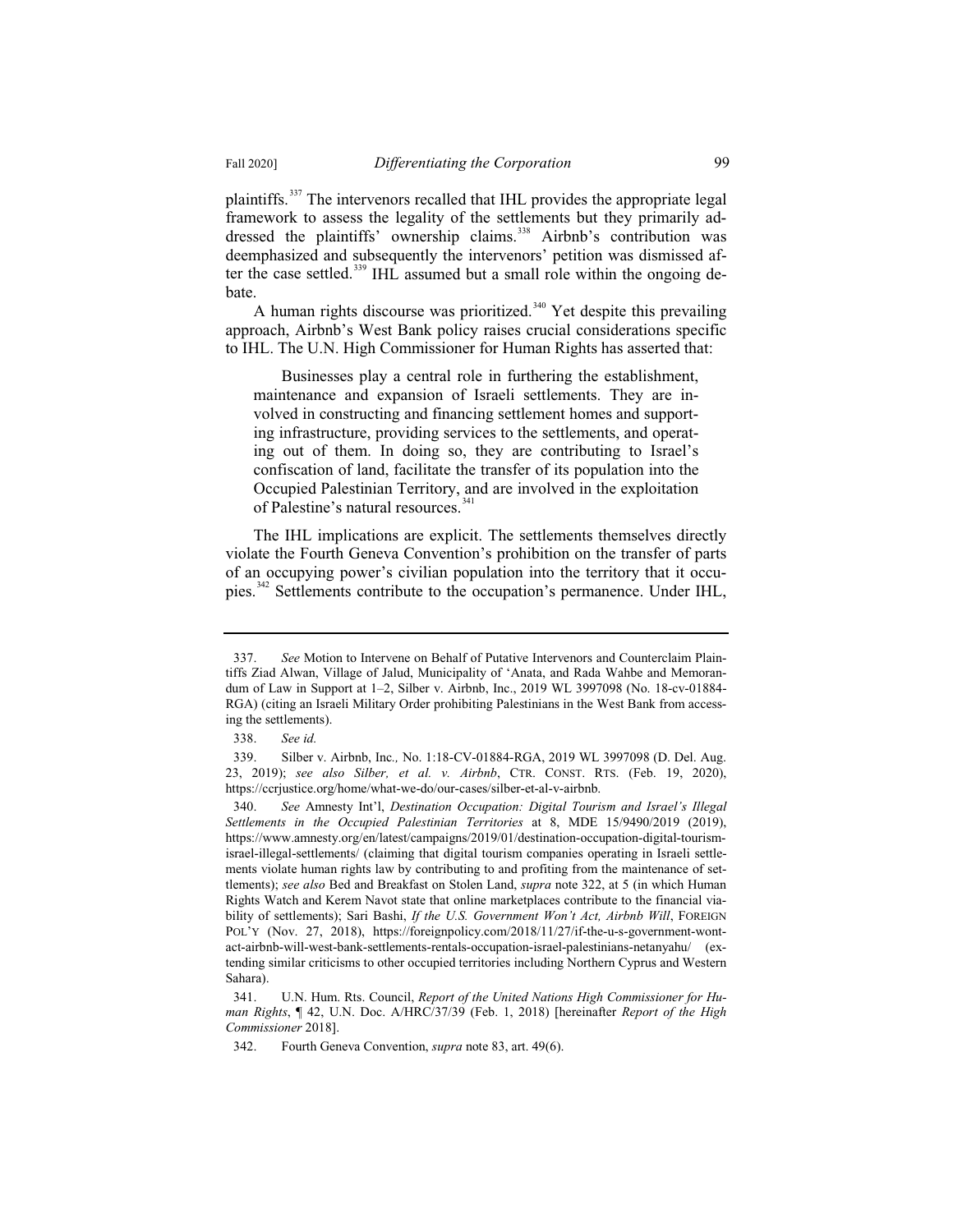occupation is conceived as a temporary regime.<sup>343</sup> Temporality and the principle of sovereign preservation provide the normative core of the law of occupation. Their maintenance is necessary to ensure an occupation regime's legitimacy. $344$ 

Moral and legal liability is at its lowest ebb when corporate conduct affects IHL incidentally. But the absence of moral opprobrium and explicit legal prohibitions are not commensurate with the significance of such forms of conduct. This detachment—between responses and effects—results from instances when the consequences of corporate conduct are insufficiently conceptualized. Under-theorization creates broad spaces in which the implications of various forms of corporate conduct occur beyond the reach of the prominent accountability frameworks. As these frameworks develop, it is necessary to further conceptualize the various ways that particular forms of business conduct can affect IHL's foundational purpose.

It is, of course, an overstatement to imply that the settlements' viability is contingent upon whether they may be listed on a particular website. The pertinent questions, from the perspective of IHL, should, however, concern the extent to which Airbnb's business activities contribute to the settlement enterprise's prolongment, to their normalization. Do they compromise the norms central to an occupation regime? Assessment will consider how Israel, the occupying power, endeavors to generate tourism within and attract businesses to the settlements. Israel views its associated policies as a strategic means of maintaining control of both the settlements and the West Bank.<sup>345</sup>

Accordingly, ninety settlements are designated as "national priority areas."<sup>346</sup> This enables the Government of Israel to provide financial enticements to prospective businesses—both domestic and international—as a means of encouraging economic expansion into the nominated settle-

<sup>343.</sup> As per Article 42 of the Hague Convention, "territory is considered occupied when it is actually placed under the authority of the hostile army. The occupation extends only to the territory where such authority has been established and can be exercised." *See* Hague Convention (IV) Respecting the Laws and Customs of War on Land, Oct. 18, 1907, art. 42, Oct. 18, 1907, 36 Stat. 2277, 539 T.S. 631. Further, Article 6 of the Fourth Geneva Convention states that the "present Convention shall apply from the outset of any conflict or occupation mentioned in Article 2. In the territory of Parties to the conflict, the application of the present Convention shall cease on the general close of military operations." *See* Fourth Geneva Convention, *supra* note 83, art. 6.

<sup>344.</sup> *See* Hughes, *supra* note 321, at 156–57; *see also* AEYAL GROSS, THE WRITING ON THE WALL: RETHINKING THE INTERNATIONAL LAW OF OCCUPATION, 3–4 (2017).

<sup>345.</sup> *Report of the High Commissioner* 2018, *supra* note 341, ¶ 43; *see also* U.N. Hum. Rts. Council, Israeli settlements in the Occupied Palestinian Territory, Including East Jerusalem, and in the Occupied Syrian Golan, ¶ 23, U.N. Doc. A/HRC/34/39 (Feb. 27-Mar. 24, 2017) [hereinafter Human Rights Council Report 2017].

<sup>346.</sup> *Report of the High Commissioner* 2018, *supra* note 341, ¶ 43; *see also* Chaim Levinson, *Settlement Housing Gets Third of Israeli State Funds for 'National Priority' Areas*, HAARETZ (Jan. 21, 2015, 5:37 PM), https://www.haaretz.com /.premium-national-priorityarea-funds-go-to-settlements-1.5363270.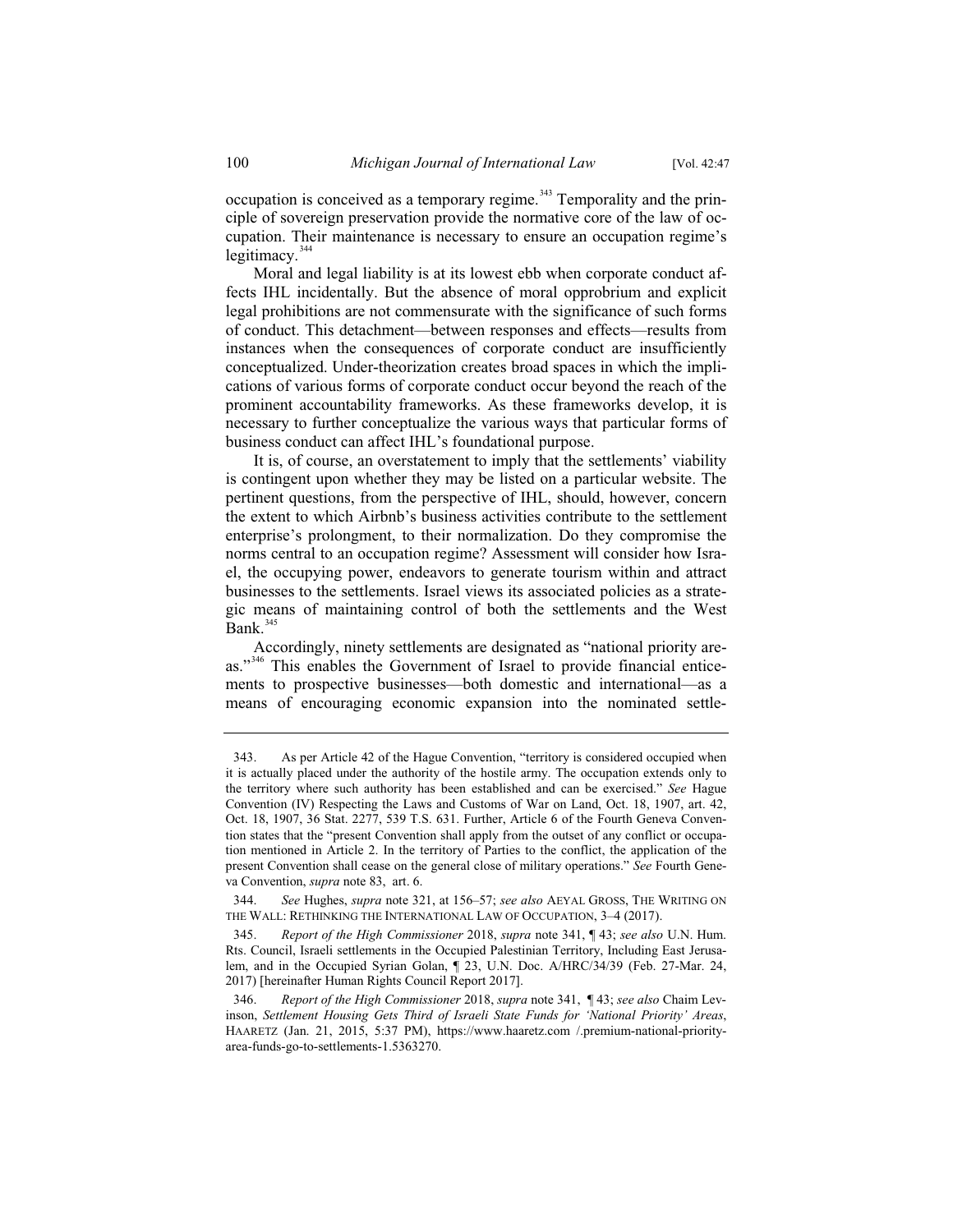ments.<sup>347</sup> Reductions in the price of land, development and infrastructure grants, and tax incentives are used to induce business development.<sup>348</sup> Tourism is prioritized.<sup>349</sup> In 2016, Israel adopted a Resolution allocating NIS 5 million to develop the West Bank's tourism industry.<sup>350</sup> Further funds were earmarked to increase the development of tourist accommodation throughout the West Bank. Yariv Levin, Israel's Tourism Minister, announced: "After years of trying, for the first time today, the Ministry of Tourism will financially support the establishment of hotels and motels in Judea and Samaria [West Bank]. Over the past few years, we have been witnessing the development of tourism in this region, many attractions were cultivated and a need to incentivize hotels has risen."<sup>351</sup>

The geographic footprint of Israel's West Bank commercial activity now exceeds the total area of residential settlements.<sup>352</sup> A business entity that, willingly or passively, contributes to annexationist objectives furthers the policies of an occupying power to assume permanent control, implicates IHL's normative purpose. Yet these considerations are often absent from the resulting legal discourses. They remain untreated by the applicable legal frameworks. Legal mechanisms and due diligence processes increasingly reflect the extent to which corporations have become significant international actors. They better understand how corporate behavior affects social goods and can threaten individual rights. As the accountability frameworks have developed, as corporations gain legal status, failure to fully conceptualize both the nature of corporations and the extent of corporate operations within conflict areas creates these recurring instances. Through these instances, the indelible consequences of corporate conduct, its broader effects, continue to elude accountability for activities that implicate international humanitarian law.

#### V. CONCLUSION

In 2007, the *Association France Palestine Solidarité* and the Palestine Liberation Organization filed a lawsuit against Veolia and Alstom. The

<sup>347.</sup> Report of the High Commissioner 2018, *supra* note 341.

<sup>348.</sup> *Id.*; *see also Occupation, Inc.: How Settlement Businesses Contribute to Israel's Violations of Palestinian Rights,* HUM. RTS. WATCH (Jan. 19, 2016), https://www. hrw.org /report/2016/01/19/occupation-inc/how-settlement-businesses-contribute-israels-violationspalestinian.

<sup>349.</sup> *See* Who Profits, *Touring Israeli Settlements: Business and Pleasure for The Economy of Occupation*, 3–4 (Sept. 2017), https://whoprofits.org/flash-report/touring-israelisettlements-business-and-pleasure-for-the-economy-of-occupation/.

<sup>350.</sup> *See Government Resolution 1561: Special Assistance for the Year of 2016 to Judea and Samaria*, PRIME MINISTER'S OFF. (June 19, 2016), https://www.gov.il/he/Departments /policies/2016\_des1561, *cited in* Who Profits, *supra* note 349, at 3.

<sup>351.</sup> Who Profits, *supra* note 349, at 3.

<sup>352.</sup> Human Rights Council Report 2017, *supra* note 341, ¶ 24.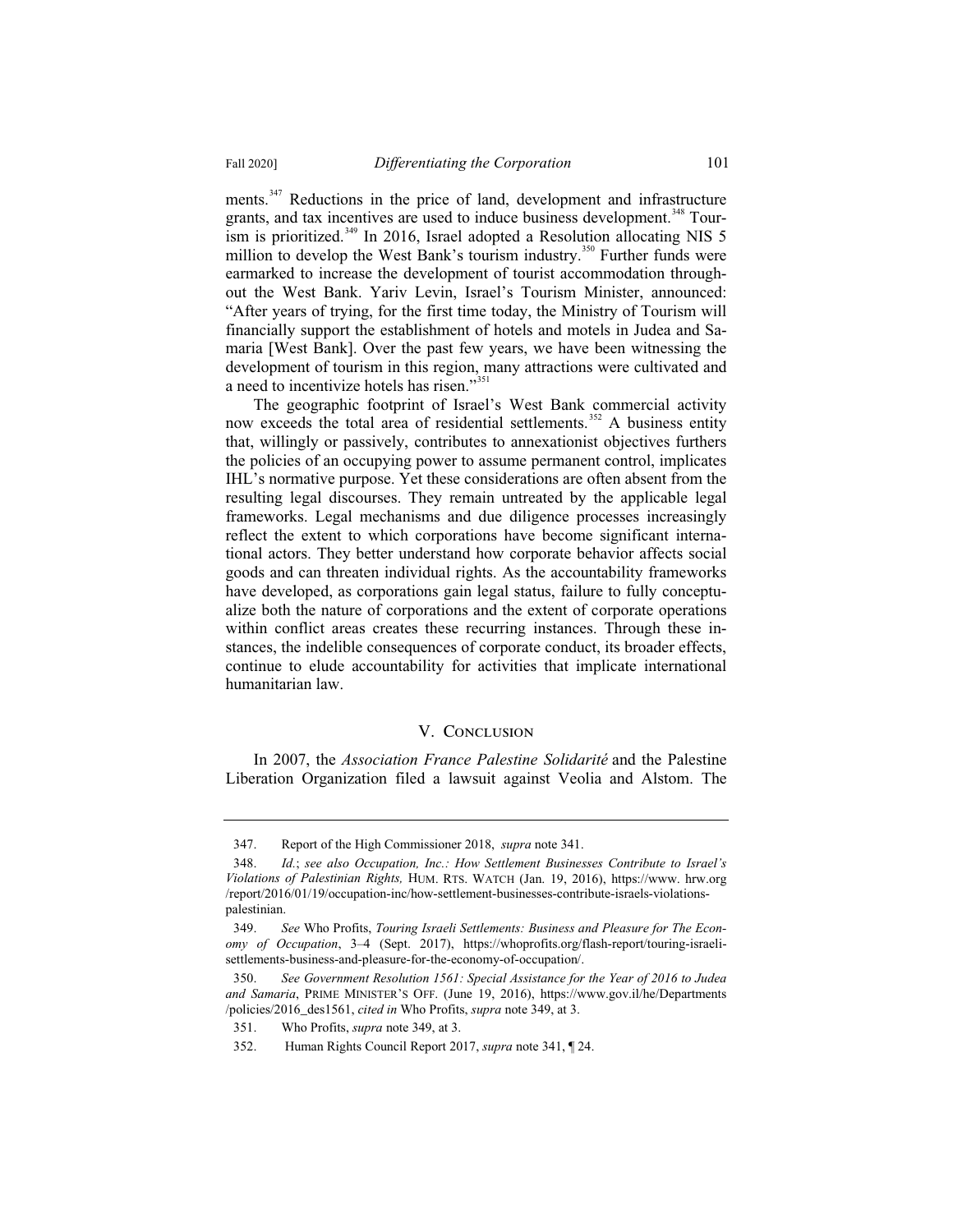plaintiffs argued that the French corporations violated international law when they joined a consortium to develop a light rail project in Jerusalem.<sup>353</sup> The tram's route ran through West Jerusalem but would (and now does) include a number of stops in the city's Eastern sector.<sup>354</sup> The route, the plaintiffs argued, permanently links the State of Israel with parts of the territory that it had occupied since 1967.<sup>355</sup> The Versailles Court of Appeal considered IHL's application.<sup>356</sup> It recounted the various legal mechanisms and cited the relevant articles and sub-paragraphs that apply to occupied territory.<sup>357</sup> These were narrowly construed. They were held to apply solely to states.<sup>358</sup> Accordingly, the Court found that a French corporation could not be held liable for the alleged infringement of international norms as these impose obligations that are incumbent upon the occupying power alone.<sup>359</sup>

Commentators queried the implications of the Court's decision.<sup>360</sup> The case was read as a reversion to international law's classic, state-centric, formulation. It would limit the forms of international legal accountability that can be extended to a corporation.<sup>361</sup> The decision indeed underappreciates the progression of developments that have, since Nuremberg, extended international legal liability to corporations. However, the line of critical reasoning that followed from the decision portrays too narrow a conception of

355. *Id.* at 30, 35.

356. *See* Cour d'appel [CA] [regional court of appeal] Versailles, 3e ch., Mar. 22, 2013, ILM 2013, 52, 1161, 1175–76 (Fr.).

357. *Id.*

358. *Id*. at 1176 (holding that "the international texts referred to are acts signed between States. The obligations or prohibitions contained therein are addressed to States").

359. *Id.* at 1176, 1178 (supplementing its position the Court held that "The [legal] personality of transnational enterprises, however, is recognised only to a very limited extent. Their international capacity is admitted purely in the context of specific treaties which are essentially of an economic nature, and with a view to providing to these enterprises protection, within the context of their activities abroad, against the State with which they might find themselves in dispute or in specific cases of environmental liability").

360. *See* Eugene Kontorovich, *Guest Post: Landmark French Ruling on West Bank Construction and International Law*, OPINIO JURIS, (May 1, 2013), https://opiniojuris.org/2013/05 /01/guest-post-landmark-french-ruling-on-west-bank-const ruction-and-international-law/; Milena Sterio, *Guest Post: French Companies May Build in the West Bank – An Assessment of the Versailles Court of Appeals Case*, OPINIO JURIS, (May 8, 2013), http://opiniojuris.org /2013/05/08/guest-post-french-companies-may-build-in-the-west-bank-an-assessment-of-theversailles-court-of-appeals-case/; Kevin Jon Heller, *The Difference Between Art. 49(6) of GC IV and Art. 8(2)(b)(viii) of the RS*, OPINIO JURIS, (May 1, 2013), https://opiniojuris.org/2013 /05/01/the-difference-between-art-496-of-gc-iv-and-art-82bviii-of-the-rs/.

361. Mary Martin, *Missing the Train: International Governance Gaps and the Jerusalem Light Railway*, 4 GLOBAL AFF. 101, 103 (2018).

<sup>353.</sup> Jewish Telegraphic Agency, *French Court: Jerusalem Rail Does Not Violate International Law*, HAARETZ (Apr. 28, 2013), https://www.haaretz.com/french-court-jerusalemlight-rail-project-legal-1.5240009.

<sup>354.</sup> *See* Amina Nolte & Haim Yacobi, *Politics, Infrastructure and Representation: The Case of Jerusalem's Light Rail*, 43 CITIES 28, 31 (2015).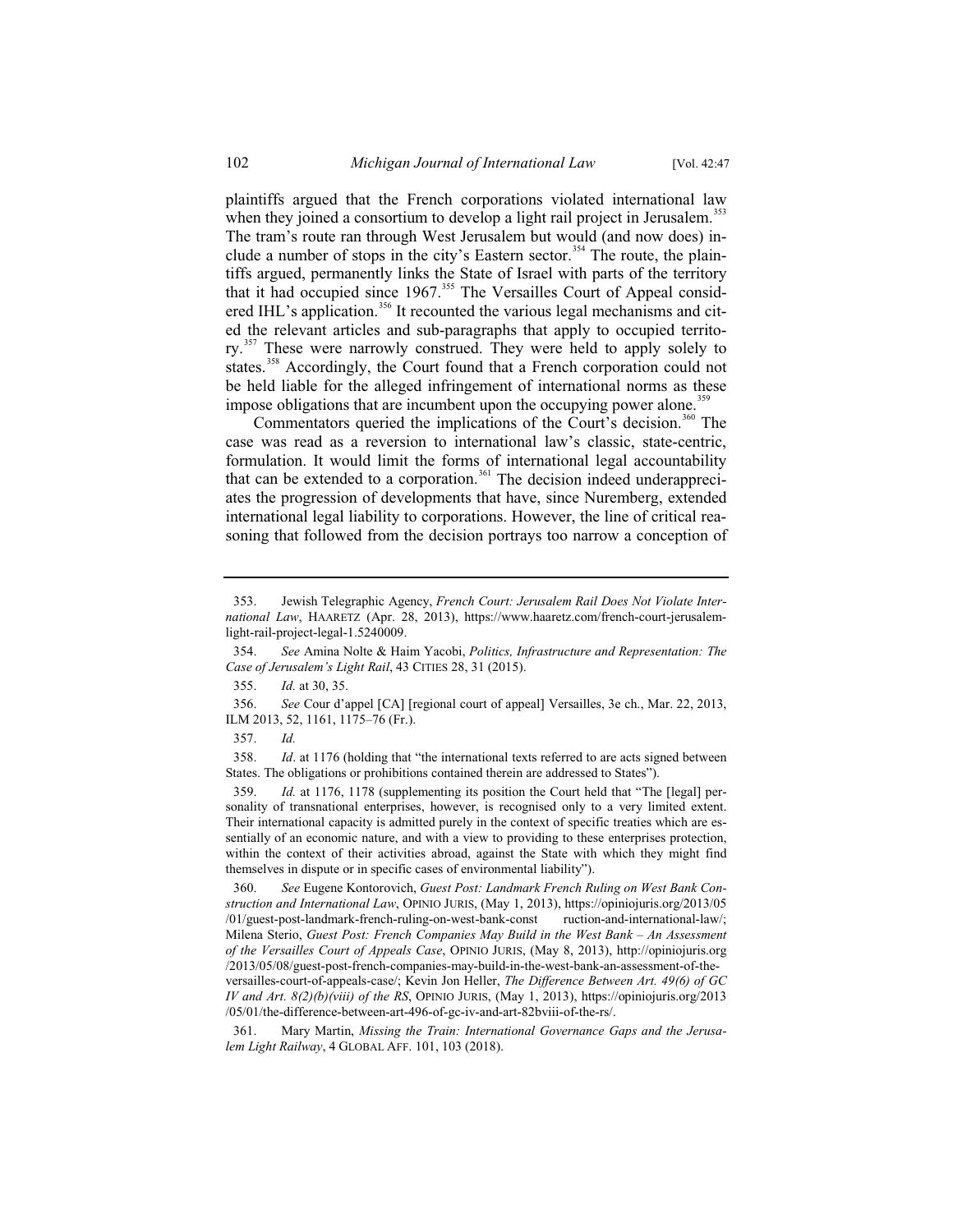accountability. The symbiotic relationship between international law, corporations, and accountability advances when law's scope, purposes, and sources are understood broadly. It is only then that the range of corporate activities that impact norms enshrined in IHL in evolving and underexplored ways can be fully conceptualized.

Rosalyn Higgins identifies two notions of accountability. The first usage describes the process of determining formal guilt (i.e., demonstrating that an individual has the intention to perform an implicated act and/or the requisite mental capacity).<sup>362</sup> The second usage is preferable for current purposes. Higgins explains that a broader notion of accountability implies that there is liability for internationally wrongful behavior and that that liability must be discharged.<sup>363</sup> Understanding accountability in its broadest sense as involving the justification of an actor's conduct, assessing that conduct against predetermined standards, and imposing consequences when the actor fails to meet those standards—allows for assessments of legal frameworks that are mindful of more than generalizable implementation and compliance challenges.<sup>364</sup>

The case studies described in section IV of this article instead tell of particularities. They describe instances in which the absence of accountability results from the misalignment between primary legal rules, the recognized forms of implementation, and the nature of both corporations and their undertaken business activities. The case of Blackwater illustrates how a direct violation by a corporation poses different accountability challenges that are exclusive to a corporation and that differ from those that are generally attributed to the non-compliant state. The case of Facebook demonstrates how emerging industries pose novel challenges that implicate IHL in previously unforeseen ways. And the case of Airbnb evidences corporate conduct that bears specific implications for IHL, for its normative purpose, that often go unconsidered when assessed through the prominent legal frameworks imposed to ensure accountability.

Corporations continue to gain international legal status. Regulatory regimes are further developing. To fully realize the prevalence and nature of accountability gaps that remain undertreated through the application of the prominent legal frameworks, it is necessary to look beyond those instances when implementation fails or when narrow readings of law exclude particular actors. Better regulation necessitates broader conceptualization. We ask: Who is accountable? To whom are they accountable? And what are the standards against which accountability is assessed and implemented?<sup>365</sup>

<sup>362.</sup> ROSALYN HIGGINS, PROBLEMS & PROCESSES: INTERNATIONAL LAW AND HOW IT WORKS 147 (1994).

<sup>363.</sup> *Id.*

<sup>364.</sup> See Jutta Brunnée, *International Legal Accountability Through the Lens of the Law of State Responsibility*, 36 NETH. Y.B. INT'L L. 3, 4 (2005).

<sup>365</sup>*. See* André Nollkaemper, Jan Wouters & Nicolas Hachez, Accountability and the Rule of Law at International Level 5–6 (2008) (unpublished manuscript) (on file with Univer-